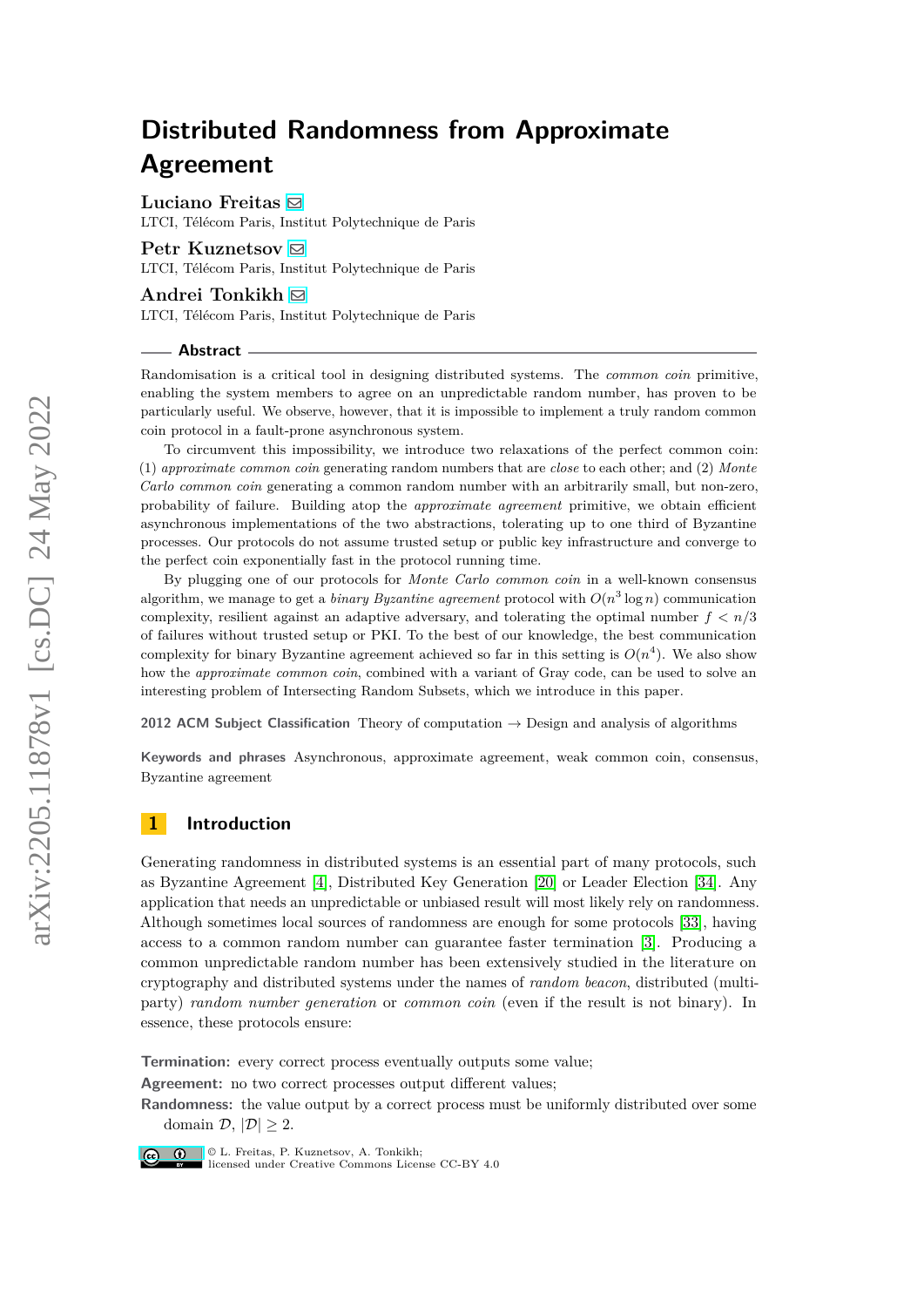We call a protocol that ensures the three properties (*Termination*, *Agreement*, and *Randomness*) a **perfect common coin**. There are many message-passing protocols without trusted setup that implement a perfect common coin in the presence of Byzantine adversary [\[40,](#page-18-0) [11,](#page-16-2) [24,](#page-17-3) [9,](#page-16-3) [7,](#page-16-4) [28,](#page-17-4) [18\]](#page-17-5). These protocols are either *synchronous*, meaning that every message sent by a correct process is delivered within a certain (known *a priori*) bound of time, or *partially-synchronous*, meaning that such a bound exists but is unknown.

In contrast, one can also consider an *asynchronous* system, where no bounds on communication delays can be assumed. In a seminal work of Fischer, Lynch, and Paterson, it has been shown that the problem of *consensus* has no asynchronous fault-tolerant solutions [\[17\]](#page-17-6). As we show in Appendix [A,](#page-19-0) this impossibility also holds for perfect common coins: no algorithm can implement a perfect common coin in a message-passing asynchronous system where at least one process might crash. Note that this statement cannot be proven by a simple black-box reduction from consensus to a perfect common coin and a reference to FLP [\[17\]](#page-17-6). Indeed, if such a reduction existed, the resulting protocol would have to always terminate in a bounded number of steps, even with unfavourable outputs of the black-box common coin. Hence, if we were to replace the common coin protocol by a protocol that always returns 0, it would still provide termination as well as all other properties of consensus, violating [\[17\]](#page-17-6).

Note that this impossibility applies even to systems with *trusted setup*, such as the one assumed in [\[9\]](#page-16-3). Such protocols typically do not satisfy the Randomness property of a perfect common coin. The outputs of these protocols follow deterministically from the information received by the processes during the setup.

In light of the impossibility of a perfect coin, one might look for *relaxed* versions of the common-coin problem that allow asynchronous fault-tolerant solutions. For example, one can relax the Agreement property by only requiring the output to be common with some constant probability, which results in an abstraction sometimes called *weak common coin*<sup>[1](#page-1-0)</sup> or *δ-matching common coin*. In this paper, we call this abstraction a **probabilistic common coin**, in order to avoid confusion with other relaxations we introduce. More precisely, probabilistic common coins replace the Agreement property above with *probabilistic δ-consistency*.

**Probabilistic**  $\delta$ -Consistency: with probability at least  $\delta$ , no two correct processes output different values.

We also introduce the concept of a *Monte Carlo common coin* which is a probabilistic common coin whose success rate  $\delta$  can be parameterized as follows: the more rounds of the protocol are executed, the more reliable the outcome is. In our case  $\delta$  starts at  $\frac{2}{3}$  in the first round of the protocol and converges to 1 at an exponential rate in the number of rounds. In most probabilistic common coins,  $\delta$  could be increased by decreasing the resilience level (the allowed fraction of Byzantine processes). However, to the best of our knowledge, this paper is the first to present an implementation of a Monte Carlo common coin that can achieve arbitrarily small (but non-zero)  $\delta$  by increasing the running time of the protocol (Sections [5](#page-9-0)) and [6\)](#page-9-1).

We also propose a novel, alternative relaxation of Agreement: instead of ensuring that the *same* output is produced (with some probability), we may require that the produced outputs are *close* to each other according to some metric. For this variant, we have to also slightly relax randomness so that only one correct process is guaranteed to obtain a truly random value. More precisely, assume a discrete range of possible outputs [0*..D*−1], and let

<span id="page-1-0"></span> $^1\,$  Many weak common coin protocols such as the one in [\[10\]](#page-16-5) also relax Randomness.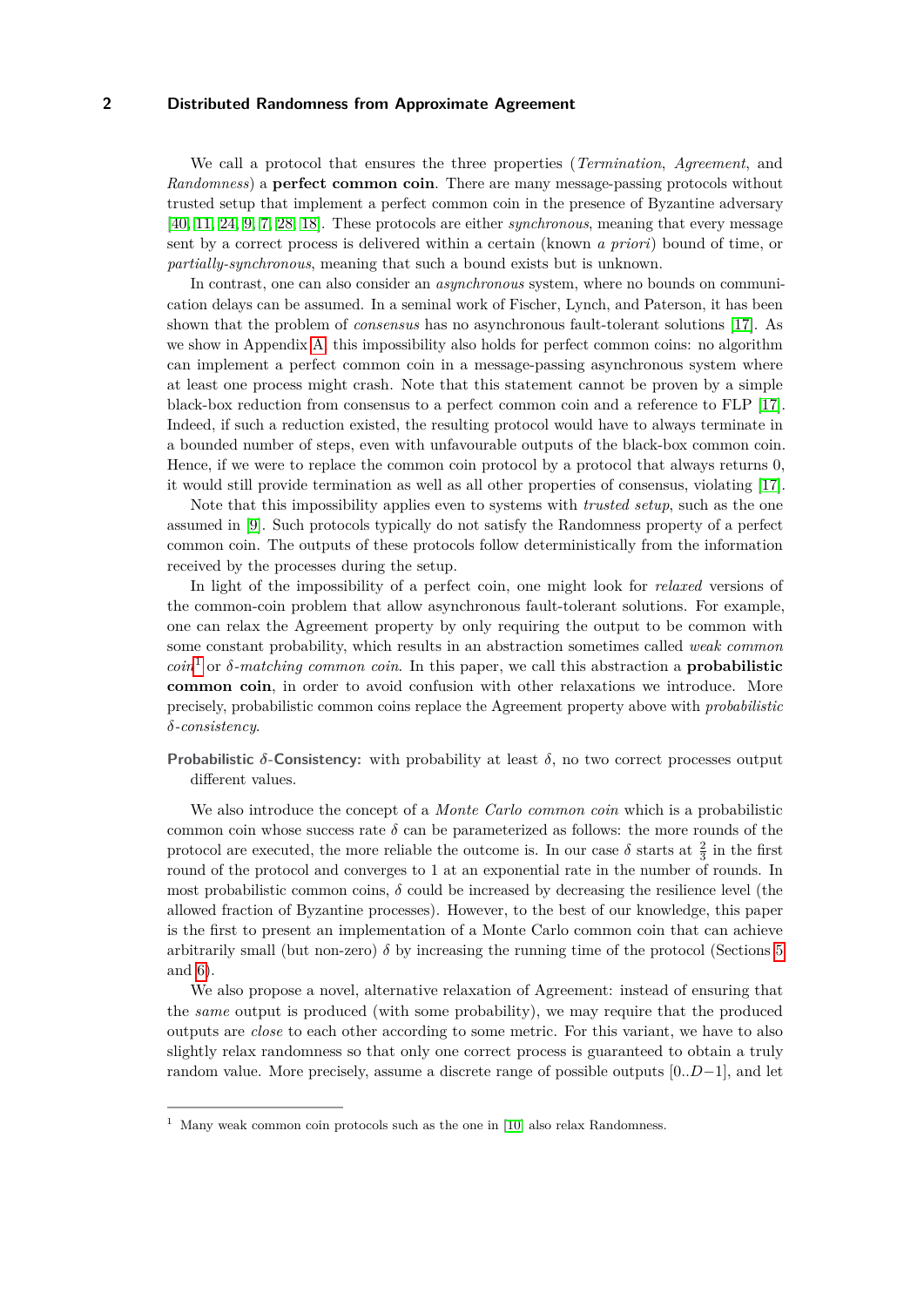$d_q(x, y)$  denote the distance between *x* and *y* in the algebraic ring  $\mathbb{Z}_q^2$  $\mathbb{Z}_q^2$ . The **Approximate common coin** abstraction then satisfies Termination and the following two properties: **Approximate**  $\epsilon$ -**Consistency:** if one correct process outputs value x and another correct

process outputs *y*, then  $d_D(x, y) \leq \lceil \epsilon D \rceil$ , for a given parameter  $\epsilon \in (0, 1]$ ;

**One Process Randomness:** the value output by *at least one* correct process must be uniformly distributed over the domain [0*..D*−1]. [3](#page-2-1)

Our implementations of Monte Carlo and Approximate common coins build upon the abstraction of *Approximate Agreement* [\[15\]](#page-16-6). It appears that the abstraction perfectly matches the requirements exposed by our relaxed common-coin definitions: it naturally grasps the notion of outputs being close where the precision can be related to the execution time. Building atop existing asynchronous Byzantine fault-tolerant implementations [\[15,](#page-16-6) [1\]](#page-16-7), we introduce and discuss an efficient implementation of the *bundled* version of this abstraction which is, intuitively, equivalent to *n* parallel instances of Approximate Agreement, but is much more efficient.

We discuss two applications of our protocols. First, we observe that our Monte Carlo common coin can be plugged into many existing Byzantine agreement protocols [\[6,](#page-16-8) [10,](#page-16-5) [13,](#page-16-9) 32. This helps us to obtain a *binary Byzantine agreement* protocol with  $O(n^3 \lambda \log n)$ communication complexity, where  $\lambda$  is the security parameter. The protocol exhibits optimal resilience of *f < n/*3, tolerates adaptive adversary, and assumes no trusted setup or PKI. In this setting, the best prior protocols for binary Byzantine agreement we are aware of have communication complexity of  $O(n^4\lambda)$  [\[27,](#page-17-8) [2\]](#page-16-10).

We also introduce *Intersecting Random Subsets*, a new problem that can be used to asynchronously choose random committees with large intersections. Using elements of coding theory, namely Gray Codes [\[22,](#page-17-9) [36\]](#page-18-1), we show how our Approximate common coin can be used to solve this problem without additional communication overhead.

We present our model definitions in Section [2](#page-2-2) and describe the building blocks used in our constructions in Section [3.](#page-3-0) We describe our protocols in Sections [4](#page-7-0) to [6,](#page-9-1) including implementation details and complexity analysis. In Section [7,](#page-12-0) we describe applications of our abstractions: binary Byzantine agreement and Intersecting Random Subsets. In Section [8,](#page-13-0) we overview the related work and in Section [9,](#page-15-0) we conclude the paper.

For completeness, we delegate all necessary complementary material to the appendix. In Appendix [A,](#page-19-0) we prove the impossibility of an asynchronous perfect common coin. In Appendix [B](#page-21-0) and Appendix [C,](#page-23-0) we prove correctness of our approximate and Monte Carlo common coins, respectively. Appendix [D](#page-27-0) presents two implementations of Random Secret Draw, one of the major building blocks of our common coins. Appendix [E](#page-31-0) gives a modular formulation of a common coin proposed by Canetti and Rabin in 1993 [\[10\]](#page-16-5). Finally, we show how to build the codewords necessary for our Intersecting Random Subsets application in Appendix [F.](#page-31-1)

# <span id="page-2-2"></span>**2 System Model**

We consider a system of *n* processes able to communicate using reliable communication channels. Among the participants, at most  $f < \frac{n}{3}$  are Byzantine and might display arbitrary behaviour.

<span id="page-2-0"></span> $2 \text{ I.e., } d(x, y) = \min\{|x - y|, q - |x - y|\}.$ 

<span id="page-2-1"></span><sup>&</sup>lt;sup>3</sup> With a small modification to our protocol, we can easily achieve  $(f+1)$ -Process Randomness instead on One Process Randomness. However, we do not know if it possible to guarantee that all outputs of correct processes are random without relaxing other properties.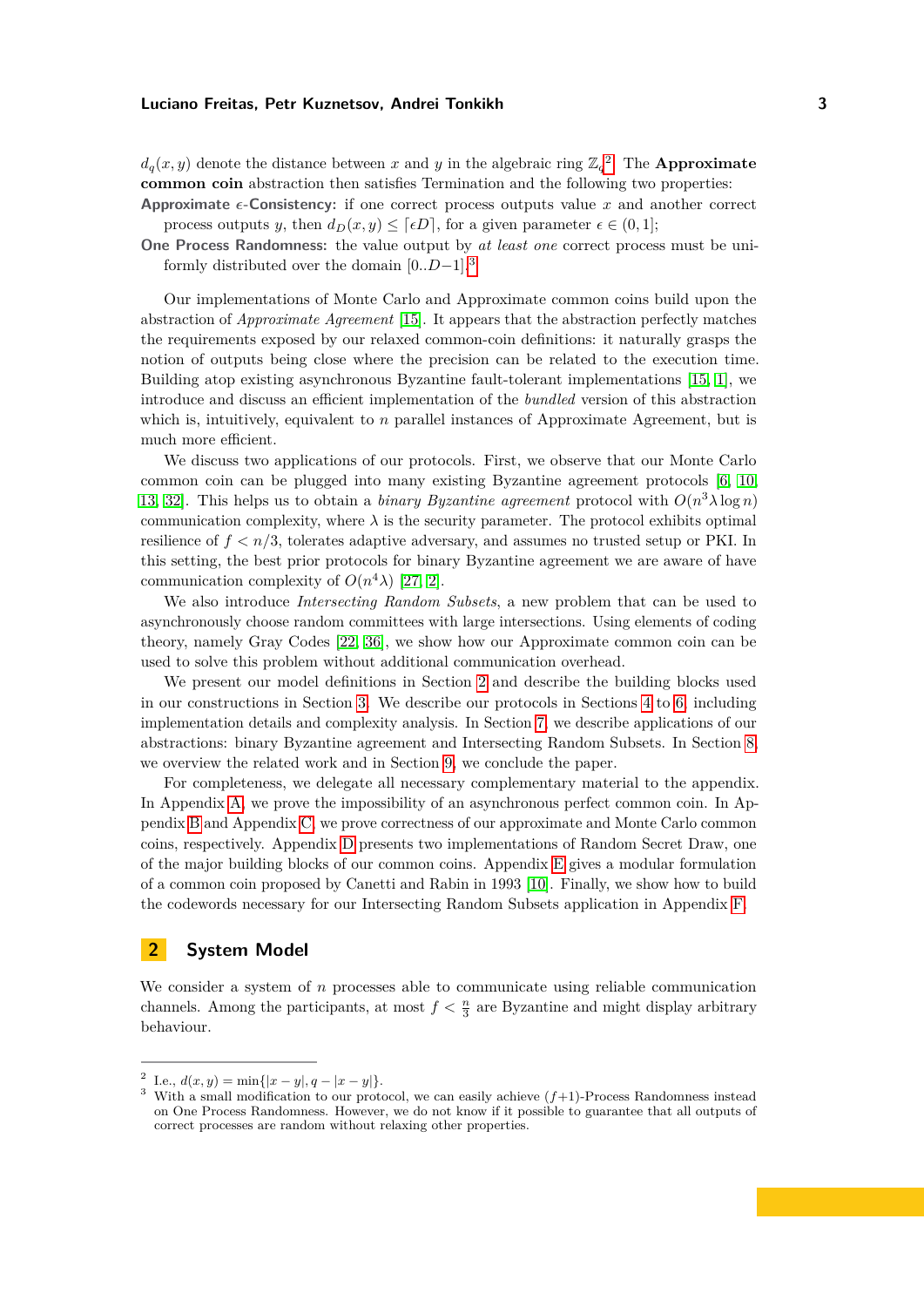We assume the *adaptive* adversarial model: up to *f* Byzantine processes are chosen by the adversary depending on the execution. A non-Byzantine process is called *correct*. The communication complexity of our baseline protocols can be improved by a factor of *n* using Aggregatable Publicly Verifiable Secret Sharing (APVSS) [\[23\]](#page-17-10). However, as we are not aware of APVSS implementations that are secure against the adaptive adversary, the improved protocols can only be proved correct in the presence of the static one.

The adversary can control the time the messages sent by correct processes take to arrive, as well as reorder them. However, it cannot drop a message sent by a correct process unless it corrupts this process before the message has arrived.

We assume that each process has access to a local random number generator that can be accessed as follows:

RANDOMINT( $D$ ): produces a uniformly distributed random integer number in the range [0*..D*−1].

The proposed protocols as well as some of the building blocks rely on the use of cryptographic hash functions. The hash of an arbitrary string *s* is denoted  $H(s)$  and has length  $\lambda$ that we call the *security parameter*. It is computationally infeasible to find two strings  $s \neq s'$ such that  $H(s) = H(s')$ , as well as inverting a hash without knowing which input was used a priori.

We assume a computationally bounded adversary, so that it is incapable of breaking cryptographic primitives with all but negligible probability. However, since such a probability exists, we allow the properties of all our protocols as well as all building blocks to be violated with a negligible in  $\lambda$  probability.

# <span id="page-3-0"></span>**3 Building Blocks**

Our protocols make use of a wide range of building blocks. None of them are completely new, but some of them are modified according to our needs. In particular, we introduce the *Random Secret Draw* abstraction inspired by the ideas from [\[10\]](#page-16-5) and [\[2\]](#page-16-10) (Section [3.3](#page-4-0) and appendix [D\)](#page-27-0). We also provide a *bundled* version of the *Approximate Agreement* [\[15,](#page-16-6) [1\]](#page-16-7) abstraction (Section [3.5\)](#page-6-0). In addition, we use *Byzantine Reliable Broadcast* [\[6,](#page-16-8) [14\]](#page-16-11) (Section [3.1\)](#page-3-1), *Asynchronous Verifiable Secret Sharing* [\[8,](#page-16-12) [14\]](#page-16-11) (Section [3.2\)](#page-4-1), *Aggregatable Publicly Verifiable Secret Sharing* [\[23\]](#page-17-10) (Appendix [D.2.1\)](#page-29-0), and *Gather* [\[10,](#page-16-5) [39\]](#page-18-2) (Section [3.4\)](#page-5-0).

## <span id="page-3-1"></span>**3.1 Byzantine Reliable Broadcast**

*Byzantine Reliable Broadcast (BRB)* [\[6\]](#page-16-8) allows a designated leader to communicate a single message to all processes in such a way that, if any correct process delivers a message, then every other correct process eventually delivers exactly the same message (even if the leader is Byzantine). More precisely, a BRB protocol must satisfy the following properties:

**Validity:** if the leader is correct and it broadcasts message *m*, then every correct process will eventually deliver *m*;

**Consistency:** if two correct processes *j* and *k* deliver messages  $m_j$  and  $m_k$ , then  $m_j = m_k$ . **Totality:** if a correct process *j* delivers some message *m*, then eventually all correct processes will deliver *m*.

The performance of reliable broadcast is of crucial importance to our protocols. We believe that the BRB implementation recently proposed by Das, Xiang, and Ren [\[14\]](#page-16-11) will be the most suitable option. It has total communication complexity of just  $O(n|M| + n^2\lambda)$ ,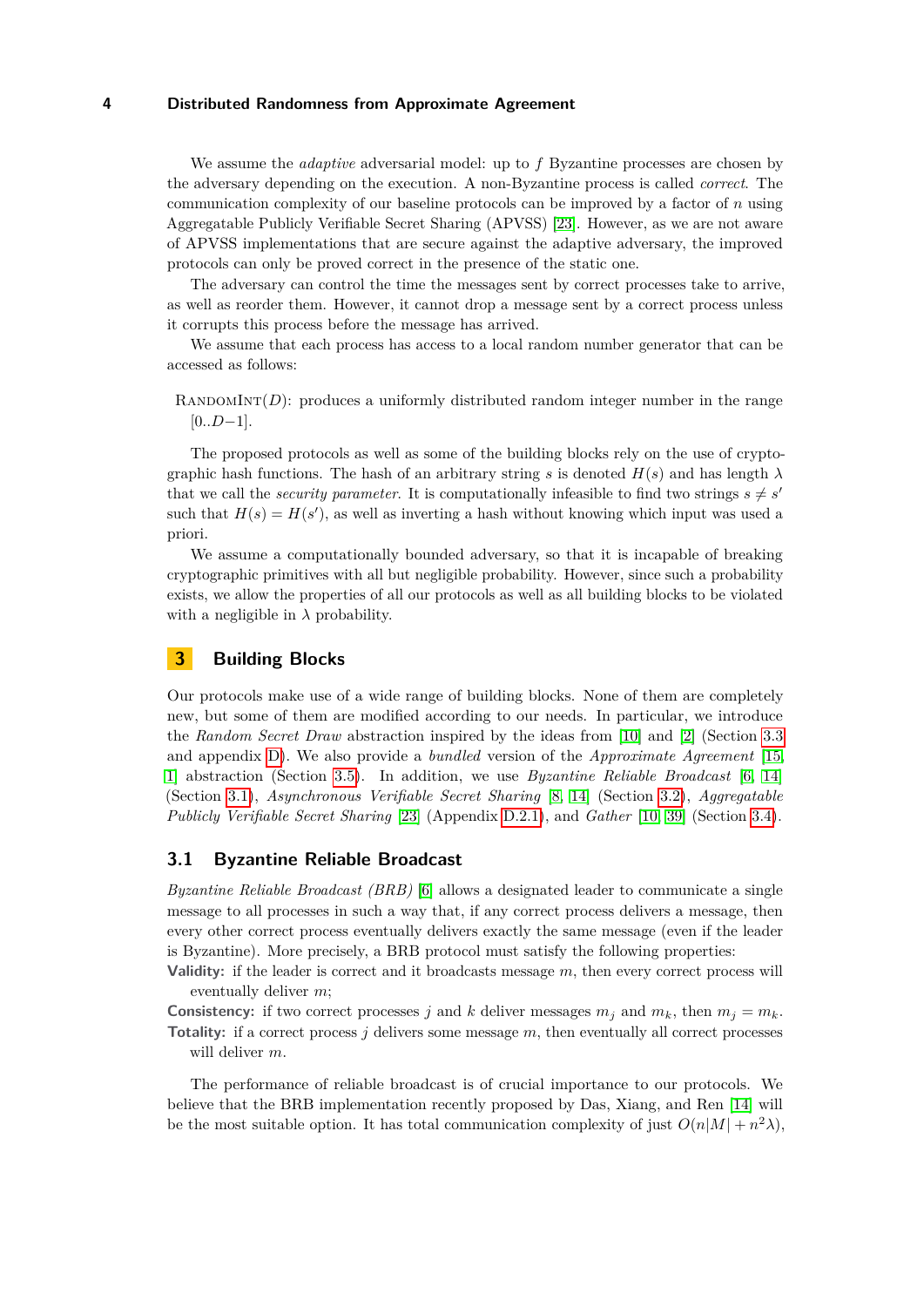where  $|M|$  is the size of the message and  $\lambda$  is the security parameter, total message complexity of  $O(n^2)$ , and the latency of 3 message delays in case of a correct leader and 4 message delays in case of a Byzantine leader.

In this paper, we always use BRB in groups of *n* instances, with each process being the leader of one. We use the following notation:

 $BRB<sub>i</sub>$ **.Broadcast** $(m)$ **:** allows process *i* to broadcast a message in an instance of BRB where *i* is the leader;

 $BRB<sub>i</sub>$ **.Deliver** $(m)$ **:** an event indicating that message *m* from process *i* has been delivered.

# <span id="page-4-1"></span>**3.2 Asynchronous Verifiable Secret Sharing**

*Asynchronous Verifiable Secret Sharing (AVSS)* [\[8\]](#page-16-12) allows a process to securely share information with other participants and to keep its contents secret until the moment a threshold of participants agree to open it.

In our protocols, AVSS is used with the following interface:

 $\mathbf{AVSS}_i$ **.ShareSecret** $(x)$ : allows process *i* to share a secret *x* among the participants;

**AVSS***i.***SharingComplete():** an event issued when a secret is correctly shared by process *i*; **AVSS***i.***EnableRetrieve():** enables responses to retrieval requests;

**AVSS***i.***Retrieve():** returns *x* if it was previously shared and all correct processes invoked AVSS*<sup>i</sup> .*EnableRetrieve().

An AVSS implementation must satisfy the following properties:

- **Validity:** if a correct process *i* invokes  $AVSS_i$ . SHARESECRET $(x)$ , then every correct process eventually receives the  $AVSS_i$ . SHARINGCOMPLETE() event and no value other than  $x$ can be returned from the  $AVSS_i$ . RETRIEVE() operation invoked by a correct process;
- Notification Totality: if one correct process receives the AVSS<sub>i</sub>.SHARINGCOMPLETE() event, then every correct process eventually receives it;
- Retrieve Termination: if all correct processes invoke  $AVSS_i$ . ENABLERETRIEVE() and any correct process invokes  $AVSS_i$ . RETRIEVE(), then this operation will eventually terminate and the process will obtain the shared secret;
- **Binding:** if some correct process receives the  $AVSS<sub>i</sub>$ . SHARINGCOMPLETE() notification, then there exists a fixed secret *x* such that no value other than *x* can be returned from the  $AVSS<sub>i</sub>$ .RETRIEVE() operation invoked by a correct process;
- Secrecy: if process *i* is correct and no correct process invoked  $AVSS_i$ . ENABLERETRIEVE $(),$ then the adversary has no information about the secret shared by *i*.

Das, Xiang, and Ren [\[14\]](#page-16-11) proposed an AVSS protocol with quadratic communication complexity, constant latency, and without assuming trusted setup. Notice that in order to secretly share a long string *s*, it is better to follow the method proposed in [\[29\]](#page-17-11): encrypt *s* using a much shorter secret key *sym*, reliably broadcast the encrypted value  $\{s\}_{sum}$  and then perform secret sharing of the key *sym*. Thus, we shall assume that the total communication complexity of secret sharing of string *s* is  $O(n|s| + n^2\lambda)$ .

# <span id="page-4-0"></span>**3.3 Random Secret Draw**

One of the key ideas of the weak common coin protocol of Canetti and Rabin [\[10\]](#page-16-5) is to *assign* each process a random number in a given domain [0*..D*−1] in such a way that:

**Assignment Termination:** if a correct process *i* participates, then it is eventually assigned a value. Moreover, everyone will eventually receive a notification that *i* has been assigned a random value;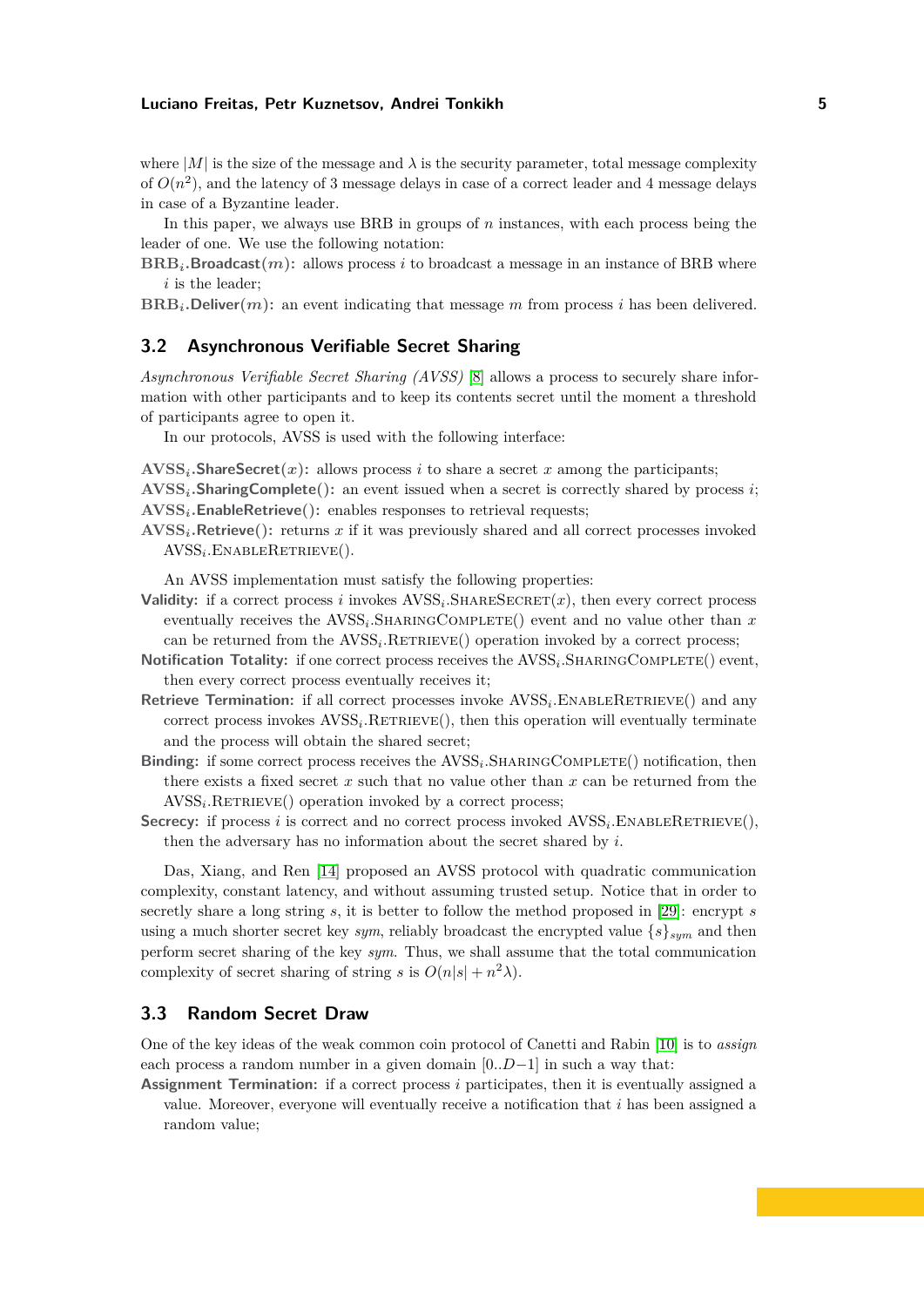- **Notification Totality:** if process *i* receives a notification that some process *j* has been assigned a value, then every correct process will eventually receive such a notification;
- **Randomness:** the assigned numbers are independent and distributed uniformly over the domain [0*..D*−1]. The distribution of the value assigned to process *j* cannot be affected by the adversary even if *j* itself is Byzantine;
- **Unpredictability:** until at least one correct process agrees to reveal the assigned values, the value assigned to each process *j* remains secret, even to process *j* itself;
- **Reveal Termination:** if all correct processes want to reveal the assigned values, then they will eventually succeed.

Although this idea has been widely used as part of the implementation of asynchronous consensus protocols, to the best of our knowledge, it was never considered a separate primitive and assigned a name. Hence, we shall call it *Random Secret Draw (RSD)*.

This abstraction resembles a well known concept of a Verifiable Random Function (VRF) [\[31\]](#page-17-12). However, the important difference is that process *j* itself cannot know the value it is assigned until the reveal phase. Hence, a Byzantine process cannot choose whether it wants to participate or not based on the random value it is assigned. Moreover, unlike Random Secret Draw, VRF schemes typically require a seed chosen at random *after* the process chose the public key for its pseudo-random function. In fact, a variant of RSD has been recently used to generate such seeds [\[19\]](#page-17-13).

We use the following interface for the RSD abstraction:

- **RSD***.***Start():** allows a process to start participating in RSD and, eventually, to be assigned a random number. We assume that this function is non-blocking, i.e., that an invocation of this function terminates after 0 message delays;
- **RSD***.***EnableRetrieve() :** used by the processes to start participating in the process of reconstructing the assigned values;
- **RSD**. **RetrieveValues**  $(S)$ : returns a map from the ids of processes in the set *S* to the assigned values if all correct processes invoked RSD*.*EnableRetrieve() and all processes in *S* have been assigned some values.

The original RSD implementation by Canetti and Rabin  $[10]$  used  $n^2$  instances of AVSS. To the best of our knowledge, to this day, there is no known AVSS protocol that would allow to do it with less than  $\Omega(n^4)$  bits of communication in total. We, therefore, give two possible implementations. The first one is secure against an adaptive adversary and does not rely on PKI, while the second one uses the implementation from [\[2\]](#page-16-10) that relies of *Aggregatable Publicly Verifiable Secret Sharing* (described in Appendix [D.2.1\)](#page-29-0) instead of AVSS. While saving a linear factor in communication complexity, this solution lacks security against adaptive adversary and requires PKI. Since both [\[10\]](#page-16-5) and [\[2\]](#page-16-10) did not considered RSD as a separate abstraction and did not provide separate pseudocode for it, we present both RSD implementations in Appendix [D.](#page-27-0)

#### <span id="page-5-0"></span>**3.4 Gather**

Yet another important contribution made by Canetti and Rabin in their weak common coin construction [\[10\]](#page-16-5) is a multi-broadcast protocol that has been recently given the name *Gather* [\[39,](#page-18-2) [2\]](#page-16-10). In this protocol, every process starts by broadcasting a single message through Byzantine Reliable Broadcast. The processes then do a few more rounds of message exchanges and, in the end, each participant *i* outputs a set of process ids  $S_i$  such that for all  $j \in S_i$ :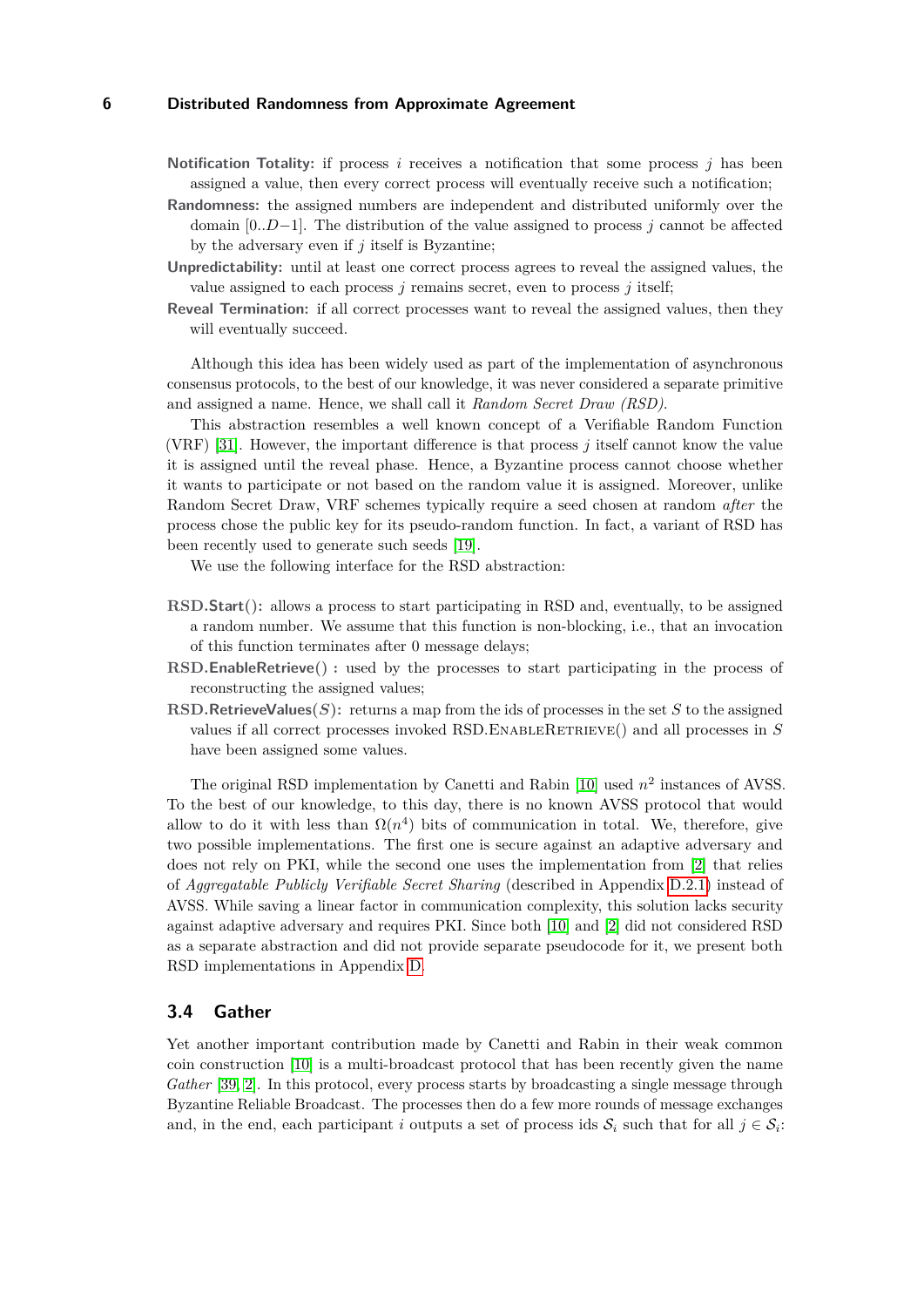*i* has received the message of *j* through reliable broadcast.<sup>[4](#page-6-1)</sup> Moreover, the sets output by correct processes satisfy a strong intersection property:

**Binding Common Core:** There exists a set  $S^*$  of process ids of size at least  $n - f$ , called the *common core*, such that for every correct process *i*:  $S^* \subseteq S_i$ . Moreover, once the first correct process outputs,  $S^*$  is fixed and the adversary cannot manipulate it anymore.

The fact that the adversary cannot affect the common core once a single correct process outputs will be important in our protocols. The adversary should not be able to choose the common core based on the generated random numbers after some of the correct processes invoked ENABLERETRIEVE.

We slightly generalize the interface of Gather by using it in conjunction with BRB, but also with other similar primitives (in particular, AVSS and RSD) and their combinations. When a process invokes Gather, it passes to it an arbitrary callable function GATHERACCEPT that takes a process id *j* and returns *true* if the message from this process is considered to be delivered (not necessarily through BRB). We assume that Gather exports the following interface:

**Gather***.***Start(GatherAccept):** allows a process to start participating in the Gather protocol; **Gather**. Deliver  $Set(S)$ : provides the output of the Gather protocol.

In order for the protocol to terminate, the GATHERACCEPT function has to satisfy properties similar to those of reliable broadcast.

- **Accept Validity:** if a correct process *i* invoked Gather*.*Start, then for every correct process *j*, GatherAccept(*i*) invoked by process *j* must eventually return *true*. Moreover, for all  $i$ , once GATHERACCEPT $(i)$  returned to *true* to some correct process, it must never switch back to *false*;
- **Accept Totality:** if  $GATHERACCEPT(i)$  invoked by one correct process returned *true*, then eventually it must return *true* to all correct processes.

Thanks to the properties of AVSS and Random Secret Draw (in particular, to the Notification Totality property), in our protocols, this assumption is trivially satisfied. For Gather, we use the original protocol of [\[10\]](#page-16-5) (to the best of our knowledge, it was first described as a separate primitive in [\[39\]](#page-18-2)).

## <span id="page-6-0"></span>**3.5 Bundled Approximate Agreement**

The last building block that we shall need is *Approximate Agreement (AA)* [\[16\]](#page-16-13). In a (onedimensional) AA instance, the processes propose inputs and produce outputs (real values) so that the following properties are satisfied:

**Validity:** the outputs of correct processes must be in the range of inputs of correct processes. **Approximate**  $\tilde{\epsilon}$ -consistency: the values decided by non-faulty processes must be at most a distance  $\tilde{\epsilon}$  apart from each other.<sup>[5](#page-6-2)</sup>

**Termination:** every non-faulty process eventually decides.

<span id="page-6-1"></span><sup>4</sup> In [\[39\]](#page-18-2) and [\[2\]](#page-16-10), Gather returns a set of pairs (*id, value*). However, for our purposes, working with sets of ids is more convenient. The values will be delivered through normal BRB.DELIVER event.

<span id="page-6-2"></span><sup>&</sup>lt;sup>5</sup> We use  $\tilde{\epsilon}$  to distinguish it from  $\epsilon$  used in the definition of Approximate Common Coin.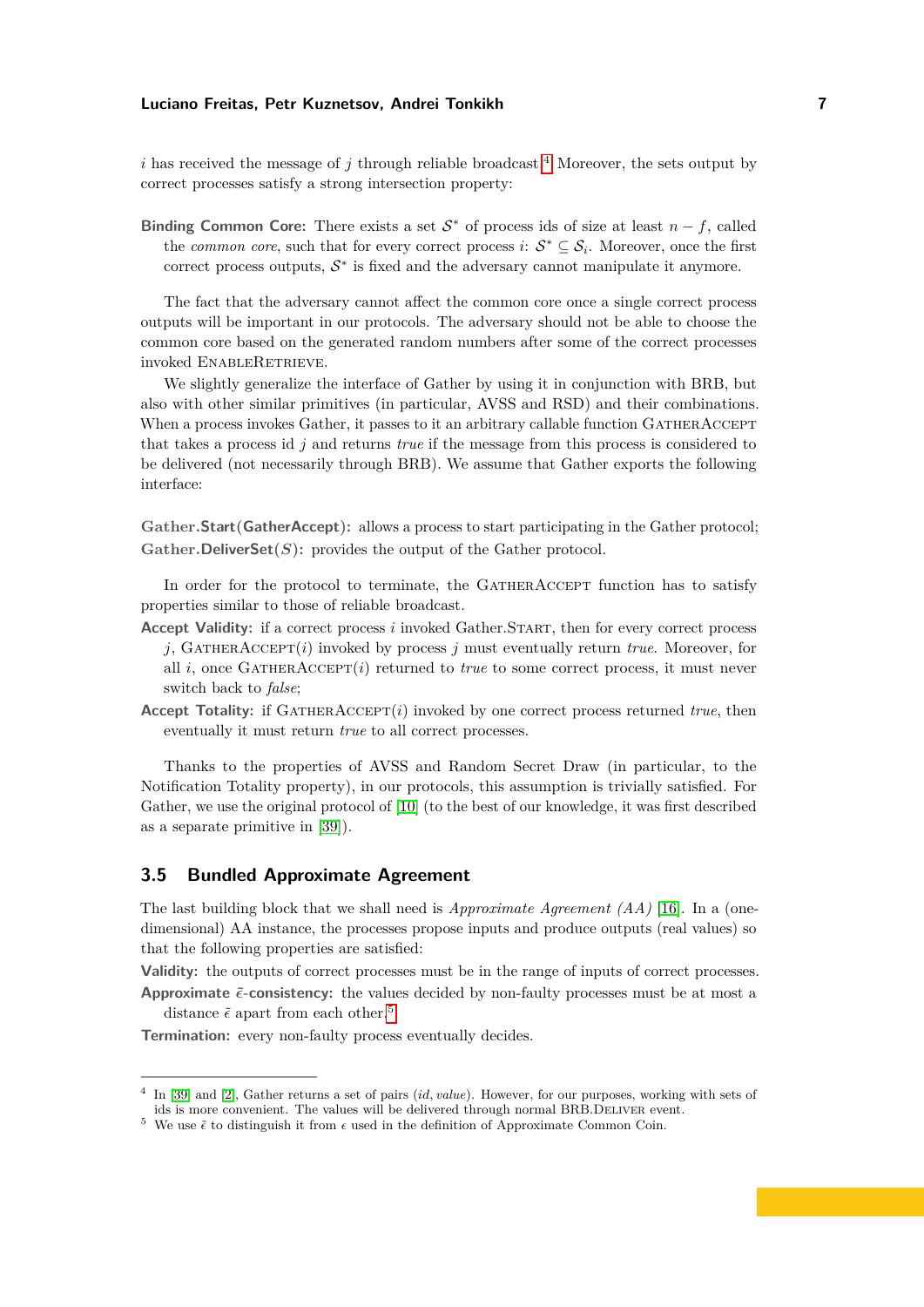In our algorithms, Approximate Agreement is always executed in *bundles* of *n* parallel instances. For the sake of efficiency, one can treat it as a bundled problem with an input vector of size  $n$ , corresponding to the different instances and then, for every message, send information about all instances at the same time, but treat them separately as before. We call this abstraction *Bundled Approximate Agreement* (BAA). BAA **should not be confused** with *Multidimensional Approximate Agreement* [\[30\]](#page-17-14), which is a stronger abstraction than the one we rely upon.

Assuming binary inputs, the processes access BAA via the following interface:

**BAA***.***Run**( $[x_1, x_2, \ldots, x_N]$ ): Launches *n* instances of Approximate Agreement protocol, where the input for the *i*-th instance is  $x_i$ . For a given parameter  $\tilde{\epsilon}$ , the protocol is executed until  $\tilde{\epsilon}$ -approximation is satisfied in every instance and then returns a vector of outputs  $[y_1, y_2, \ldots, y_N]$ .

For implementing BAA, we suggest using the Approximate Agreement protocol proposed in [\[1\]](#page-16-7) with resilience  $f < \frac{n}{3}$ . Since in our protocols, the inputs are either 0 or 1, we do not need the termination detection techniques described in [\[1\]](#page-16-7) neither do we need the "init" phase of the protocol. With the aforementioned  $BRB$  and some trivial changes<sup>[6](#page-7-1)</sup>, this implementation will give us the communication complexity of  $O(n^3\lambda)$  and latency  $4 \cdot \log_2(1/\tilde{\epsilon})$ .

# <span id="page-7-0"></span>**4 Approximate Common Coin**

<span id="page-7-7"></span>**Algorithm 1** Approximate common coin

```
1: Instance parameters: domain D, precision 
 2: Distributed objects:
 3: \forall j \in [n]: AVSS<sub>j</sub> – instance of Asynchronous Verifiable Secret Sharing with leader j
 4: Gather – instance of Gather
 5: BAA – instance of Bundled Approximate Agreement with precision \tilde{\epsilon} = \epsilon / f6: function GatherAccept(j)
 7: return true if received AVSSj .SharingComplete()
 8: operation Toss() returns integer
 9: x =RANDOMINT(D)10: AVSS_i. SHARESECRET(x)
11: Gather.START(GATHERACCEPT)
12: wait for Gather.DELIVERSET(S)
13: \forall j \in [n]: \text{let } w_j = \begin{cases} 1, & j \in S, \\ 0, & j \in S. \end{cases}0, otherwise
14: [w'_1, \ldots, w'_n] = \text{BAA.Run}([w_1, \ldots, w_N])15: \forall j \in [n] : \text{AVSS}_j.\text{ENABLERETrREVE}() \qquad // \text{ only after BAA completes}16: \forall j \in [n]: \text{ let } x_j = \begin{cases} \text{AVSS}_j.\text{RETRIEVE}(), & if \ w'_j \neq 0 \\ 0 & if \ w''_j \end{cases}0, otherwise
17: // Compute and return the final random number
18: return \left( \left[ \sum_{j \in [n]} x_j \cdot w'_j \right] \mod D \right)
```
<span id="page-7-8"></span><span id="page-7-6"></span><span id="page-7-5"></span><span id="page-7-4"></span><span id="page-7-3"></span><span id="page-7-2"></span>The main idea of this protocol is to aggregate numbers locally generated by enough different processes so that at least one of them is correct and the number it generated is truly

<span id="page-7-1"></span><sup>&</sup>lt;sup>6</sup> In the 'report' messages, hashes of the values should be sent instead of the values themselves.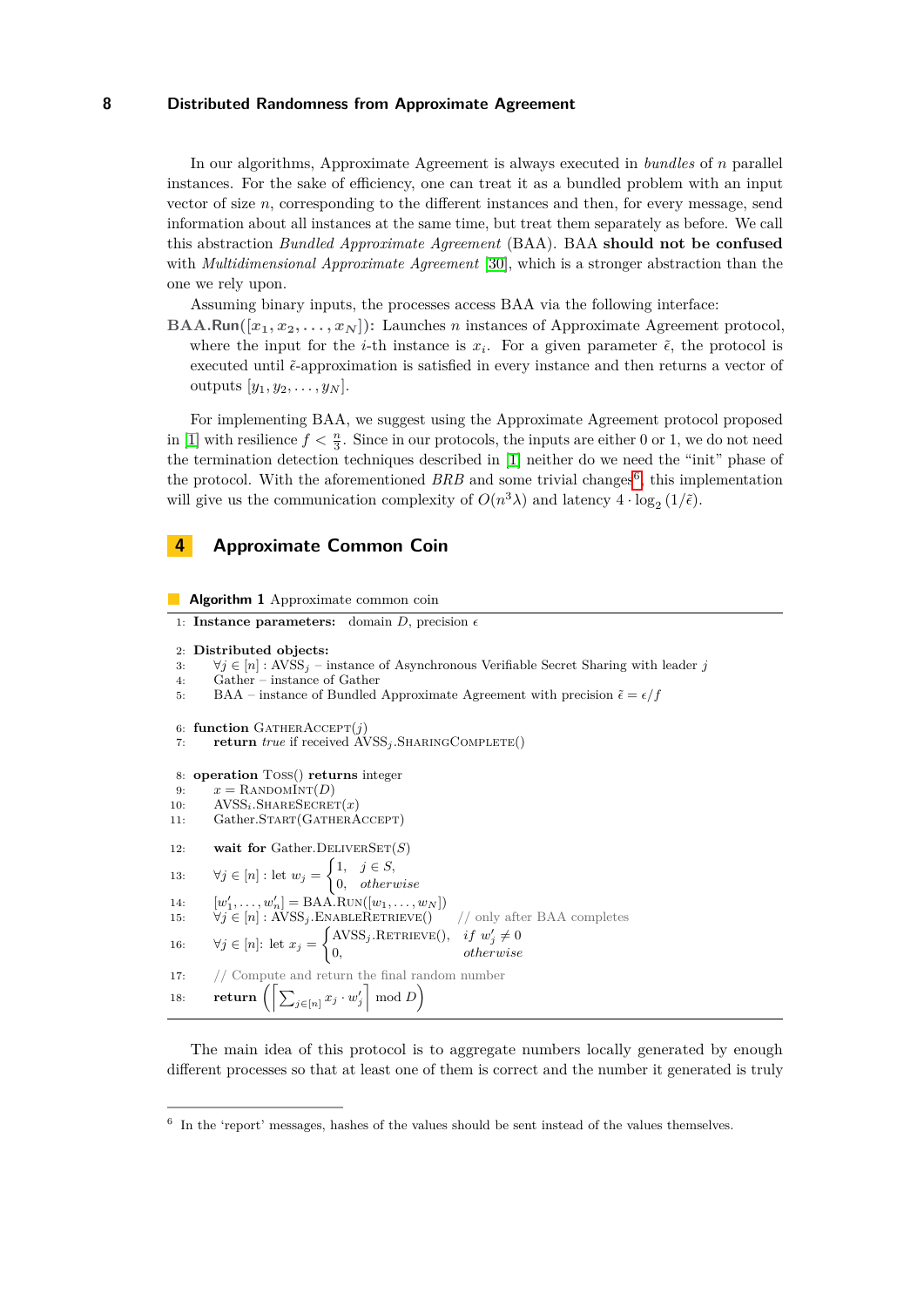random and uniformly distributed. With a good aggregation function, the resulting value will also be uniformly distributed. An example of such an aggregation function is addition modulo the size of the domain. Indeed, it is easy to see that, if *x* is uniformly distributed over [0*..q*−1] and *y* is any number chosen independently of *x*, then (*x* + *y*) mod *q* will also be uniformly distributed over [0*..q*−1]. Another example of an aggregation operation that satisfies a similar property is bit-wise xor (as long as the domain size is a power of 2).

However, without being able to solve consensus, we cannot just elect  $f + 1$  or  $n - f$ processes from whom we shall take these values. Thankfully, unlike xor, addition has one more useful property: it is continuous. If we take two numbers, *x* and *y*, such that  $d_q(x, y) \leq \alpha$ , then for any number *z*,  $d_q(z+x, z+y) \leq \alpha$ .<sup>[7](#page-8-0)</sup> Hence, a natural idea is to *approximately* elect the set of processes to provide the random inputs.

More precisely, in order to produce an *approximate common coin* in the range [0*..D*−1], each process locally generates and secret-shares a random number in this range. Then each process gathers a set of ids of processesthat have completed the sharing (line [12\)](#page-7-2).

The next step is to create a binary vector with  $n$  positions, where each position  $j$  is set to 1 if and only if  $j$  is present in the gathered set (line [13\)](#page-7-3). This vector is then used as an input for the BAA protocol (line [14\)](#page-7-4), which outputs a vector  $W$  of *weights* such that for each position *j*, the weights received by different processes are at most  $\tilde{\epsilon}$  apart.

The value of  $\tilde{\epsilon} = \epsilon/f$  is chosen such that the final outputs of the coin are at most  $\epsilon$ apart from each other. For the details on how this particular value was computed, see Appendix [B.3.](#page-22-0)

Recall that BAA ensures that the output values lie within the range of of inputs of correct processes. Moreover, by the properties of Gather and AVSS, if at least one correct process has *j* in its gathered set, then *j* has correctly shared its value and it can be later retrieved by the correct processes. Therefore if the *j*-th value is irretrievable, the *j*-th component will always be assigned weight 0. On the other hand, due to the common core property of Gather, at least  $n - f$  values will have weight 1, which, as demonstrated in Appendix [B.2,](#page-21-1) guarantees that the result is uniformly distributed in the desired range.

Finally, the processes reveal the secrets (lines [15](#page-7-5) and [16\)](#page-7-6) and compute the resulting random number.

▶ **Theorem [1](#page-7-7).** *Algorithm 1 implements an approximate common coin.* 

**Proof.** Appendix [B](#page-21-0) shows that the algorithm guarantees *Termination*, *One process random-* $\textit{ness}$  and *Approximate*  $\epsilon$ -consistency.

**Complexity analysis.** The communication complexity of our *approximate common coin* can be broken down in:

- **1.** *n* instances of AVSS.SHARESECRET in parallel  $\Rightarrow$   $O(n^3\lambda)$ ;
- **2.** One instance of Gather  $\Rightarrow$   $O(n^3\lambda)$ ;
- **3.** One instance of BAA with  $\tilde{\epsilon} = \epsilon/f \Rightarrow O(n^3 \lambda (\log f + \log \frac{1}{\epsilon}))$ ;
- **4.** *n* instances of AVSS.RETRIEVE in parallel  $\Rightarrow$   $O(n^3\lambda)$ ;

Hence, the total communication complexity is  $O(n^3 \lambda (\log f + \log \frac{1}{\epsilon}))$  with Bundled Approximate Agreement being the bottleneck.

The time complexity of the protocol is  $O(\log f + \log \frac{1}{\epsilon})$ .

<span id="page-8-0"></span><sup>7</sup> Recall that *dq*(*x, y*) is the distance between *x* and *y* in the ring Z*q*, i.e., *dq*(*x, y*) = min{|*x*−*y*|*, q*−|*x*−*y*|}.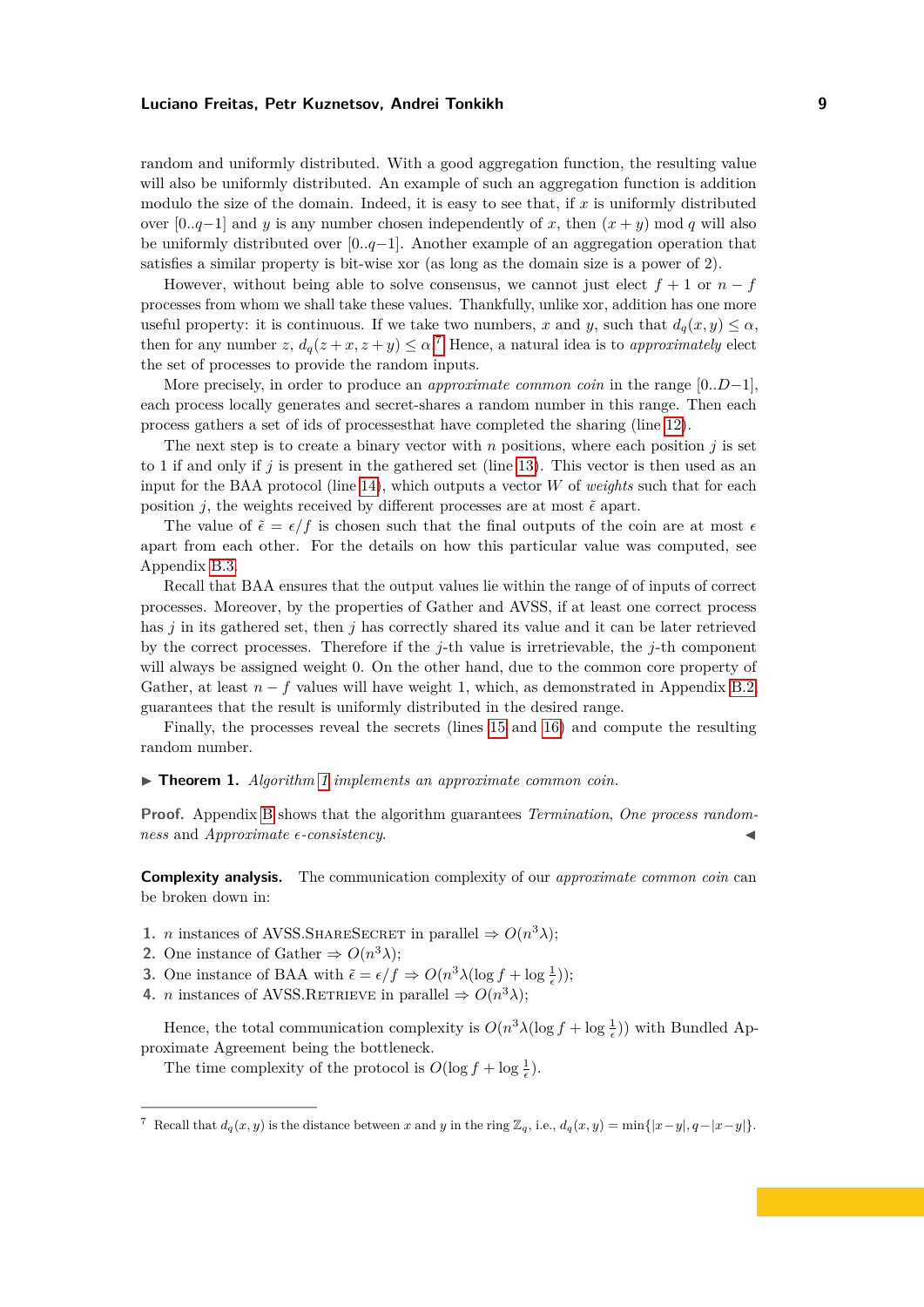## <span id="page-9-0"></span>**5 Monte Carlo Common Coin from Approximate Common Coin**

<span id="page-9-2"></span>**Algorithm 2** Monte Carlo Common Coin from Approximate Common Coin, code for process *i* 19: **Instance parameters:** domain size *D*, success probability  $\delta$ 

20: let  $k = \lfloor \frac{2}{1-\delta} \rfloor$ 

21: **Distributed objects:**

22: AC – instance of approximate common coin with domain size  $kD$  and precision  $\epsilon = \frac{1}{kD}$ 

23: **operation** Toss() **returns** integer 24: **return** j AC*.*Toss() *k*  $\overline{\phantom{a}}$ 

In this section, we present a simple reduction from an approximate common coin to a Monte Carlo common coin. The very short pseudocode is in Algorithm [2.](#page-9-2)

The transformation requires first to generate an approximate common coin of domain *kD* where *k* is an integer number  $\lfloor \frac{2}{1-\delta} \rfloor$  and  $\epsilon = \frac{1}{k}$ . This implies that different processes shall get values at most  $\left[\frac{1}{k} \cdot kD\right] = 1$  apart.

The domain of the approximate coin is *k* times larger than the domain of the targeted Monte Carlo common coin. By dividing the result by *k*, we get the desired range of values and success probability  $\delta$ , where  $k$  values of the *approximate common coin* are mapped to one value of *Monte Carlo common coin*.

I **Theorem 2.** *Algorithm [2](#page-9-2) implements a Monte Carlo common coin with domain D and success probability δ.*

**Proof.** Termination and Unpredictability follow from the properties of *approximate common coin*, while Randomness follows from One Process Randomness since exactly *k* values from the larger domain  $(kD)$  are mapped to each value in the smaller domain  $(D)$ . Let  $x'$  be the resulting toss of the first correct process that completes BAA in its approximate common coin toss. Then, as established, every other process will be at a distance at most 1 from it. Hence, if the remainder of the division of  $x'$  by  $k$  is neither 0 nor  $k-1$ , every correct process decides the same value:

$$
1 - \delta \ge \frac{2}{k} = \frac{2}{\lfloor \frac{2}{1 - \delta} \rfloor} \ge 1 - \delta
$$

J

**Complexity analysis.** This protocol runs a single instance of an Approximate Common Coin, with precision  $\epsilon = \frac{1}{D\lfloor \frac{2}{1-\delta} \rfloor}$ . If used with our algorithm from Section [4,](#page-7-0) it will take  $O(\log f + \log \frac{1}{\epsilon}) = O(\log f + \log D + \log \frac{1}{1-\delta})$  rounds of approximate agreement.

Hence, the overall time complexity of the protocol is  $O(\log f + \log D + \log \frac{1}{1-\delta})$  and the communication complexity is  $O(n^3 \lambda (\log f + \log D + \log \frac{1}{1-\delta}))$ .

## <span id="page-9-1"></span>**6 Direct Implementation of Monte Carlo Common Coin**

**Overview.** The main idea of this protocol is to assign to each process a random value and a random ticket. Then, using approximate agreement, the protocol is able to select the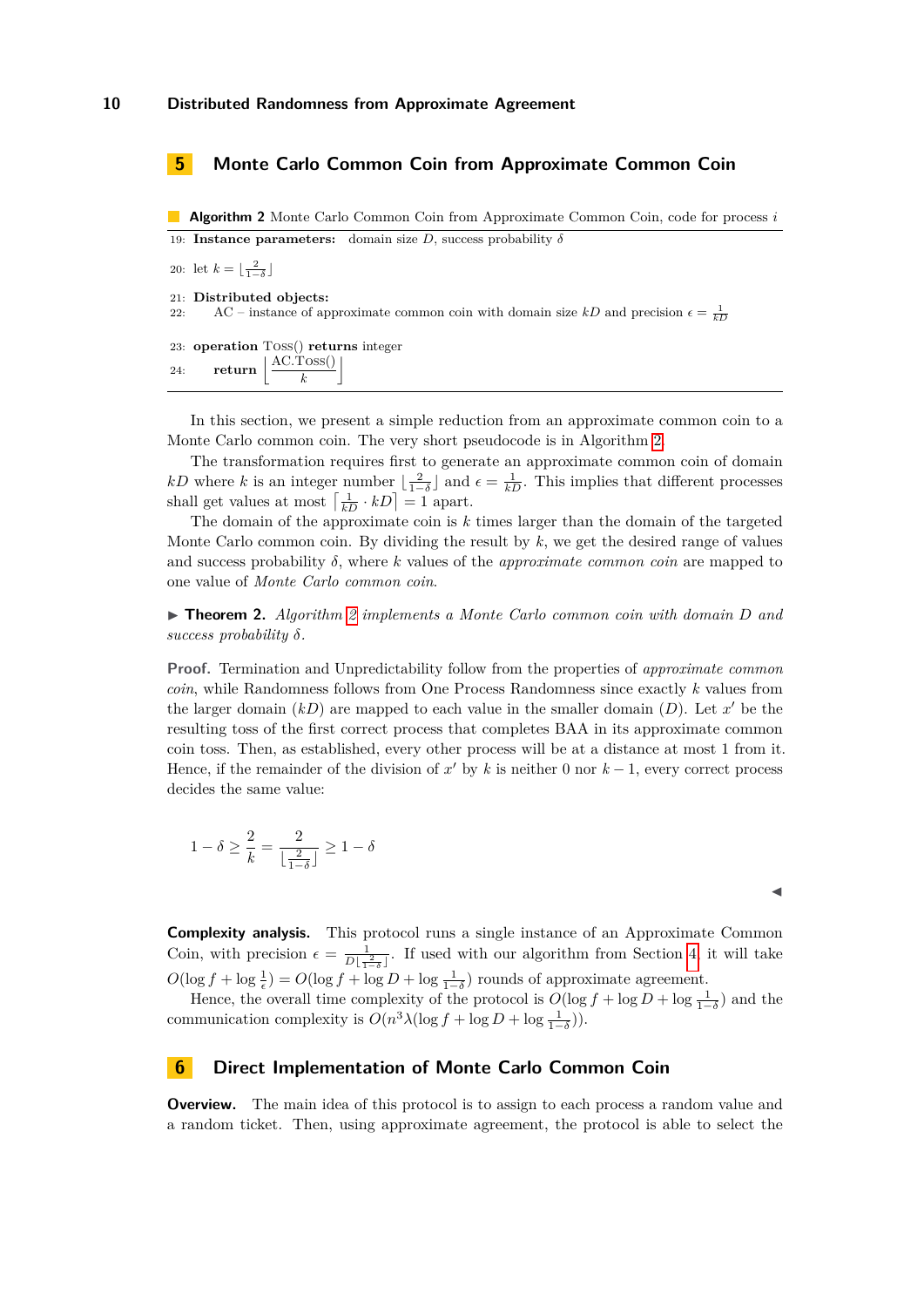```
Algorithm 3 Monte Carlo Common Coin, code for process i
25: Instance parameters: domain size D, success probability \delta, security parameter \lambda26: Functions:
       CALIBRATE(w) – returns the weight to apply to a ticket given that BAA returned w
28: Distributed objects:
29: TicketDraw – instance of Random Secret Draw with domain size 2^{\lambda}30: ValueDraw – instance of Random Secret Draw with domain size D
31: Gather – instance of Gather<br>32: BAA – instance of Bundled
        BAA – instance of Bundled Approximate Agreement with precision \tilde{\epsilon},
33: where \tilde{\epsilon} depends on the calibration function (see "Weight calibration" below)
34: function GATHERACCEPT(j) returns boolean
35: return true iff received both TicketDraw.ValueAssigned(j) and ValueDraw.ValueAssigned(j)
36: operation Toss() returns integer
37: TicketDraw.Start()
38: ValueDraw.START()
39: Gather.START(GATHERACCEPT)
40: wait for event Gather. DELIVERSET(S)41: ∀j ∈ [n] : let w_j = \begin{cases} 1, & j \in S, \\ 0, & j \in S, \end{cases}0, otherwise
42: [w'_1, \ldots, w'_n] = \text{BAA.Run}([w_1, \ldots, w_N])43: candidates = {j \in [n] | w'_j > 0}
44: TicketDraw.ENABLERETRIEVE()
45: ValueDraw.ENABLERETRIEVE()
46: tickets = TicketDraw.RetrieveValues(candidates)
47: values = ValueDraw.RetrieveValues(candidates)
48: \text{winner} = \arg \max \ \text{CALIBRATE}(w_j') \cdot \text{tickets}[j]j ∈ candidates
49: return values[winner]
```
<span id="page-10-6"></span><span id="page-10-5"></span><span id="page-10-4"></span><span id="page-10-3"></span><span id="page-10-2"></span>process with maximum ticket with adjustable probability of success and adopt the value corresponding to this ticket as the coin value.

**Tickets and values.** The protocol first assigns random values and random tickets to each participant, maintaining both secret until later (lines [37](#page-10-0) and [38\)](#page-10-1). Processes then gather a list of participants who have both drawn a ticket and a value, guaranteeing that all processes will hold sets that all intersect in at least  $n - f$  participants (line [39\)](#page-10-2).

**Approximate Agreement.** In a similar manner as in the previous protocol, each process runs Bundled Approximate Agreement inputting 1 in the dimensions corresponding to the processes it has received from Gather, and 0 in the other dimensions (line [42\)](#page-10-3). Similar to the previous protocol, if a process has not made a valid draw it will always be assigned weight zero, whereas if the weight is different than zero then it is possible to recover the secretly drawn number.

**Opening the secrets.** Prior to the first decision of a correct process in BAA, no secrets are leaked, as the underlying Random Secret Draw abstraction requires at least one correct process to invoke the EnableRetrieve operation before any information about the generated numbers is revealed. After this first decision of a correct process, the secrets can be opened (line [45\)](#page-10-4), but at this point the adversary can only induce other processes deciding values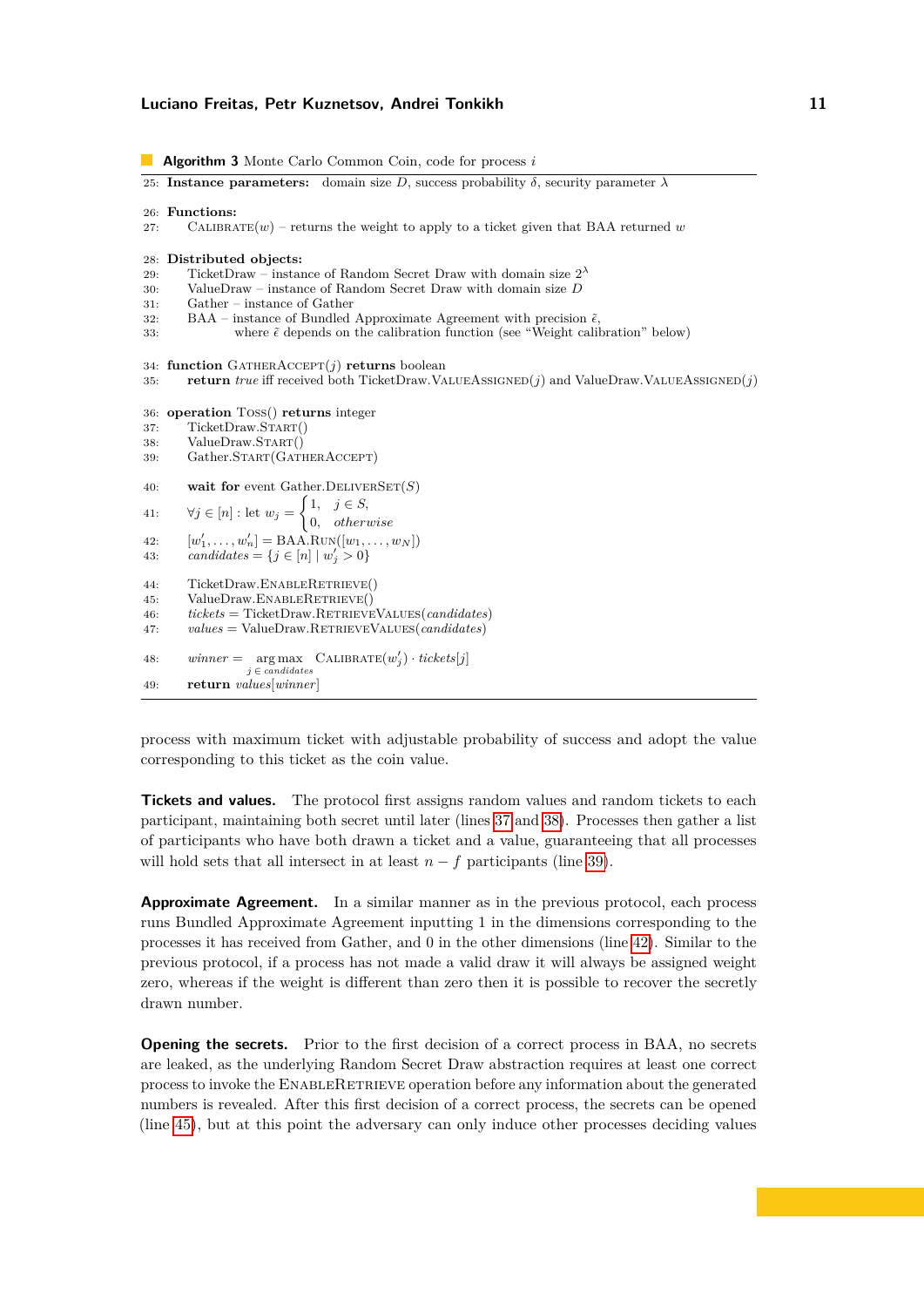

<span id="page-11-0"></span>**Figure 1** The weight calibration function.

which are at most  $\tilde{\epsilon}$  apart from the first decision, which does not undermine the safety of the protocol.

**Decision.** With the tickets and values now openly available, the processes calibrate the tickets by multiplying the plain ticket by a *calibration function* applied to the weights. The simplest calibration function is an identify function, the calibrated ticket of a process *i* is simply the product of the output *i*-th output of BAA and the original ticket *t<sup>i</sup>* . In their final steps, processes decide the value corresponding to the highest calibrated ticket (lines [48](#page-10-5) and [49\)](#page-10-6).

**Weight calibration.** As shown in Appendix [C.3,](#page-23-1) the protocol without weight calibration  $(i.e., with CALIBRATE(w) = w)$  requires  $3 + \lceil \log_2(n) + \log_2\left(\frac{1}{1-\delta}\right) \rceil$  rounds of approximate agreement in order to achieve the success probability  $\delta$ . A similar performance is achieved by the protocol in Section [5.](#page-9-0)

In order to get rid of the  $log_2(n)$  part in the time complexity, we use a calibration function that is linear on  $(0, 1]$  with a discontinuity point at 0, as illustrated in Figure [1.](#page-11-0) If  $w_1 > 0$ and  $w_2 > 0$  and  $|w_1 - w_2| = \tilde{\epsilon}$ , then, after calibration,  $|$ CALIBRATE $(w_1) -$ CALIBRATE $(w_2)$  $| \approx$  $\tilde{\epsilon} \cdot (1-v)$ . This is similar in effect to running extra  $\log_2 \frac{1}{1-v}$  rounds of approximate agreement, but at no extra latency cost. We then balance the value of the parameter  $v$  in such a way that, intuitively, the discontinuity at 0 is very unlikely to cause disagreement. An example of a good value for *v* that achieves this goal is  $1 - \frac{\ln(2/(1-\delta))}{2n/3}$  $\frac{27(1-\sigma)}{2n/3}$ . A detailed proof of the solution with weight calibration is presented in Appendix [C.4.](#page-26-0) In order to achieve success probability  $\delta$ ,  $5 + \left\lceil \log_2\left(\frac{1}{1-\delta}\right) + \log_2\left(\log_2\left(\frac{1}{1-\delta}\right)\right) \right\rceil$  rounds of approximate agreement are required.

▶ **Theorem [3](#page-10-7).** *Algorithm 3 implements a Monte Carlo common coin.* 

**Proof.** Appendix [C](#page-23-0) shows that the algorithm guarantees *Termination*, *Uniform distribution*, and *Probabilistic δ-consistency*. J

**Complexity analysis.** The communication complexity of our *Monte Carlo common coin* can be broken down in:

- **1.** 2 instances of Random Secret Draw  $\Rightarrow$   $O(n^3\lambda)$ ;
- **2.** 1 instance of Gather  $\Rightarrow$   $O(n^3\lambda)$
- **3.** One instance of BAA with  $\tilde{\epsilon} = O(1/(1 \delta)) \Rightarrow O(n^3 \lambda \log \frac{1}{1-\delta})$ ;
- **4.** 2*n* secret retrievals in parallel  $\Rightarrow$   $O(n^3\lambda);$

Hence, the total communication complexity is  $O(n^3 \lambda \log \frac{1}{1-\delta})$  with Bundled Approximate Agreement being the bottleneck. The time complexity of the protocol is  $O(\log \frac{1}{1-\delta})$ .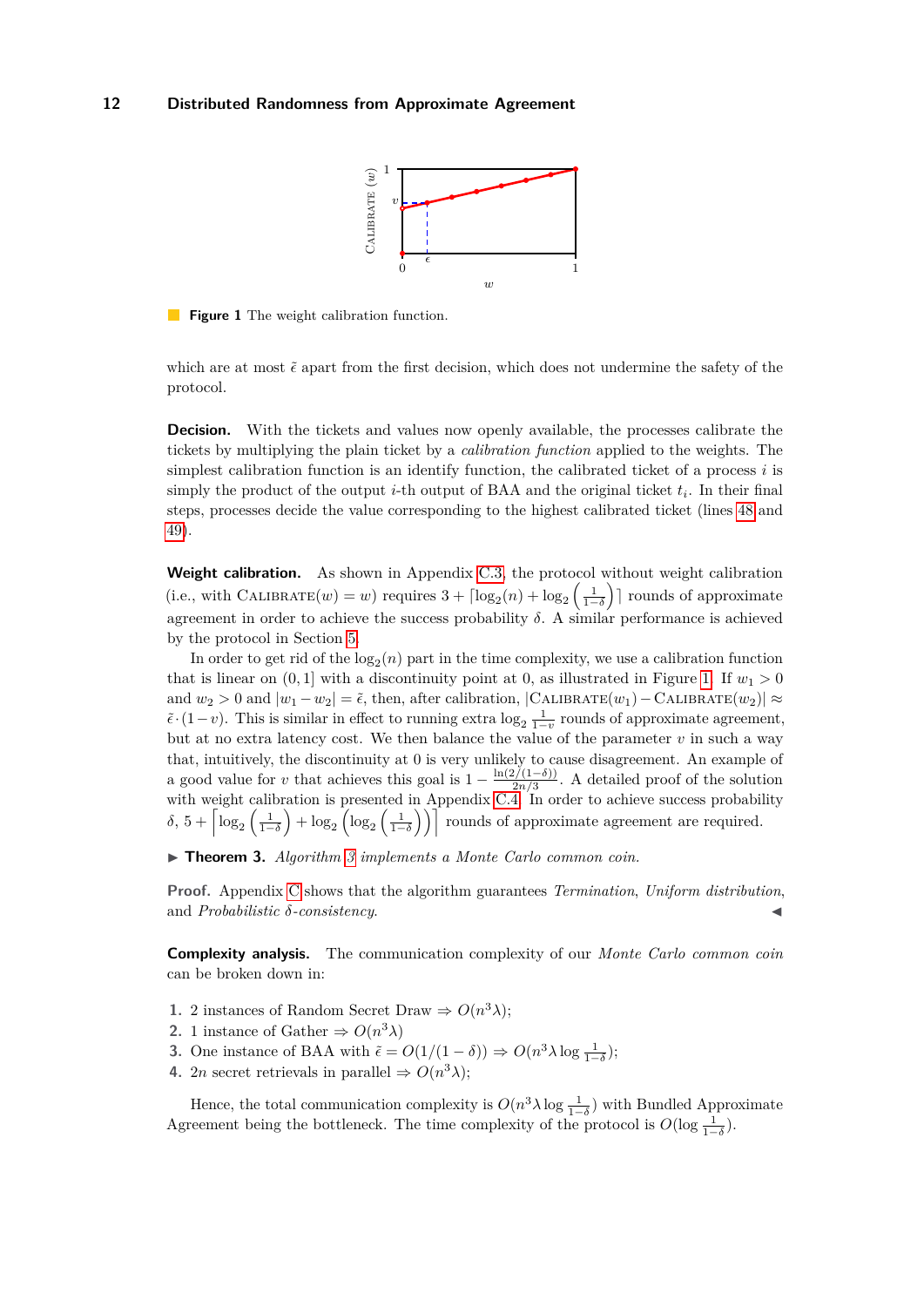<span id="page-12-1"></span>

**Figure 2** Empirical estimate of the failure probability of the Monte Carlo common coin protocol with weight calibration, for  $n = 50$ , compared to the theoretical estimate.

**Empirical performance analysis via simulation.** In Appendix [C.4,](#page-26-0) we proved that our Monte Carlo common coin with a calibration function achieves time complexity of  $O(\log \frac{1}{1-\delta})$ . However, the derived upper bound on the exact number of rounds of approximate agreement  $\left(5+\left\lceil\log_2\left(\frac{1}{1-\delta}\right)+\log_2\left(\log_2\left(\frac{1}{1-\delta}\right)\right)\right\rceil\right)$  is clearly pessimistic. To get a better understanding of the actual performance of the protocol, we performed simulations.

Figure [2](#page-12-1) presents the empirical estimate of failure probability of our protocol compared to the theoretical value and the "ideal" value of  $(1/3) \cdot (1/2)^r$ , where r is the number of rounds of approximate agreement. Each point on the "empirical" curve is based on 3 experiments and each experiment consists of 1 million simulated executions. In each execution,  $n = 50$ processes are assigned random tickets and the adversary wins if it manages to get processes in disagreement on which process has the maximum ticket. The result of each experiment is the ratio between the number of executions where the adversary wins to the total number of executions (1 million). Then we average over 3 such experiments to get the value for each point on the curve.

The estimate for the optimal value of the parameter  $v$  in the calibration function for each number of rounds was also computed based on simulations (independent from the ones used to estimate the final failure probabilities). Note that it may only increase the estimated empirical latency compared to the (unknown) optimal value for *v*.

## <span id="page-12-0"></span>**7 Applications**

## **7.1 Binary Byzantine Agreement**

Monte Carlo common coin can be plugged into any Byzantine Agreement protocol that makes a call to a probabilistic common coin, such as [\[6,](#page-16-8) [10,](#page-16-5) [13,](#page-16-9) [32\]](#page-17-7).

Using our Monte Carlo common coin obtained via the transformation from approximate common coin (Section [5\)](#page-9-0), we get a protocol that is secure against an adaptive adversary, assumes no trusted setup or PKI, and exhibits communication complexity  $O(n^3 \lambda \log n)$  at the expense of extra  $O(\log n)$  factor in time complexity. As far as we know, the best existing setup-free solutions that are resilient against adaptive adversary and tolerate up to  $f < n/3$ failures exhibit communication complexity of  $O(n^4\lambda)$  [\[27,](#page-17-8) [2\]](#page-16-10).

## <span id="page-12-2"></span>**7.2 Intersecting Random Subsets**

A direct application of an approximate common coin is a problem we call *intersecting random subsets*. This problem consists of given a globally known set *S* of cardinality *n*, to chose a subset  $s \subseteq S$  of cardinality  $m \leq n$ .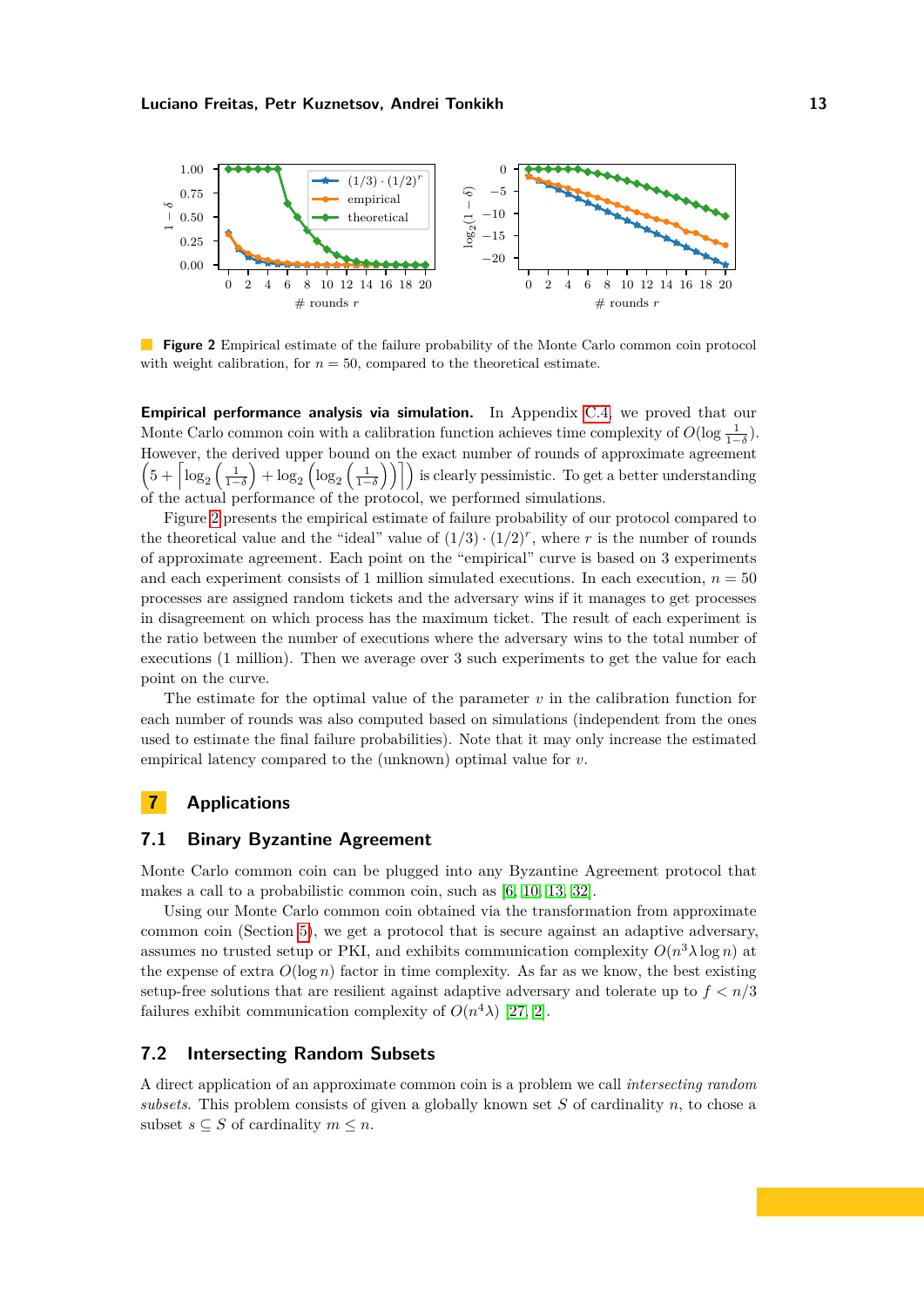The following variation of Gray Codes [\[22,](#page-17-9) [36\]](#page-18-1) will be instrumental:

▶ **Definition 4.** *Code*  $C_{n,m}$  *is a list of*  $\binom{n}{m}$  -1 *binary strings (called* code words) *satisfying the following conditions:*

- $\blacksquare$  *for all i*,  $C_{n,m}[i]$  *is a string of m ones and*  $n m$  *zeros;*
- *every string of m ones and*  $n m$  *zeros is present in*  $C_{n,m}$  *exactly once*;
- $\forall i \in \{1, \ldots, {n \choose m} 1\} : C_{n,m}[i] \text{ and } C_{n,m}[i-1] \text{ differ in two bits};$
- $C_{n,m}$ [ $\binom{n}{m}$ -1] *and*  $C_{n,m}$ [0] *differ in two bits.*

In Appendix [F,](#page-31-1) we provide a concrete code that satisfies these properties and an algorithm (in the form of a recursive formula) that allows to efficiently generate a code word by its index.

Intuitively, this code is composed of binary strings of length *n* and it can be read in the following manner: if the *i*-th position of the string is 1, then *i*-th element is selected, otherwise it is considered to be left outside. Moreover, this code has the property that consecutive numbers differ only by swapping exactly one position set to 1 with a position marked with a 0. Therefore all consecutive subsets have the same fixed size and include *s* − 1 common elements and differ by only one.Hence, by generating an approximate common random coin over the domain  $\{0..\binom{n}{m}-1\}$  with parameter  $\epsilon \leq k \cdot \binom{n}{m}^{-1}$ , processes can select subsets of size *m* differing by at most *k* elements.

This could be interesting for selecting a committee among *n* users in scenarios subject to a mobile Byzantine adversary, i.e. on systems where the set of processes who display malicious behaviour changes, provided the time to corrupt a majority of processes in any given committee is higher than an asynchronous round. Note that this solution provides an interesting alternative to committee elections in protocols such as Algorand [\[21\]](#page-17-15). It not only is completely asynchronous, but it also guarantees a fixed committee size and provides a way to control the intersection of quorums obtained by different users. Recall that in the case of Algorand, with non-zero probability, it might happen that quorums do not intersect at all.

## <span id="page-13-0"></span>**8 Related Work**

Ben-Or [\[4\]](#page-16-0) proposed the first randomized consensus algorithm based on the "independent choice" common coin. In this algorithm, every participant tosses a local random coin and with probability  $2^{-n}$ , the values picked by *n* participants are identical. Bracha [\[6\]](#page-16-8) extended this algorithm to the Byzantine fault model with  $f < n/3$  faulty participants.

Rabin [\[37\]](#page-18-3) proposed an implementation of a perfect common coin based on Shamir's secret sharing [\[38\]](#page-18-4), assuming trusted setup (a trusted dealer distributes *a priori* a large number of secrets). Today, most protocols that allow trusted setup use the solution proposed by Cachin et al. [\[9\]](#page-16-3) who have described a practical perfect common coin based on threshold pseudorandom functions (tPRF), assuming that a trusted dealer distributes a short tPRF key. These protocols use the pre-distributed randomness in a clever way to obtain multiple numbers that are computationally indistinguishable from random (much like a PRNG [\[5\]](#page-16-14)). In contrast, our algorithms do not assume trusted setup.

In the setup-free context, Canetti and Rabin [\[10\]](#page-16-5) proposed a weak common coin algorithm based on asynchronous verifiable secret sharing (AVSS), which resulted in an efficient randomized *binary* consensus. In designing our protocols, we make use of multiple ideas from this work, taking into account recent improvements, such as the use of Aggregatable Publicly Verifiable Secret Sharing [\[23\]](#page-17-10), suggested in a similar context by Abraham et al. [\[2\]](#page-16-10). We give a modern version of their coin using our building blocks in Appendix [E.](#page-31-0)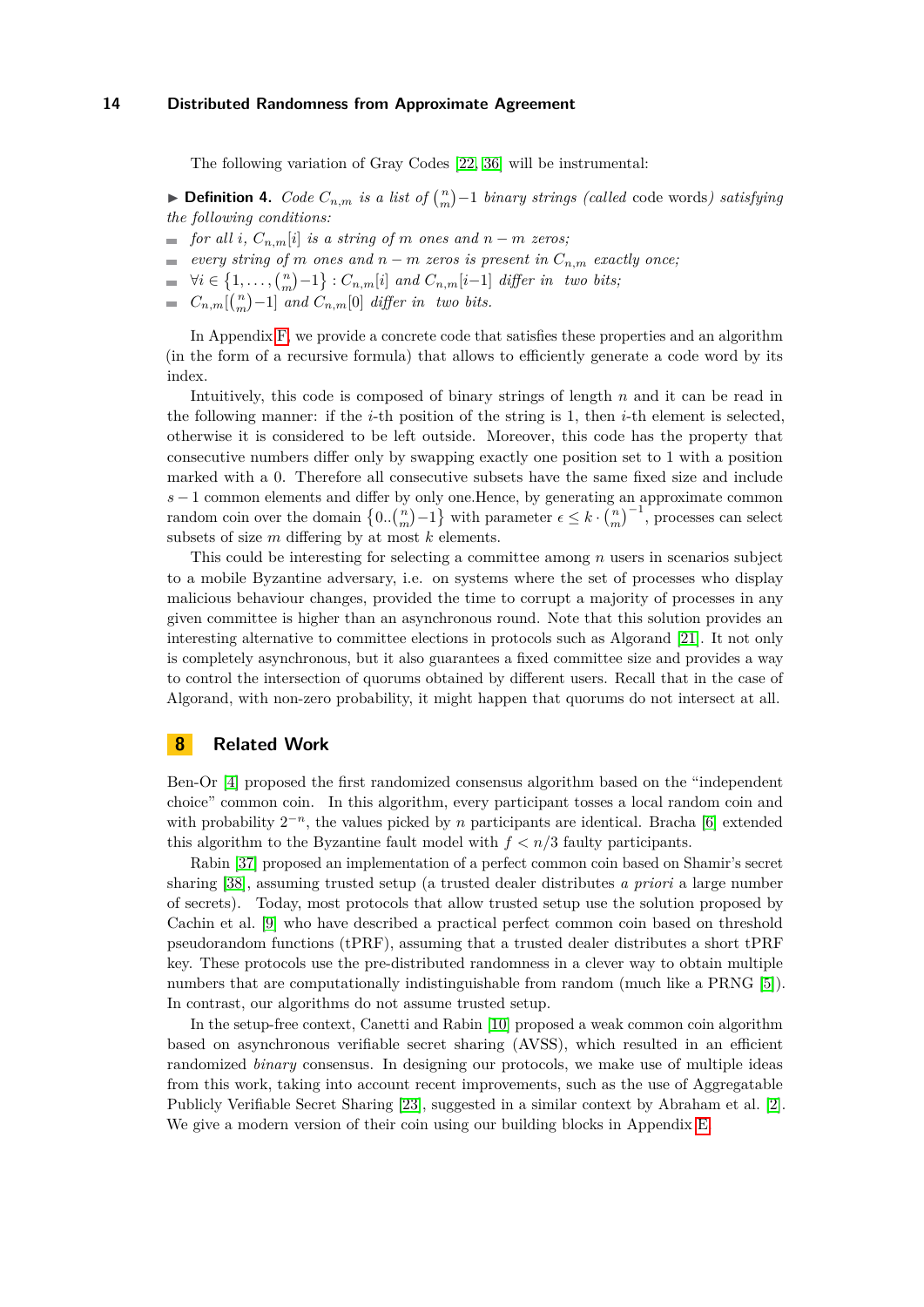Using standard PKI cryptography, Cohen et al. [\[12\]](#page-16-15) built two common coins relying on VRFs. The first one with resilience  $f < (1/3 - \epsilon)$  achieves success rate  $\delta = \frac{18\epsilon^2 + 24\epsilon - 1}{6(1+6\epsilon)}$ . The second coin involves sampling committees among the processes and also guarantees a constant success rate that depends on the system's resilience.

Kogias et al. [\[27\]](#page-17-8) proposed a relaxed abstraction called *eventually perfect common coin*. They first build a weak distributed key generator (wDKG) which is a protocol that never terminates: each party outputs a sequence of candidate keys to be used for encryption and decryption with the property that they will eventually agree on a set of keys. This mechanism can replace the trusted setup in [\[9\]](#page-16-3). Moreover, it can be shown that the participants may disagree on the set of keys at most  $f + 1$  times. The resulting coin eventually terminates with a perfect result, hence its name. In contrast, the challenge of our work was to devise (one-shot) unbiased common coins with provable termination.

Gao et al. [\[19\]](#page-17-13) combined VRFs and AVSS to produce the first random coin which has  $O(n^3\lambda)$  communication complexity. With the advent of new broadcast and APVSS implementations, the classic protocol of [\[10\]](#page-16-5) gains the same complexity (see Appendix [E\)](#page-31-0). They created a weak form of *Gather* called *core-set selection* in which *f* +1 correct participants share at least  $n - f$  VRFs coming from different processes. They then use AVSS to build the seeds for VRFs and whenever the highest VRF is in the common core, the nodes successfully agree in the coin outcome. Their protocol assumes the static adversary, but it can be made adaptive with a *relatively weak* form of trusted setup: a single common random number must be published after the public keys of the participants are fixed. In contrast, our protocols do not assume any form of trusted setup. Assuming static adversary, our protocols can achieve the same communication cost while additionally enabling parameterized success rate.

Our Monte Carlo coin from Section [6](#page-9-1) was inspired by the Proposal Election protocol recently introduced by Abraham et al. [\[2\]](#page-16-10). Technically, it is not a common coin *per se* but it uses elements of it. In this protocol, every party inputs some externally valid value, and with a constant probability, all parties output the same value that was proposed by a non-faulty party chosen at random. Intuitively, the main contribution of the protocol in Section [6](#page-9-1) is the use of approximate agreement to *amplify* the success probability.

In the *full information* model, without using cryptography, King and Saia [\[26\]](#page-17-16) observed that the strength of the Byzantine adversary is in its anonymity, but it cannot bias the coin indefinitely without being detected. Even though their Byzantine agreement algorithm with polynomial expected time does allow the adversary to bias the coin, but amended this with statistical tests aiming at detecting this kind of deviation and evicting misbehaving participants. The resilience level of this algorithm is, however, orders of magnitude lower than *n*  $(f < n/400$  in the best case). Huang et al. [\[25\]](#page-17-17) recently extended this work to achieve the resilience of  $f < n/4$ . In contrast, our algorithms use cryptographic tools to produce unbiased (approximate) outputs and maintain optimal resilience *f < n/*3.

Monte Carlo protocols are randomized algorithms that have a fixed number of rounds and yield results that are correct with a given probability, while Las Vegas protocols always give the correct results but do not have a fixed number of rounds. Notice that Las Vegas algorithms must have a fixed probability of terminating every round and thus can be converted into Monte Carlo by stopping after a fixed number of rounds and deciding a random value if termination is not attained.

Such a transformation could be applied to [\[27\]](#page-17-8), but since their latency is a function of  $O(f)$ , the resulting Monte Carlo common coin would also have a latency which is a function of *f*, while our solution is independent of this parameter. Another option would be to create a set of keys using [\[2\]](#page-16-10) which could be run a fixed number of rounds and then to use [\[9\]](#page-16-3). Since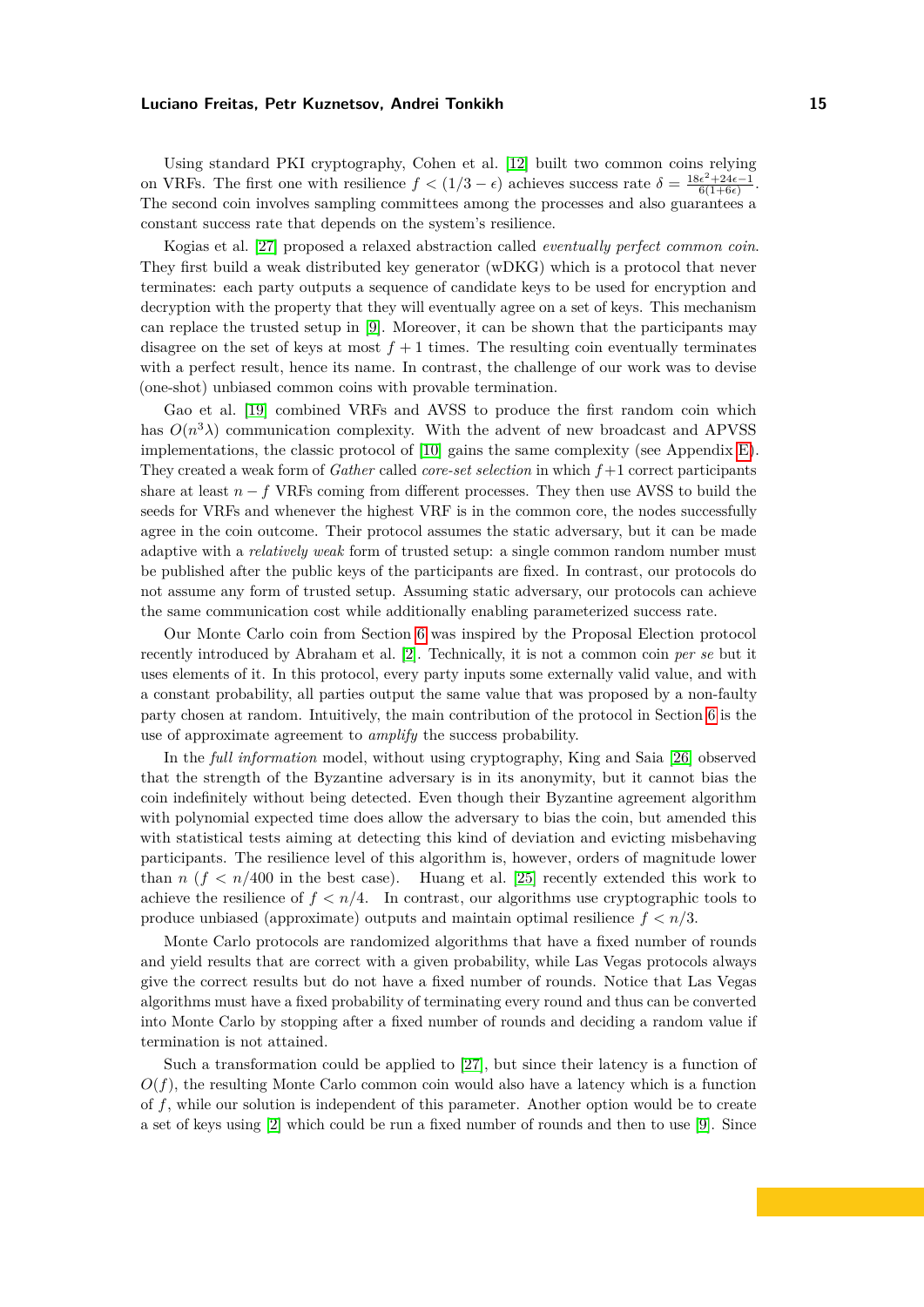their expected number of rounds is not a function of *f*, this transformation would have the same asymptotic complexity as ours, but it would include many unnecessary message delays from the consensus protocol, from the verifiable gather and other parts of their ADKG that are not present in a direct implementation such as ours.

## <span id="page-15-0"></span>**9 Conclusion**

In this paper, we suggest 2 new relations of the common coin primitive implementable in a fully asynchronous environment. We provide efficient implementations based on a range of novel techniques. Our protocols are the first use of approximate agreement to generate random numbers, which is used to keep decided values close in the approximate common coin protocol and to increase the probability of agreement in the direct implementation of the Monte Carlo common coin. Moreover, we also introduced elements of coding theory that were not previously applied to the distributed computing realm in the solution of what we called intersecting random subsets.

Further studies are necessary to explore the full potential of using these new abstractions in the design of distributed protocols and to understand the theoretical limits of their performance.

**Tight performance analysis for probably common coin.** In Appendices [C.3](#page-23-1) and [C.4,](#page-26-0) we proved that in order to achieve success probability  $\delta$ , our probably common coin protocol requires  $3 + \lceil \log_2(n) + \log_2\left(\frac{1}{1-\delta}\right) \rceil$  or  $5 + \lceil \log_2\left(\frac{1}{1-\delta}\right) + \log_2\left(\log_2\left(\frac{1}{1-\delta}\right)\right) \rceil$  rounds of approximate agreement, depending on whether weight calibration is used. While it seems to correctly reflect the asymptotic behaviour of the actual distribution, these bounds seem to be rather pessimistic when only a few rounds of approximate agreement are run.

For example, according to these bounds, with weight calibration, we will need 8 rounds in order to achieve  $\delta = \frac{2}{3}$ . However, in practice,  $\delta = \frac{2}{3}$  is achieved with 0 rounds of approximate agreement as with probability at least 2*/*3 a process in the common core will have the largest ticket. As we estimated empirically through simulations, the actual  $\delta$  that we obtain after running 8 rounds of approximate agreement is around 0*.*993 instead of 2*/*3.

**Non-linear calibration function for Monte Carlo common coin..** Weight calibration is necessary to achieve the latency of  $O(\log \frac{1}{1-\delta})$  rounds in our Monte Carlo common coin protocol. We chose a concrete linear function because it was relatively simple to analyze (as we could do a reduction to the case without the calibration). However, this function is unlikely to be optimal. The extra  $\log_2(\log_2 \frac{1}{1-\delta})$  part in the resulting estimate on the number of rounds of approximate agreement is likely to be due to sub-optimal choice of the weight calibration function.

**Approximate common coin without extra**  $\log_2(f)$  rounds. Using the magic of weight calibration, for Monte Carlo common coin, we managed to achieve  $O(\log(1/\epsilon))$  time complexity, which is likely to be optimal. However, our approximate common coin protocol requires  $\log_2 f + \log_2(1/\epsilon)$  rounds of approximate agreement and, hence, its time complexity depends on two variables:  $f$  and  $\epsilon$ . In some applications,  $\epsilon$  may be constant and  $\log_2(f)$  can become the bottleneck.

Creating a protocol without this extra delay or proving a  $\Omega(\log(f))$  lower bound would be an interesting contribution to the understanding of the approximate common coin abstraction.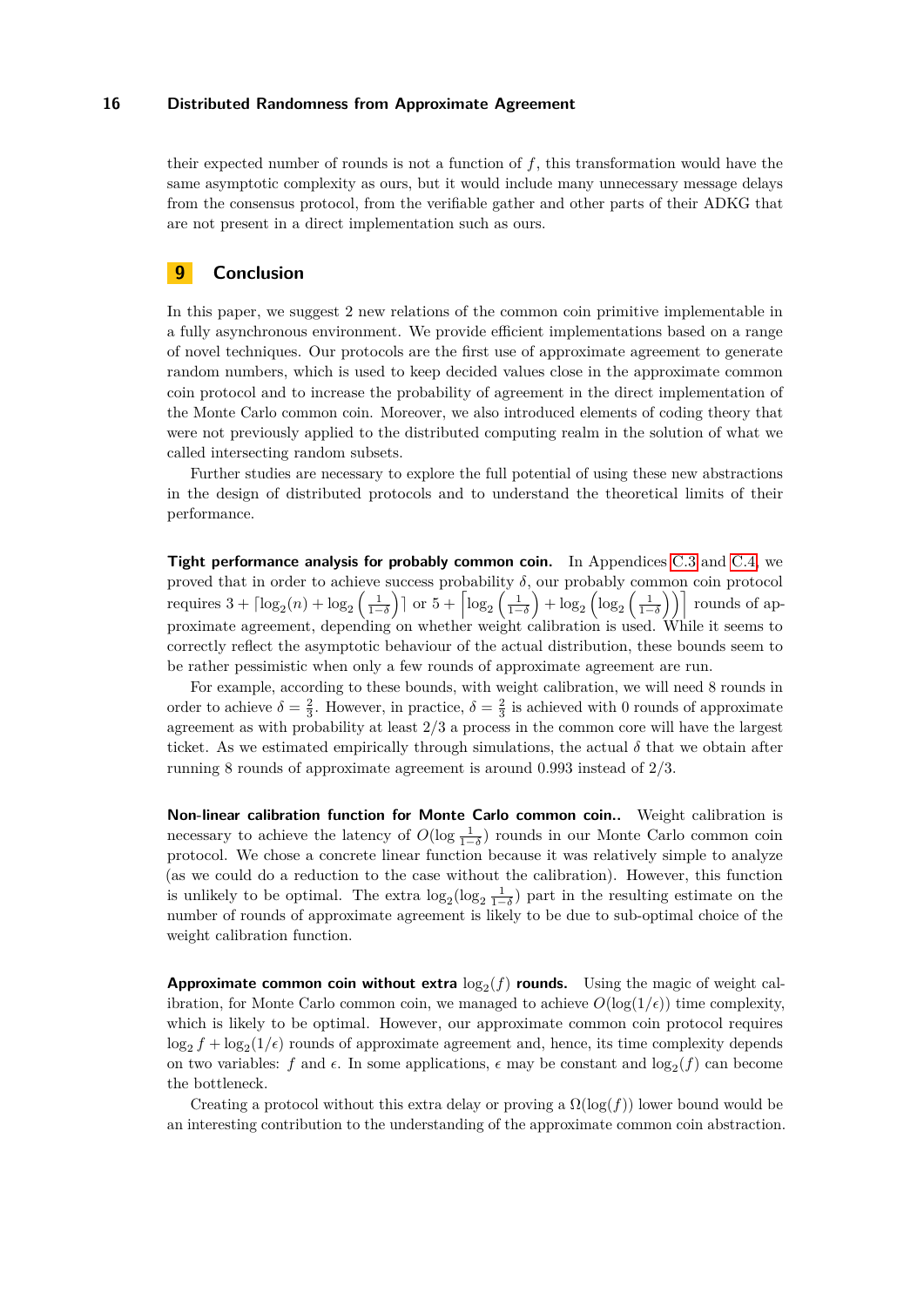It would also mean that the transformation from approximate common to Monte Carlo common would result in more efficient coins of the latter type.

#### **References**

- <span id="page-16-7"></span>**1** Ittai Abraham, Yonatan Amit, and Danny Dolev. Optimal resilience asynchronous approximate agreement. OPODIS'04, page 229–239, Berlin, Heidelberg, 2004. Springer-Verlag. [doi:](https://doi.org/10.1007/11516798_17) [10.1007/11516798\\_17](https://doi.org/10.1007/11516798_17).
- <span id="page-16-10"></span>**2** Ittai Abraham, Philipp Jovanovic, Mary Maller, Sarah Meiklejohn, Gilad Stern, and Alin Tomescu. Reaching consensus for asynchronous distributed key generation. In *Proceedings of the 2021 ACM Symposium on Principles of Distributed Computing*, pages 363–373, 2021.
- <span id="page-16-1"></span>**3** Marcos K Aguilera and Sam Toueg. The correctness proof of ben-or's randomized consensus algorithm. *Distributed Computing*, 25(5):371–381, 2012.
- <span id="page-16-0"></span>**4** Michael Ben-Or. Another advantage of free choice: Completely asynchronous agreement protocols (extended abstract). In *PODC '83: Proceedings of the annual ACM symposium on Principles of distributed computing*, pages 27–30, 1983.
- <span id="page-16-14"></span>**5** Manuel Blum and Silvio Micali. How to generate cryptographically strong sequences of pseudorandom bits. *SIAM journal on Computing*, 13(4):850–864, 1984.
- <span id="page-16-8"></span>**6** Gabriel Bracha. Asynchronous byzantine agreement protocols. *Information and Computation*, 75(2):130–143, 1987.
- <span id="page-16-4"></span>**7** Benedikt Bünz, Steven Goldfeder, and Joseph Bonneau. Proofs-of-delay and randomness beacons in ethereum. *IEEE Security and Privacy on the blockchain (IEEE S&B)*, 2017.
- <span id="page-16-12"></span>**8** Christian Cachin, Klaus Kursawe, Anna Lysyanskaya, and Reto Strobl. Asynchronous verifiable secret sharing and proactive cryptosystems. In *Proceedings of the 9th ACM Conference on Computer and Communications Security*, pages 88–97, 2002.
- <span id="page-16-3"></span>**9** Christian Cachin, Klaus Kursawe, and Victor Shoup. Random oracles in constantinople: Practical asynchronous byzantine agreement using cryptography. *Journal of Cryptology*, 18(3):219–246, 2005.
- <span id="page-16-5"></span>**10** Ran Canetti and Tal Rabin. Fast asynchronous byzantine agreement with optimal resilience. In *Proceedings of the twenty-fifth annual ACM symposium on Theory of computing*, pages 42–51, 1993.
- <span id="page-16-2"></span>**11** Ignacio Cascudo and Bernardo David. Scrape: Scalable randomness attested by public entities. In *International Conference on Applied Cryptography and Network Security*, pages 537–556. Springer, 2017.
- <span id="page-16-15"></span>**12** Shir Cohen, Idit Keidar, and Alexander Spiegelman. Not a COINcidence: Sub-Quadratic Asynchronous Byzantine Agreement WHP. In Hagit Attiya, editor, *34th International Symposium on Distributed Computing (DISC 2020)*, volume 179 of *Leibniz International Proceedings in Informatics (LIPIcs)*, pages 25:1–25:17, Dagstuhl, Germany, 2020. Schloss Dagstuhl–Leibniz-Zentrum für Informatik. URL: <https://drops.dagstuhl.de/opus/volltexte/2020/13103>, [doi:10.4230/LIPIcs.DISC.2020.25](https://doi.org/10.4230/LIPIcs.DISC.2020.25).
- <span id="page-16-9"></span>**13** Tyler Crain. Two more algorithms for randomized signature-free asynchronous binary byzantine consensus with  $t < n/3$  and  $o(n^2)$  messages and  $o(1)$  round expected termination, 2020. URL: <https://arxiv.org/abs/2002.08765>, [doi:10.48550/ARXIV.2002.08765](https://doi.org/10.48550/ARXIV.2002.08765).
- <span id="page-16-11"></span>**14** Sourav Das, Zhuolun Xiang, and Ling Ren. Asynchronous data dissemination and its applications. In *Proceedings of the 2021 ACM SIGSAC Conference on Computer and Communications Security*, pages 2705–2721, 2021.
- <span id="page-16-6"></span>**15** D. Dolev, N. A. Lynch, S. S. Pinter, E. W. Stark, and W. E. Weihl. Reaching approximate agreement in the presence of faults. *Journal of the ACM*, 33(3):499–516, July 1986.
- <span id="page-16-13"></span>**16** A.D. Fekete. Asynchronous approximate agreement. *Information and Computation*, 115(1):95–124, 1994. URL: [https://www.sciencedirect.com/science/article/pii/](https://www.sciencedirect.com/science/article/pii/S0890540184710947) [S0890540184710947](https://www.sciencedirect.com/science/article/pii/S0890540184710947), [doi:https://doi.org/10.1006/inco.1994.1094](https://doi.org/https://doi.org/10.1006/inco.1994.1094).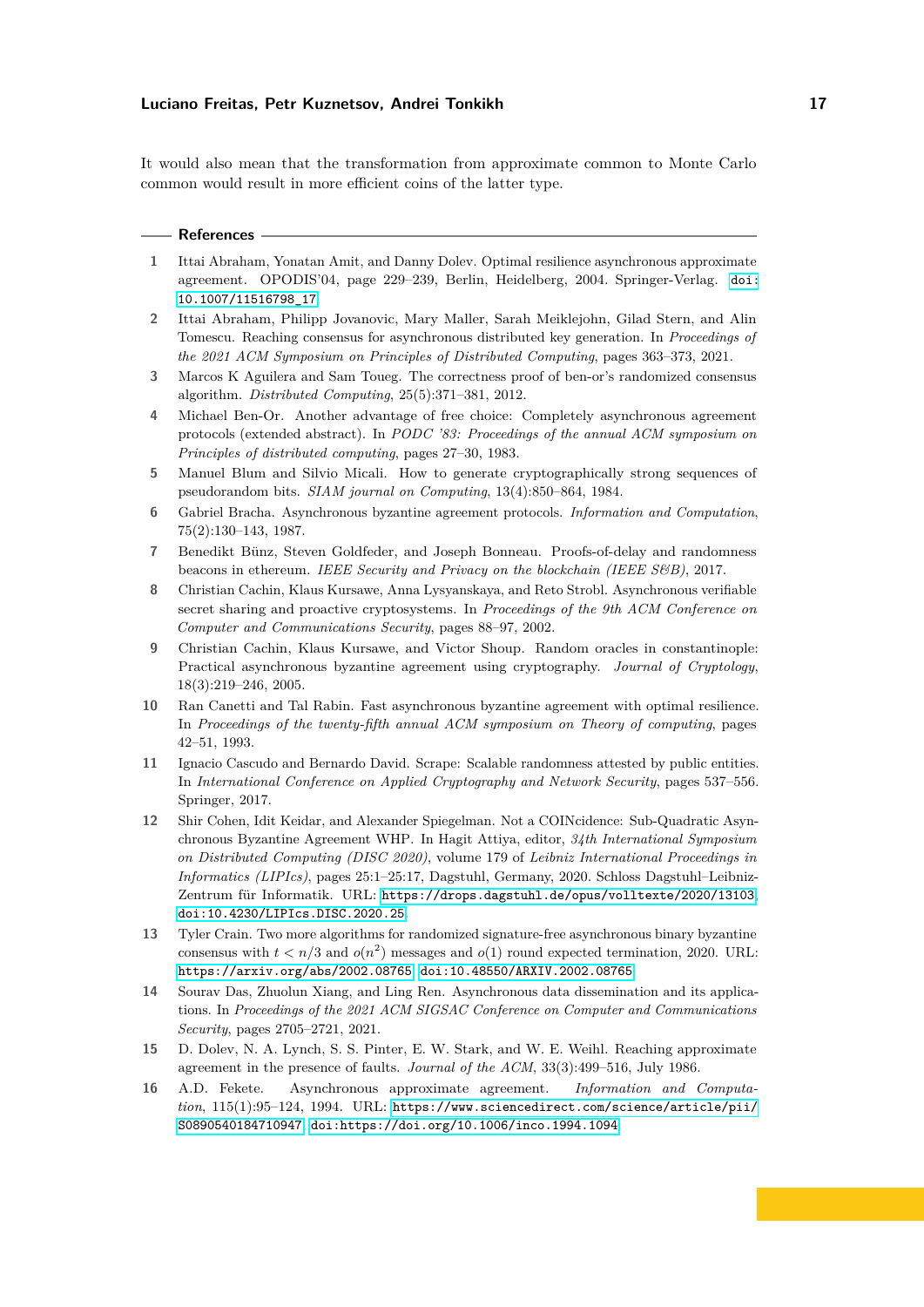- <span id="page-17-6"></span>**17** Michael J. Fischer, Nancy A. Lynch, and Michael S. Paterson. Impossibility of distributed consensus with one faulty process. *Journal of the ACM*, 32(2):374–382, 1985.
- <span id="page-17-5"></span>**18** Luciano Freitas de Souza, Andrei Tonkikh, Sara Tucci-Piergiovanni, Renaud Sirdey, Oana Stan, Nicolas Quero, and Petr Kuznetsov. Randsolomon: Optimally resilient random number generator with deterministic termination. In *25th International Conference on Principles of Distributed Systems (OPODIS 2021)*. Schloss Dagstuhl-Leibniz-Zentrum für Informatik, 2022.
- <span id="page-17-13"></span>**19** Yingzi Gao, Yuan Lu, Zhenliang Lu, Qiang Tang, Jing Xu, and Zhenfeng Zhang. Efficient asynchronous byzantine agreement without private setups. *arXiv preprint arXiv:2106.07831*, 2021.
- <span id="page-17-0"></span>**20** Rosario Gennaro, Stanisław Jarecki, Hugo Krawczyk, and Tal Rabin. Secure distributed key generation for discrete-log based cryptosystems. In *International Conference on the Theory and Applications of Cryptographic Techniques*, pages 295–310. Springer, 1999.
- <span id="page-17-15"></span>**21** Yossi Gilad, Rotem Hemo, Silvio Micali, Georgios Vlachos, and Nickolai Zeldovich. Algorand: Scaling byzantine agreements for cryptocurrencies. In *Proceedings of the 26th Symposium on Operating Systems Principles*, SOSP '17, page 51–68, New York, NY, USA, 2017. Association for Computing Machinery. [doi:10.1145/3132747.3132757](https://doi.org/10.1145/3132747.3132757).
- <span id="page-17-9"></span>**22** Frank Gray. Pulse code communication. *United States Patent Number 2632058*, 1953.
- <span id="page-17-10"></span>**23** Kobi Gurkan, Philipp Jovanovic, Mary Maller, Sarah Meiklejohn, Gilad Stern, and Alin Tomescu. Aggregatable distributed key generation. In *Annual International Conference on the Theory and Applications of Cryptographic Techniques*, pages 147–176. Springer, 2021.
- <span id="page-17-3"></span>**24** Timo Hanke, Mahnush Movahedi, and Dominic Williams. DFINITY technology overview series, consensus system. *CoRR*, abs/1805.04548, 2018. URL: <http://arxiv.org/abs/1805.04548>, [arXiv:1805.04548](http://arxiv.org/abs/1805.04548).
- <span id="page-17-17"></span>**25** Shang-En Huang, Seth Pettie, and Leqi Zhu. Byzantine agreement in polynomial time with near-optimal resilience. *arXiv preprint arXiv:2202.13452*, 2022.
- <span id="page-17-16"></span>**26** Valerie King and Jared Saia. Byzantine agreement in expected polynomial time. *J. ACM*, 63(2), mar 2016. [doi:10.1145/2837019](https://doi.org/10.1145/2837019).
- <span id="page-17-8"></span>**27** Eleftherios Kokoris Kogias, Dahlia Malkhi, and Alexander Spiegelman. *Asynchronous Distributed Key Generation for Computationally-Secure Randomness, Consensus, and Threshold Signatures.*, page 1751–1767. Association for Computing Machinery, New York, NY, USA, 2020. URL: <https://doi.org/10.1145/3372297.3423364>.
- <span id="page-17-4"></span>**28** Mikhail Krasnoselskii, Grigorii Melnikov, and Yury Yanovich. No-dealer: Byzantine faulttolerant random number generator. In *IEEE INFOCOM 2020-IEEE Conference on Computer Communications Workshops (INFOCOM WKSHPS)*, pages 568–573. IEEE, 2020.
- <span id="page-17-11"></span>**29** Hugo Krawczyk. Secret sharing made short. In *Annual international cryptology conference*, pages 136–146. Springer, 1993.
- <span id="page-17-14"></span>**30** Hammurabi Mendes and Maurice Herlihy. Multidimensional approximate agreement in byzantine asynchronous systems. In *Proceedings of the Forty-Fifth Annual ACM Symposium on Theory of Computing*, STOC '13, page 391–400, New York, NY, USA, 2013. Association for Computing Machinery. [doi:10.1145/2488608.2488657](https://doi.org/10.1145/2488608.2488657).
- <span id="page-17-12"></span>**31** Silvio Micali, Michael Rabin, and Salil Vadhan. Verifiable random functions. In *40th annual symposium on foundations of computer science (cat. No. 99CB37039)*, pages 120–130. IEEE, 1999.
- <span id="page-17-7"></span>**32** Achour Mostéfaoui, Hamouma Moumen, and Michel Raynal. Signature-free asynchronous binary byzantine consensus with  $t < n/3$ ,  $o(n2)$  messages, and  $o(1)$  expected time. *J. ACM*, 62(4), sep 2015. [doi:10.1145/2785953](https://doi.org/10.1145/2785953).
- <span id="page-17-2"></span>**33** Achour Mostefaoui, Matthieu Perrin, and Michel Raynal. A new insight into local coin-based randomized consensus. In *2019 IEEE 24th Pacific Rim International Symposium on Dependable Computing (PRDC)*, pages 207–20709. IEEE, 2019.
- <span id="page-17-1"></span>**34** Achour Mostefaoui and Michel Raynal. Leader-based consensus. *Parallel Processing Letters*, 11(01):95–107, 2001.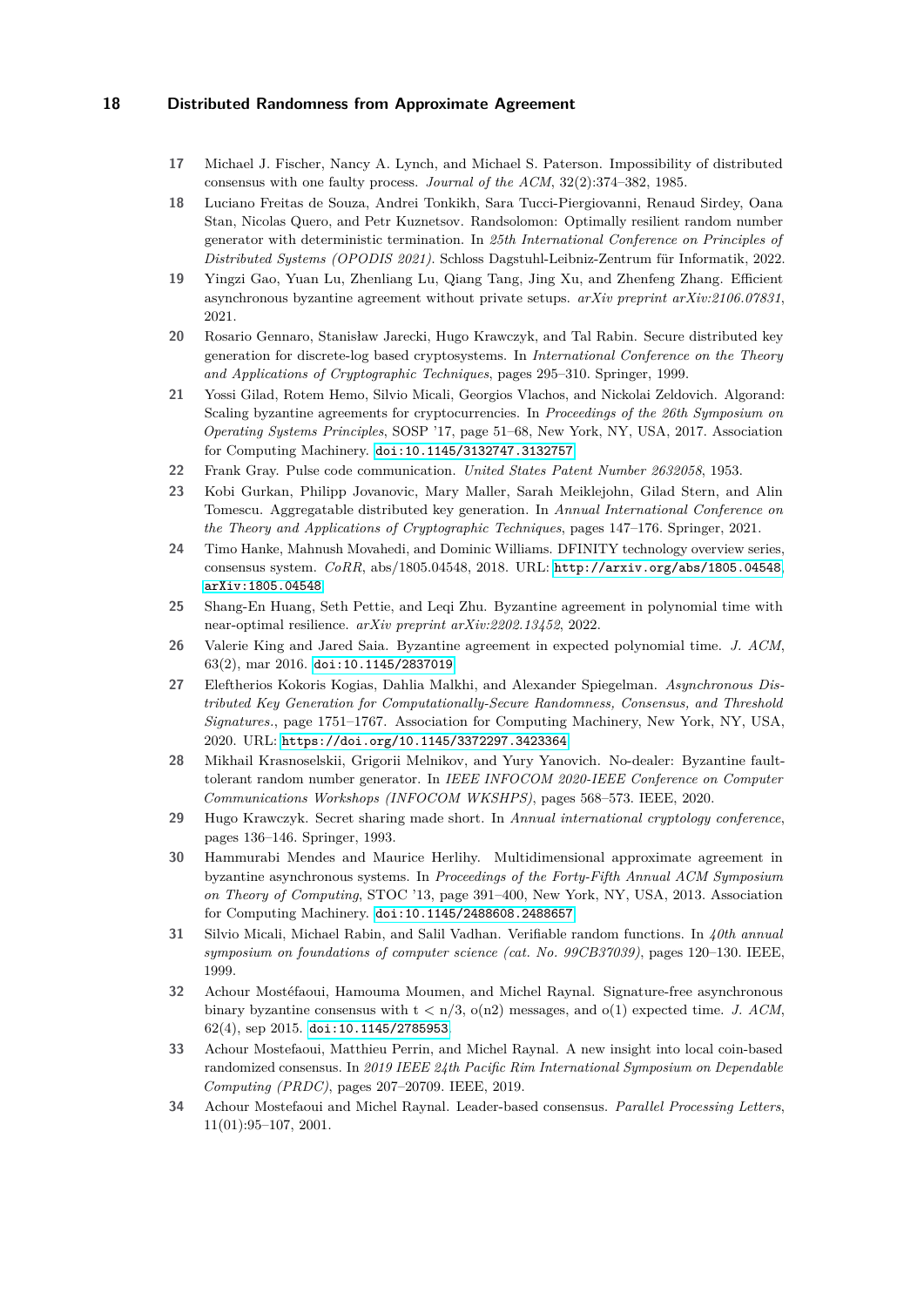- <span id="page-18-5"></span>**35** Rajeev Motwani and Prabhakar Raghavan. *Randomized algorithms*. Cambridge university press, 1995.
- <span id="page-18-1"></span>**36** Andre Neubauer, Jurgen Freudenberger, and Volker Kuhn. *Coding theory: algorithms, architectures and applications*. John Wiley & Sons, 2007.
- <span id="page-18-3"></span>**37** Michael Rabin. Randomized Byzantine generals. In *Proceedings of the 24th Symposium on Foundations of Computer Science*, pages 403–409. IEEE Computer Society Press, November 1983.
- <span id="page-18-4"></span>**38** Adi Shamir. How to share a secret. *Communications of the ACM*, 22(11):612–613, 1979.
- <span id="page-18-2"></span>**39** Gilad Stern and Ittai Abraham. Living with asynchrony: the gather protocol. [https://decentralizedthoughts.github.io/](https://decentralizedthoughts.github.io/2021-03-26-living-with-asynchrony-the-gather-protocol) [2021-03-26-living-with-asynchrony-the-gather-protocol](https://decentralizedthoughts.github.io/2021-03-26-living-with-asynchrony-the-gather-protocol), 2021. Accessed: 2022- 02-12.
- <span id="page-18-0"></span>**40** Ewa Syta, Philipp Jovanovic, Eleftherios Kokoris Kogias, Nicolas Gailly, Linus Gasser, Ismail Khoffi, Michael J Fischer, and Bryan Ford. Scalable bias-resistant distributed randomness. In *2017 IEEE Symposium on Security and Privacy (SP)*, pages 444–460. Ieee, 2017.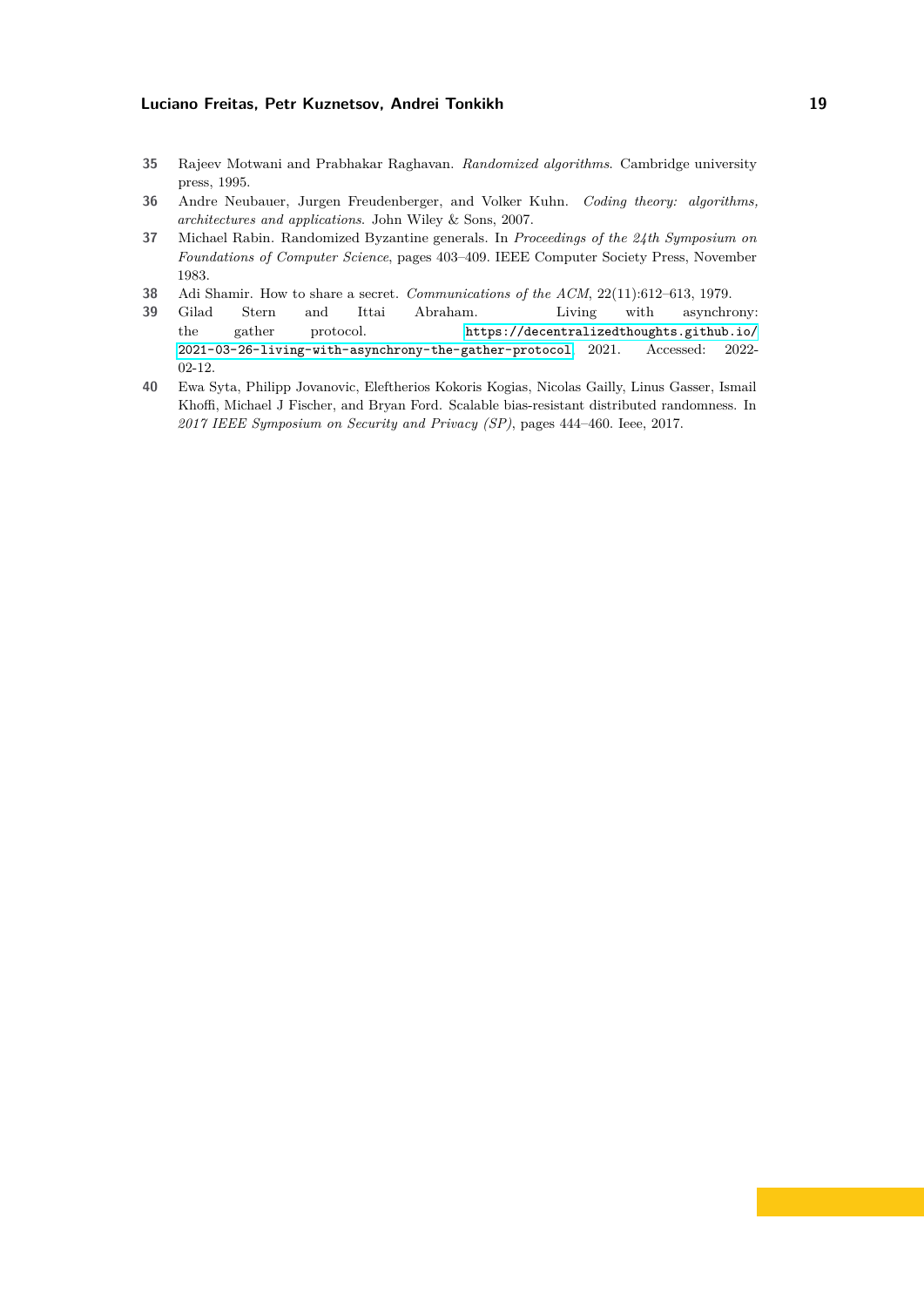## <span id="page-19-0"></span>**A Impossibility of an Asynchronous Perfect Common Coin**

A perfect common coin protocol makes sure that the correct processes agree on a random number taken uniformly over a specific domain.

By reusing the classical arguments of the impossibility of asynchronous consensus [\[17\]](#page-17-6), we are going to show that no asynchronous perfect common coin protocol may exist, if a single process is allowed to fail by crashing. Recall that we consider protocols in which processes may non-deterministically choose its actions based on local coin tosses.

Formally, a protocol provides each process with an automaton that, given the process' state and an input (a received message and a result of a local random coin toss), produces an output (a finite set of messages to send and/or the application output). We assume that the automaton itself is deterministic, i.e., all non-determinism is delegated to the outcomes of local random coins. A step of process  $p$  is therefore a tuple  $(p, m, r)$ , where  $m$  is the message *p* receives (can be ⊥ if no message is received in this step) and *r* is the outcome of its local random coin.

A *configuration* of the protocol assigns a local state to each process' automaton and a set of messages in transit (we call it the *message buffer*). The *initial configuration Cinit* assigns the initial local state to each process and assumes that there are no messages in transit. A step  $s = (p, m, r)$  is *applicable to a configuration* C if m is  $\perp$  or m is in the message buffer of *C*. The result of *s* applied to *C* is a new configuration *C.s*, where, based on the automaton of  $p$ , the local state of  $p$  is modified and finitely many messages are added to the message buffer.

A sequence of steps  $E = s_1, s_2, \ldots$  is applicable to a configuration  $C_0$  if each  $s_i, i = 1, 2, \ldots$ is applicable to  $C_{i-1}$ , where, for all  $i \geq 1$ ,  $C_i = C_{i-1}$ .  $s_i$ . We use  $C_0$ . E to denote the resulting configuration; we also say that  $C = C_0.E$  is an *extension of*  $C_0$ . By convention,  $C$  is a trivial extension of *C*.

An *execution* of the protocol is a sequence of steps *E* applicable to *Cinit*. A finite execution *E* results in a *reachable* configuration *CE*. Somewhat redundantly, we call a sequence of steps applicable to a reachable configuration *C<sup>E</sup>* an *extension of E*. It immediately follows that steps of disjoint sets of processes commute:

 $\blacktriangleright$  **Lemma 5.** Let C be a reachable configuration, and E and E' be sequences of steps of *disjoint sets of processes. If both*  $E$  *and*  $E'$  *are applicable to*  $C$ *, then*  $C.E.E'$  *and*  $C.E'.E$  *are identical reachable configurations.*

In an infinite execution, a process is *correct* if it executes infinitely many steps. We assume that every message  $m$  that is sent to a correct process  $p$  is eventually received, i.e., the execution will eventually contain a step  $(p, m, -)$ . As we assume that at most one process is allowed to fail by crashing, we only consider infinite executions in which at least  $n-1$  out of *n* processes are correct.

Without loss of generality, we assume that the implemented coin is binary: the correct processes either all output 0 or all output 1.

A configuration *C* is called *bivalent* if it has an extension *C.E*<sup>0</sup> in which some process outputs 0 and an extension  $C.E_1$  in which some process outputs 1. Notice that any configuration preceding a bivalent configuration must be bivalent. Also, no process can produce a random-coin output in a bivalent configuration: otherwise, we get an execution in which two processes disagree on the output.

<span id="page-19-1"></span>A protocol configuration that is not bivalent is called *univalent*: 0-valent if it has no extension in which 1 is decided or 1-valent otherwise.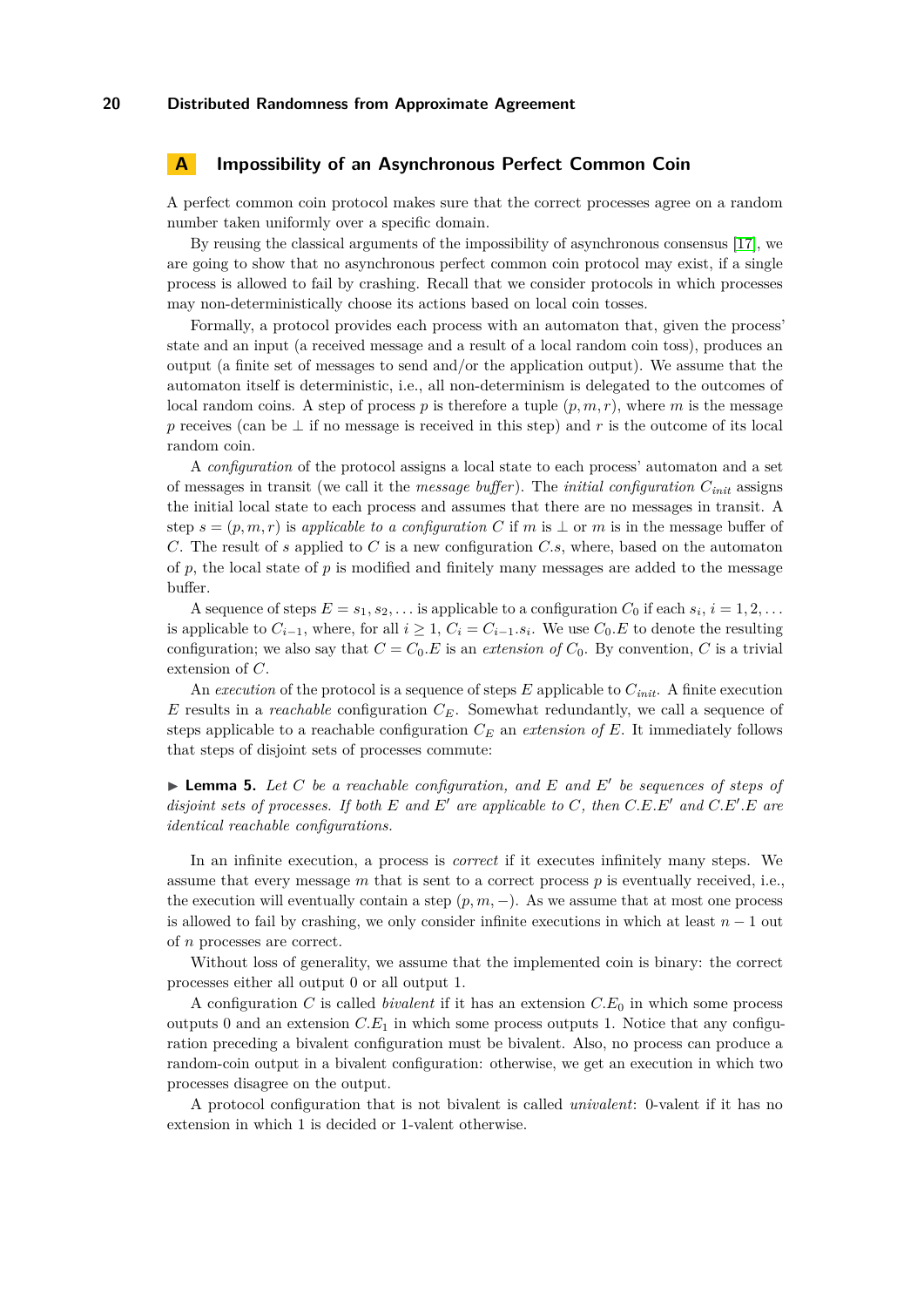$\blacktriangleright$  **Lemma 6.** *The initial configuration*  $C_{init}$  *is bivalent.* 

**Proof.** The algorithm must output each of the two values with a positive probability. Thus, for each  $v \in \{0,1\}$ , there exists an assignment of local coin outcomes and a message schedule that result in an execution with outcome  $v$ .

<span id="page-20-0"></span> $\blacktriangleright$  **Lemma 7.** Let C be a reachable configuration, and E and E' be sequences of steps of a *process p applicable to C. If C.E and C.E*<sup>0</sup> *are univalent, then they have the same valencies.*

**Proof.** The difference between  $C.E$  and  $C.E'$  consists in the local state of  $p$  and the message buffer. Since the algorithm is required to tolerate a single crash fault, there must exist a sequence of steps  $E''$  that does not include any steps of p such that some process q outputs a value  $v \in \{0, 1\}$  in *C.E''*. Moreover, as *E''* contains no steps of p, E'' is also applicable to both  $C.E$  and  $C.E'$ . But as the two configurations have opposite valences, and  $q$  decides the same value in  $C.E.E''$  and  $C.E'.E''$ . Thus, if  $C.E$  and  $C.E'$  are univalent, then they must have the same valencies.

Following the steps of [\[17\]](#page-17-6), we show that the protocol must have a *critical* configuration *D* for which:

- $\blacksquare$  there exist steps  $s_p$  and  $s_q$  of processes *p* and *q* such that both  $s_p$  and  $s_q.s_p$  are applicable to *D*
- $D.s_p$  is 0-valent;
- $D.s<sub>a</sub>.s<sub>p</sub>$  is 1-valent.

<span id="page-20-1"></span>I **Lemma 8.** *There must exist a critical configuration.*

**Proof.** Starting with the initial (bivalent by Lemma [6\)](#page-19-1) configuration  $C := C_{init}$ , we pick process  $p := p_1$  and check if there exists  $C'$ , an extension of  $C$ , and  $s_p$ , a step of  $p$  applicable to  $C'$  in which the oldest message to  $p$  in the message buffer is consumed (if any), such that  $C'$ ,  $s_p$  is bivalent. If this is the case, we set *C* to  $C'$ ,  $s_p$ , pick up the next process  $p := p_2$ . Again, if there exists  $C'$ , an extension of  $C$ , and  $s_p$ , a step of  $p$  in which the oldest message to *p* in the message buffer is consumed, such that  $C'.s_p$  is bivalent, then we set *C* to  $C'.s_p$ . We repeat the procedure, each time picking the next process (in the round-robin order, i.e., after  $p_n$  we go to  $p_1$ , etc.), as long as it is possible.

The first observation is that the procedure cannot be repeated indefinitely. Indeed, otherwise, we obtain an infinite sequence of steps in which every process takes infinitely many steps and receives every message sent to it (and which is, thus, an execution of the protocol) that goes through bivalent configurations only. Hence, this execution cannot produce an output—a contradiction with the Termination property.

Thus, there must exist a bivalent configuration  $C$  and a process  $p$ , such that for each  $C'$ , an extension of *C* and each  $s_p = (p, m, -)$ , a step of *p* applicable to *C*<sup>*'*</sup>, *C*<sup>*'*</sup>. $s_p$  is univalent, where *m* is the oldest message addressed to *p* in *C*.

Let  $s_p = (p, m, r)$  be a step of *p* applicable to *C*. Without loss of generality, let  $C.s_p$  be 0-valent.

As *C* is bivalent, it must have an extension  $E = e_1, \ldots, e_k$  such that *C.E* is 1-valent.

Let  $\ell$  be the largest index in  $\{1, \ldots, k\}$  such that either  $s_p$  is not applicable to  $C_{\ell}$  =  $C.e<sub>1</sub>,...,e<sub>\ell</sub>$  or  $C_{\ell}.s<sub>p</sub>$  is 1-valent. Such an index exists, as  $C.s<sub>p</sub>$  is 0-valent  $C.E$  is 1-valent and for any  $C'$ , an extension of  $C$ , if  $s_p$  is applicable to  $C'$ , then  $C'$ .  $s_p$  is bivalent.

Suppose first that  $s_p$  is not applicable to  $C_\ell$ . As  $s_p$  is applicable to every configuration  $C_j = C.e_1, \ldots, e_j, j = 1, \ldots, \ell - 1, e_\ell$  must be be of the form  $(p, m, r')$ , i.e.,  $e_\ell$  must consume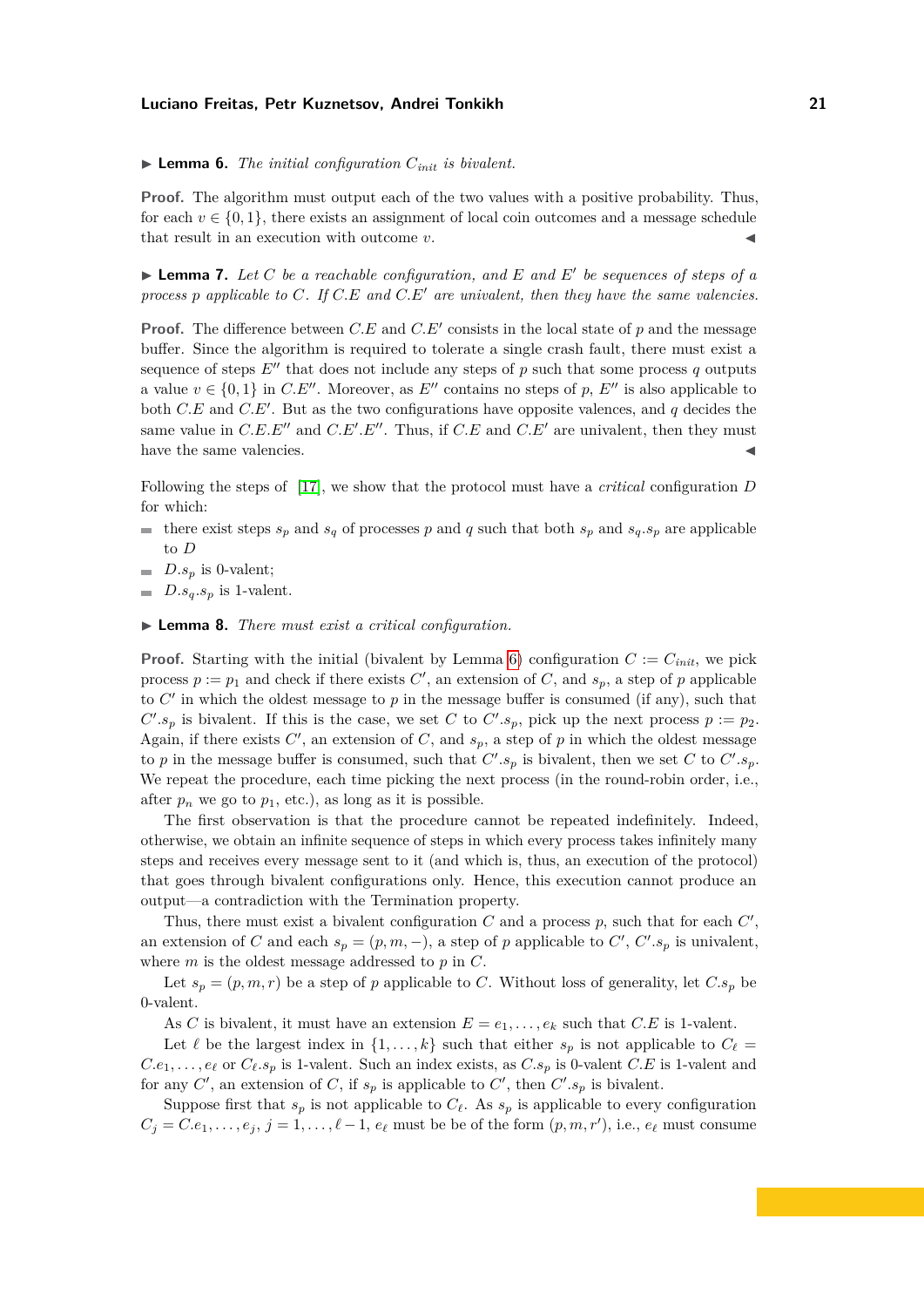the message received in  $s_p = (p, m, r)$ . By our assumption  $C_\ell = C_{\ell-1}$ *.* $(p, m, r')$  is univalent. As  $C_{\ell}$  has a 1-valent descendant  $C'$ , it must be 1-valent too.

But, by Lemma [7,](#page-20-0)  $C_{\ell-1}.s_p = C_{\ell-1}.(p, m, r)$  and  $C_{\ell} = C_{\ell-1}.(p, m, r')$ , must have the same valencies—a contradiction.

Thus,  $C_{\ell}$  *s*<sub>*p*</sub> is 1-valent. Hence, we have a bivalent configuration  $D = C_{\ell-1}$  and steps  $s_p$ and  $s_q = e_\ell$  such that both  $s_p$  and  $s_q.s_p$  are applicable to *D*. Moreover,  $D.s_p$  is 0-valent and  $D.s_q.s_p$  is 1-valent. Thus, we get a critical configuration.

<span id="page-21-2"></span>Finally, we establish a contradiction by showing that:

▶ **Lemma 9.** *No critical configuration may exist.* 

**Proof.** By contradiction, let a critical configuration *D* exist, and let  $s_p$  and  $s_q$  be steps of *p* and *q* applicable to *D* such that  $D.s_p$  is 0-valent and  $D.s_q.s_p$  be 1-valent.

If  $s_q$  is a step of  $p$ , then Lemma [7](#page-20-0) establishes a contradiction.

Otherwise, consider any infinite execution going through to *D.s<sup>p</sup>* in which all processes but *q* take infinitely many steps in this execution after  $D.s_p$ . By the Termination property, there must exist a finite sequence of steps *E* such that some process outputs a value  $v \in \{0, 1\}$ in *D.s<sub>p</sub>*.E. As *D.s<sub>p</sub>* is 0-valent,  $v = 0$ . Moreover, as *E* contains no steps of *q* and *p* has the same state in  $D.s_p$  and  $D.s_q.s_p$ ,  $E$  is also applicable to  $D.s_q.s_p$ . Thus, 0 is also decided in  $D.s_q.s_p.E \longrightarrow$  contradiction with the assumption that  $D.s_q.s_p$  is 1-valent.

Lemmata [8](#page-20-1) and [9](#page-21-2) imply:

▶ **Theorem 10.** *There does not exist a* 1-resilient asynchronous random coin protocol.

## <span id="page-21-0"></span>**B Proof of Correctness of the Approximate Common Coin Algorithm**

#### **B.1 Termination**

Consider a correct process *i*. As every correct process *j* first performs  $AVSS<sub>i</sub>$ , GATHERACCEPT(*j*) will eventually evaluate to true at *i*. Moreover, GATHERACCEPT trivially satisfies the Accept Totality property of from Section [3.4.](#page-5-0) Thus,  $i$  will eventually witness Gather. DELIVERSET( $S$ ) (line [12\)](#page-7-2). Termination of Bundled Approximate Agreement (BAA) ensures that eventually *i* receives a weight vector. Recall that, as the output of BAA at any position *j* lies within the inputs of correct processes, it may carry a positive value only if *j* indeed completed sharing its value in  $AVSS<sub>i</sub>$ . At least  $n-f$  correct processes eventually invoke  $AVSS<sub>i</sub>$ . ENABLERETRIEVE() for each process (line [15\)](#page-7-5). Thus, every such input will be successfully retrieved (line [16\)](#page-7-6) and the coin output will be produced (line [18\)](#page-7-8).

## <span id="page-21-1"></span>**B.2 One Process Randomness**

Let *i* be the first correct process to return from the BAA invocation (line [14\)](#page-7-4). We are going to show that the value *i* is uniformly distributed over  $[0, \ldots, D-1]$ .

By the algorithm, the value is coming from a scalar product of the weight vector and the vector of retrieved secrets. The Binding Common Core property of the Gather abstraction guarantees that there is a set  $S^*$  of at least  $n-f$  valid proofs delivered at all correct processes. Thus, the properties of BAA, there are at least  $n - f$  indices in the weight vector *W* set to 1, and at least  $f + 1$  of these indices belong to correct processes. Thus, when process *i* retrieves the values from AVSS (line [16\)](#page-7-6), at least  $f + 1$  of them come from correct processes. Each of these values were chosen uniformly at random in the range  $[0, \ldots, D-1]$  (line [9\)](#page-7-9).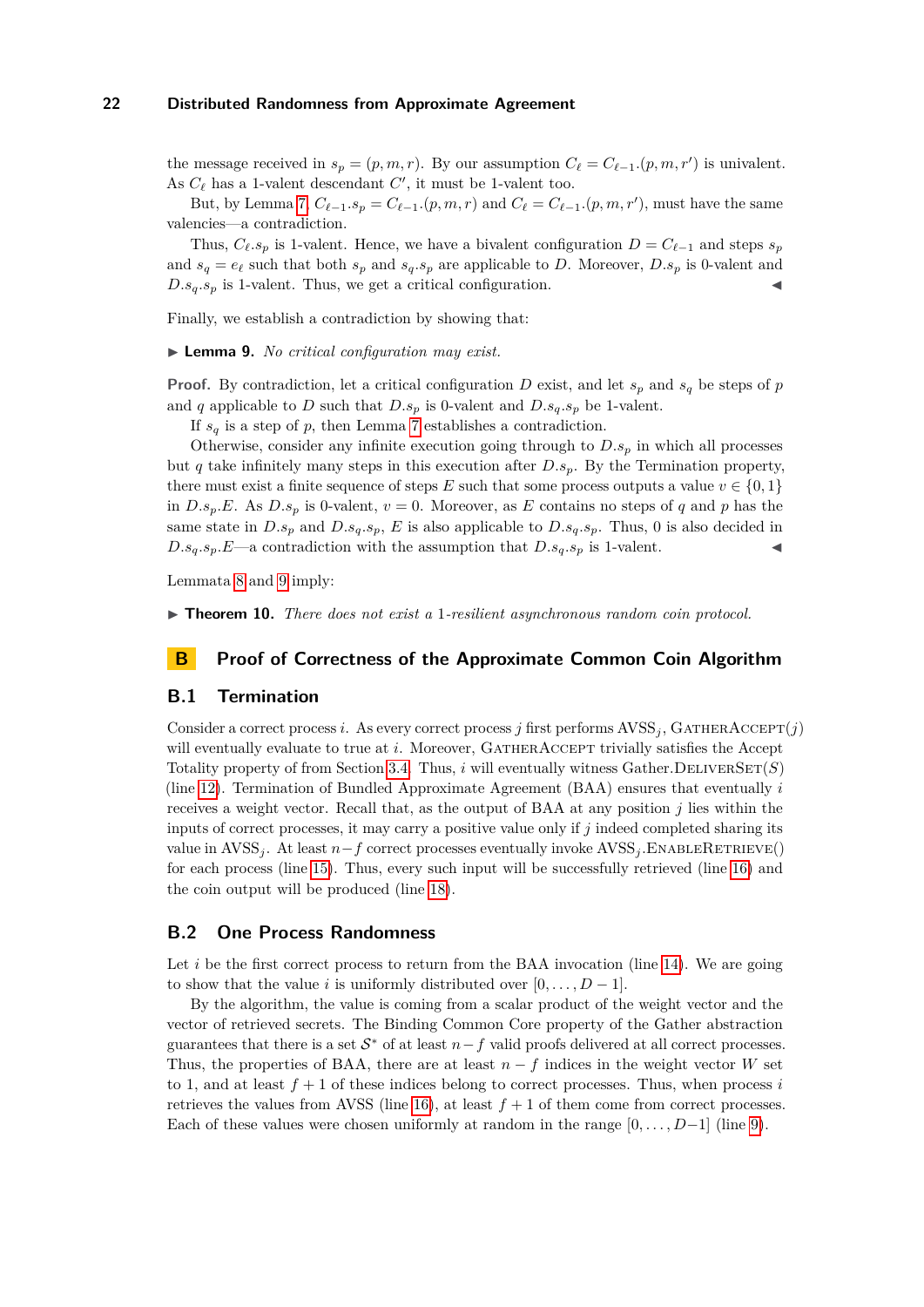Therefore, the result is computed from the sum of at least  $n - f$  retrieved values (modulo *D*), and at least  $f + 1$  of these values come from the correct processes. The retrieved values coming from the Byzantine processes must have been previously shared in AVSS and, thus, must have been chosen before any correct process reveals its input. Thus, regardless of the values shared by the adversary, the result computed in line [18](#page-7-8) is uniformly distributed in the range [0*..D*−1].

# <span id="page-22-0"></span>**B.3** Approximate  $\epsilon$ -Consistency

Let  $w_i^j$  denote the weight of process *i* received by process *j* from the approximate agreement protocol on line [14.](#page-7-4) The output of the coin for process  $k$ , which we will denote as  $R_k$ , is computed as follows (line [18\)](#page-7-8):  $\left[\sum_{i \in [n]} x_i \cdot w_i^k\right] \mod D$ .

Recall that  $d_q(x, y) = \min\{|x - y|, q - |x - y|\}.$  We need to show that, for any two processes *k* and *l*,  $d_D(R_k, R_l) \leq [\epsilon D]$ , where  $\epsilon$  is the parameter of the approximate common coin. For this, we will need the following three inequalities that can be easily verified:

<span id="page-22-2"></span><span id="page-22-1"></span>
$$
\forall q \in \{2, 3, 4, \dots\}; \ a, b \in \{1, 2, 3, 4, \dots\} : d_q(a \bmod q, b \bmod q) \le |a - b|
$$
 (1)

 $\forall a, b \in \mathbb{R}_{\geq 0} : [a] - [b] \leq [a - b]$  (2)

<span id="page-22-3"></span>
$$
\forall a \in \mathbb{R}_{\geq 0} : |a| \leq |a| \tag{3}
$$

Let  $S^*$  denote the set of processes in the common core of the Gather protocol. Due to the Validity property of Bundled Approximate Agreement and the way inputs to BAA are formed (line [13\)](#page-7-3),  $\forall i \in S^* : w_i^k = w_i^l = 1.$ 

Let us now derive a bound on  $d(R_k, R_l)$ .

$$
d_D(R_k, R_l) = d_D\left(\left[\sum_{i\in[n]} x_i \cdot w_i^k\right] \mod D, \left[\sum_{i\in[n]} x_i \cdot w_i^l\right] \mod D\right)
$$
By definition.  

$$
\leq \left|\left[\sum_{i\in[n]} x_i \cdot w_i^k\right] - \left|\sum_{i\in[n]} x_i \cdot w_i^l\right|\right|
$$
Applying (1)  

$$
\leq \left|\left[\sum_{i\in[n]} x_i \cdot w_i^k - \sum_{i\in[n]} x_i \cdot w_i^l\right]\right|
$$
Applying (2)  

$$
= \left|\left|\sum_{i\in[n]} (w_i^k - w_i^l)x_i\right|\right|
$$
Applying (3)  

$$
= \left|\left|\sum_{i\notin S^*} (w_i^k - w_i^l)x_i\right|\right|
$$
Since  $\forall i \in S^* : |w_i^k - w_i^l| = 0$   

$$
\leq \left[\sum_{i\notin S^*} |w_i^k - w_i^l|D\right]
$$
Since  $\forall i : 0 \leq x_i < D$   

$$
\leq \left[\sum_{i\notin S^*} \tilde{\epsilon}D\right]
$$
By properties of BAA outputs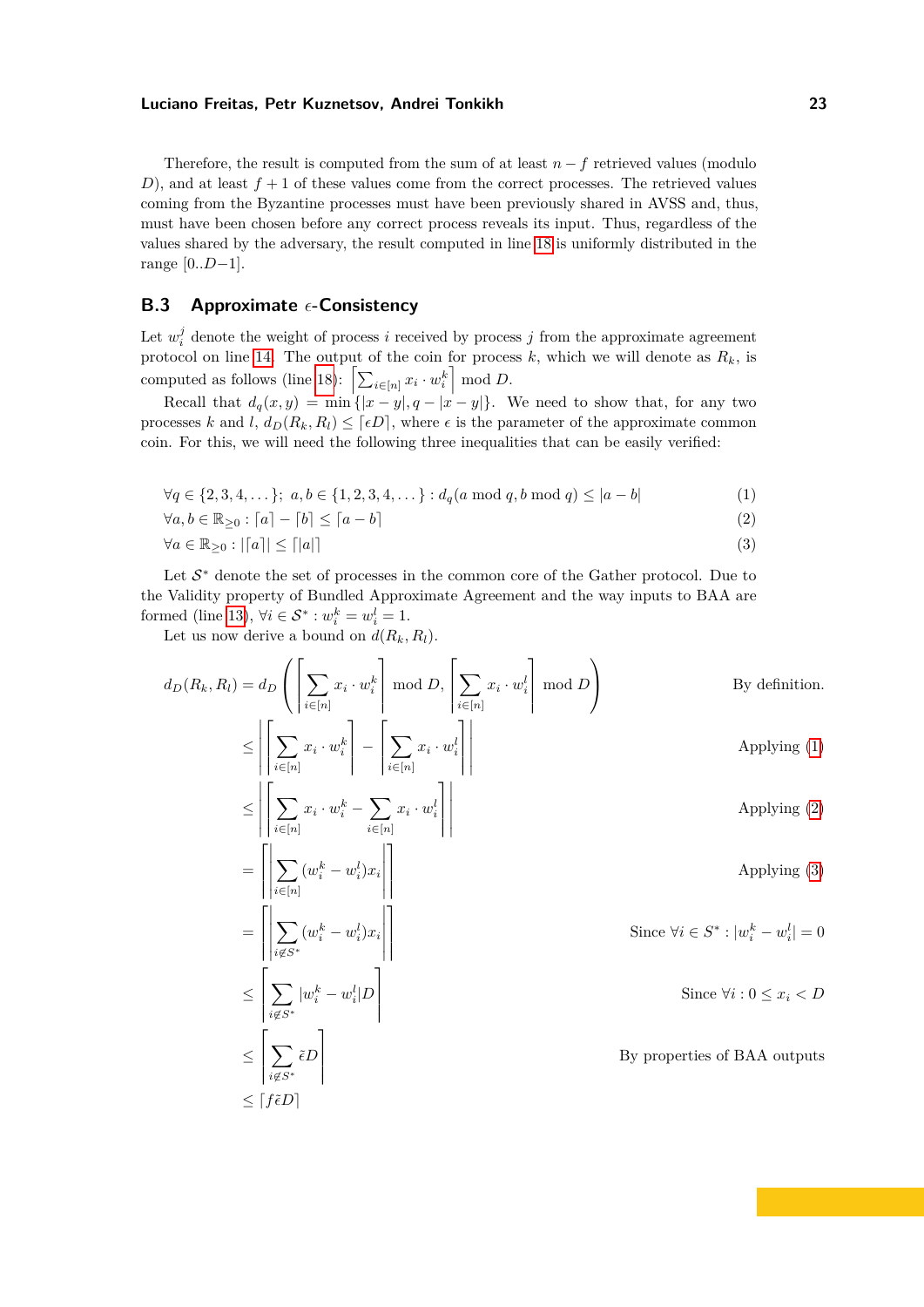For any  $\epsilon \in (0,1]$ , if we want the output values to be at a distance of at most  $\lceil \epsilon D \rceil$  apart, we can set  $\tilde{\epsilon} = \epsilon / f$ . Hence, in order to reach approximate  $\epsilon$ -consistency, we need to run the protocol for  $\log_2 \frac{1}{z}$  $\frac{1}{\tilde{\epsilon}} = \log_2 f + \log_2(1/\epsilon)$  rounds.

# <span id="page-23-0"></span>**C Proof of Correctness of the Monte Carlo Common Coin Algorithm**

# **C.1 Termination**

BAA provides termination and also the guarantee that if all non-faulty processes input 0 in a given dimension, then every process decides 0. For this reason, if a value is irretrievable, then the weight given to it by correct processes is zero and therefore they will not be blocked trying to retrieve them.

# **C.2 Uniform distribution**

Any decided value must be a value random secretly drawn and any such values are composed from  $n - f$  values locally generated by different processes. Therefore, at least one of these values will be truly uniformly random, and whenever a uniform value over a domain *D* is added to any other value in mod *D*, the result will always be a uniformly random over *D*.

# <span id="page-23-1"></span>**C.3 Proof of probabilistic** *δ***-consistency without weight calibration**

Let  $T_i$  denote the ticket of process *i*. We assume that  $\forall i : T_i \sim U(0,1)$ . Note that, in practice, the tickets will have to be binary encoded as fixed precision numbers. However, if the number of bits in the encoding of a ticket is proportional to the security parameter  $\lambda$ , then the estimate that we give with the assumption that the tickets are real numbers holds true with all but negligible probability.

Let  $w_i^j$  denote the weight of process *i* received by process *j* from the approximate agreement protocol,  $w_i^j \in [0,1]$ , and let  $[w_1^{\text{1st}}, \ldots, w_n^{\text{1st}}]$  denote the weights received by the correct process that was the first to complete approximate agreement.

Let  $X_i^j = w_i^j \cdot T_i$  and  $X_i^{\text{1st}} = w_i^{\text{1st}} \cdot T_i$ . Due to the properties of RSD, since no correct process invokes RSD. ENABLERETRIEVE until it completes approximate agreement, the tickets are unpredictable to the adversary until  $[w_1^{1st}, \ldots, w_n^{1st}]$  are fixed. Hence,  $X_1^{1st}, \ldots, X_n^{1st}$  are independent random variables, and  $X_i^{\text{1st}} \sim U(0, w_i^{\text{1st}})$ .

Let  $w_i^M = \max_j \{w_i^j\}$ ,  $w_i^m = \min_j \{w_i^j\}$ ,  $X_i^M = w_i^M \cdot T_i$ , and  $X_i^m = w_i^m \cdot T_i$ . Unlike the first received weights, the maximum and the minimum weights can be manipulated by the adversary already after it learns the tickets. Hence,  $X_1^M, \ldots, X_n^M$ , as well as  $X_1^m, \ldots, X_n^m$ , are not independent and we cannot know their distributions. However, by the properties of approximate agreement, we know that  $w_i^M \le \min\{w_i^{\text{1st}} + \epsilon, 1\}$  and  $w_i^m \ge \max\{w_i^{\text{1st}} - \epsilon, 0\}.$ 

Let  $i_M = \arg \max_i X_i^{\text{1st}}$ . With a slight abuse of notation, we use subscript *M* instead of  $i_M$ . I.e.,  $T_M = T_{i_M}$ ,  $X_M^{\text{1st}} = X_{i_M}^{\text{1st}}$ ,  $X_M^M = X_{i_M}^M$ ,  $X_M^m = X_{i_M}^m$ , and so on.

 $\triangleright$  **Theorem 11.** *Without weight calibration, running the approximate agreement for*  $3 +$  $\lceil \log_2(n) + \log_2(1/Q) \rceil$  *rounds is sufficient to guarantee that the probability of not having consistency is at most Q.*

**Proof.** A sufficient condition for all processes to output the same value would be if  $\forall i \neq i_M$ :  $X_i^M < X_M^m$ . Indeed, it would mean that, even if process *j* gets the minimum possible weight for process  $i_M$  and maximum possible weights for all other processes  $i \neq i_M$ , *j* would still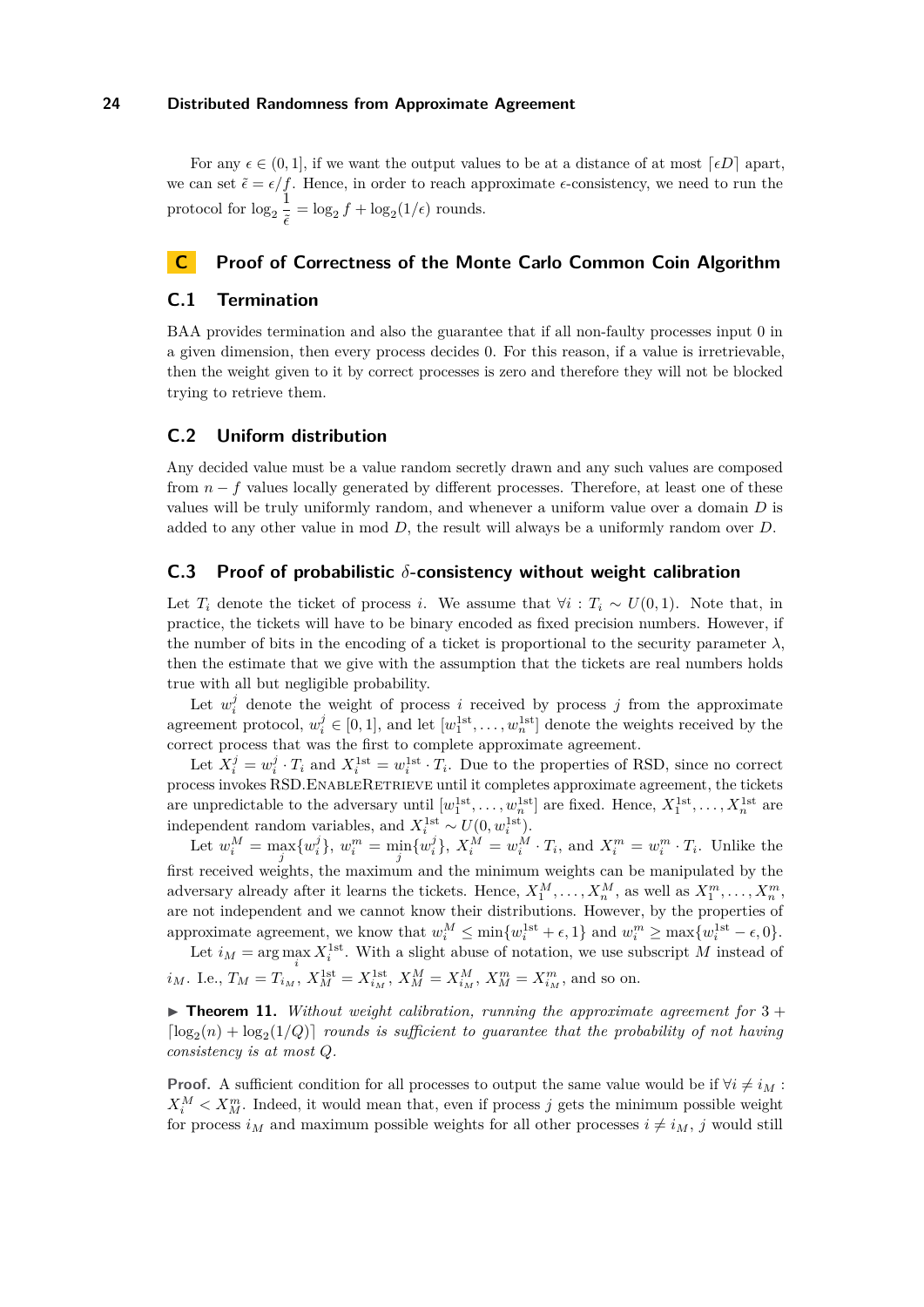select the value associated with  $i_M$ . Hence, we provide an upper bound on the probability of failure, *P*[failure], by estimating the probability there exists *i* such that  $X_i^M \ge X_M^m$ . As we demonstrate bellow, in Equation [1,](#page-25-0)  $P[\text{failure}] \leq 8n\epsilon$ . Hence, we can conclude that  $\epsilon \leq \frac{Q}{8n}$  is sufficient to guarantee that  $P[\text{failure}] \leq Q$ . Since the approximate agreement protocol we use requires  $\lceil \log_2 \frac{1}{\epsilon} \rceil$  rounds, running it for  $\lceil \log_2 \frac{8n}{Q} \rceil \leq 3 + \lceil \log_2(n) + \log_2(1/Q) \rceil$  rounds is sufficient to achieve  $\epsilon = \frac{Q}{8n}$  and, hence,  $P[\text{failure}] \leq Q$ .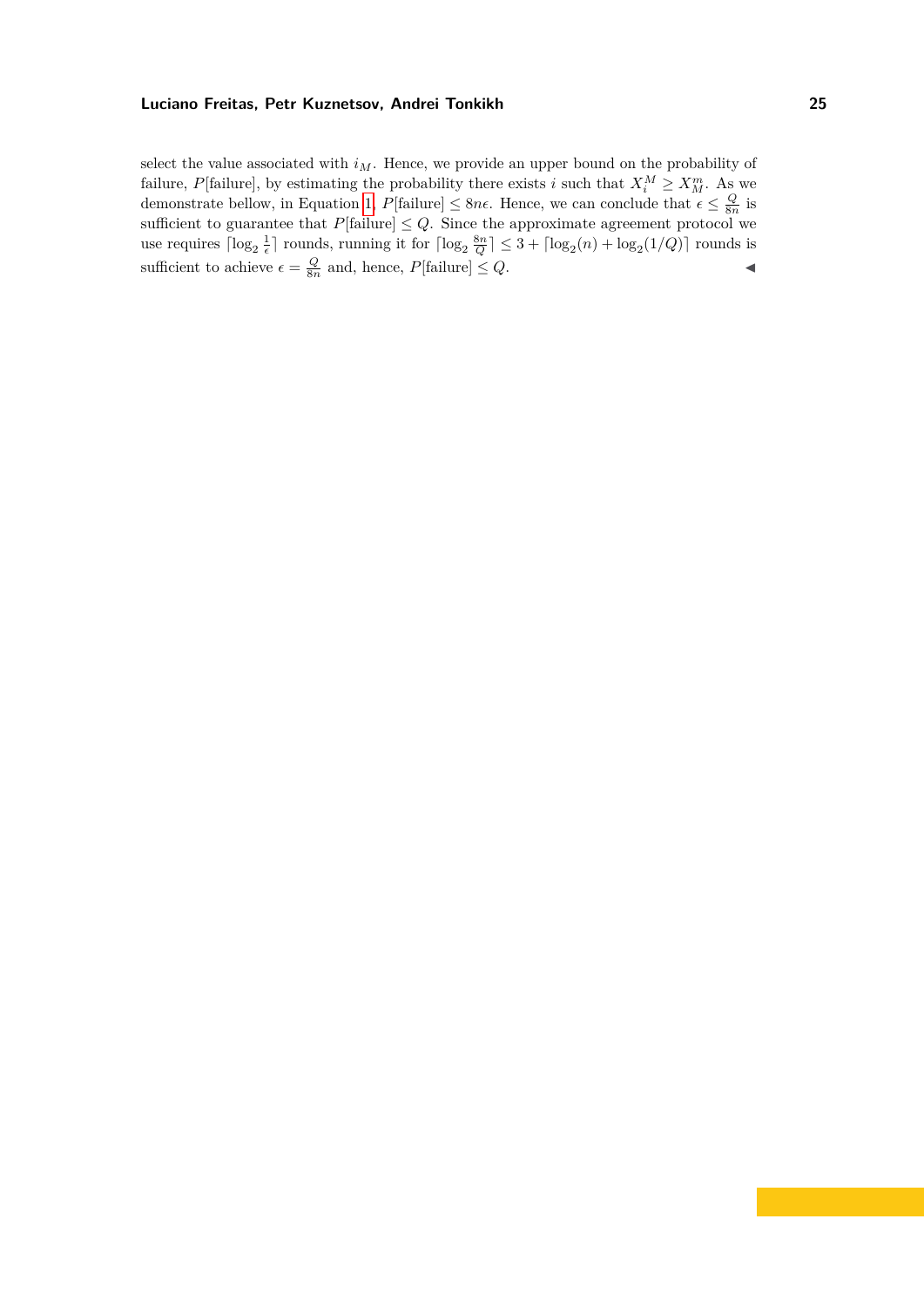<span id="page-25-0"></span>
$$
P[\text{failure}] \leq P[\exists i \neq i_M : X_i^M \geq X_M^{\alpha_i}]
$$
\n
$$
\leq P[\exists i \neq i_M : X_i^M \geq X_M^{\alpha_i}]
$$
\n
$$
\leq P[\exists i \neq i_M : X_i^{\text{1st}} \geq X_i^{\text{1st}} - \epsilon T_M]
$$
\n
$$
\leq P[\exists i \neq i_M : X_i^{\text{1st}} \geq X_i^{\text{1st}} - 2\epsilon]
$$
\n
$$
= \sum_{k=1}^{n} P[i_M = k] \cdot P[\exists i \neq k : X_i^{\text{1st}} \geq X_k^{\text{1st}} - 2\epsilon \mid i_M = k]
$$
\n
$$
= \sum_{k=1}^{n} \int_{0}^{w_{k}^{\text{1st}}}{p_{X_k^{\text{1st}}}(x) \cdot P[i_M = k \mid X_k^{\text{1st}} = x] \cdot P[\exists i \neq k : X_i^{\text{1st}} \geq X_k^{\text{1st}} - 2\epsilon \mid i_M = k \land X_k^{\text{1st}} = x] \cdot dx
$$
\n(applying the union bound)\n
$$
\leq \sum_{k=1}^{n} \int_{0}^{w_{k}^{\text{1st}}}{p_{X_k^{\text{1st}}}(x) \cdot \left(\prod_{i \neq k} P[X_i^{\text{1st}} \leq x] \right) \cdot \left(\sum_{i \neq k} P[X_i^{\text{1st}} \geq x - 2\epsilon \mid X_i^{\text{1st}} \leq x] \right) \cdot dx
$$
\n
$$
= \sum_{k=1}^{n} \int_{0}^{w_{k}^{\text{1st}}}{p_{X_k^{\text{1st}}}(x) \cdot \left(\prod_{i \neq k} P[X_i^{\text{1st}} \leq x] \right) \cdot \left(\sum_{i \neq k} P[X_i^{\text{1st}} \geq x - 2\epsilon \mid X_i^{\text{1st}} \leq x] \right) \cdot dx
$$
\n
$$
= \sum_{k=1}^{n} \int_{0}^{w_{k}^{\text{1st}}}{p_{X_k^{\text{1st}}}(x) \cdot \left(\prod_{i \neq k} P[X_i^{\text{1st}} \leq x] \right) \cdot \left(\sum_{i \neq k} \frac{P[X_i^{\
$$

**Equation 1** Estimate on the failure probability of Monte Carlo common coin.

*k*=1

*k*=1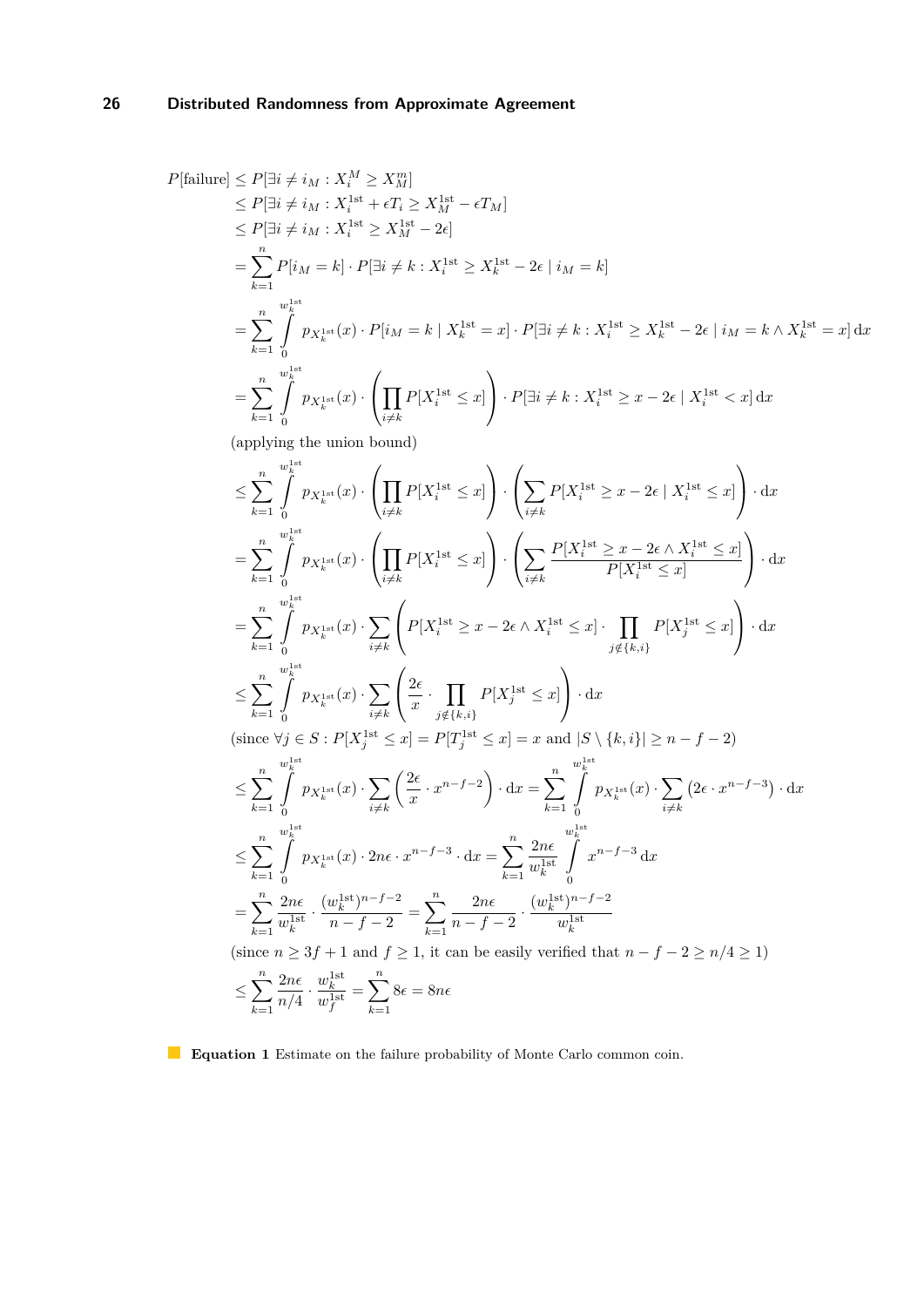## <span id="page-26-0"></span>**C.4 Proof of probabilistic** *δ***-consistency with weight calibration**

Let  $Q = 1 - \delta$  be the target error probability. Let r be the number of rounds of approximate agreement. Our goal in this section is to show that, when weight calibration is applied as described in Section [6,](#page-9-1)  $r = 5 + \lceil \log_2(1/Q) + \log_2(\log_2(1/Q)) \rceil$  is sufficient to make sure that the probability of not reaching agreement is below  $Q$ .  $\epsilon = 2^{-r}$  is the maximum difference between the outputs of Approximate Agreement for two correct processes in the same coordinate.

Recall that we apply this optimization only when  $n > \frac{3\ln(2/Q)}{2}$ . Otherwise, we just use the protocol without weight calibration. According to the proof from Appendix [C.3,](#page-23-1) in this case, we shall need  $3 + \lceil \log_2(n) + \log_2(1/Q) \rceil \leq 3 + \lceil \log_2(\frac{3\ln(2/Q)}{2}) \rceil$  $\frac{(2/Q)}{2}$  +  $\log_2(1/Q)$   $\le$  $5 + \lceil \log_2(1/Q) + \log_2(\log_2(1/Q)) \rceil$  rounds.

Let  $v = 1 - \frac{\ln(2/Q)}{2N/3}$  $\frac{\ln(2/Q)}{2N/3}$  (the choice of *v* is dictated by the proof of Theorem [12\)](#page-26-1).

Let the weight calibration function 
$$
\text{CALIBRATE}(w)
$$
 be  $\begin{cases} 0, & \text{if } w = 0 \\ \frac{w-\epsilon}{1-\epsilon} + \frac{1-w}{1-\epsilon} \cdot v, & \text{otherwise} \end{cases}$ 

In other words, CALIBRATE $(0) = 0$  and  $\forall w \in (0, 1]$ : CALIBRATE $(w)$  is a linear function that is equal to *v* at  $w = \epsilon$  and is equal to 1 at  $w = 1$  (see Figure [1\)](#page-11-0). The slope of this function for  $w > 0$  is  $\frac{\partial \text{CALIBRATE}(w)}{\partial w} = \frac{1-v}{1-\epsilon} \le \frac{16}{15} \cdot (1-v)$  for  $\epsilon \le \frac{1}{16}$ .

Our goal is to reduce the problem to the case without weight calibration, but with smaller  $\epsilon$ . In other words, by applying weight calibration, we manage to significantly shrink the disagreement of correct processes on the weights "for free", i.e., without running extra rounds of Approximate Agreement. To this end, we define  $\epsilon' = \frac{16}{15}\epsilon(1-v)$ , so that  $\forall w > 0 : \text{CALIBRATE}(w + \epsilon) - \text{CALIBRATE}(w) \leq \epsilon'.$ 

However, if, for some coordinate, the weight received from BAA by one process is  $\epsilon$  and the weight received by another process is 0, then the range after the calibration will only grow (i.e., CALIBRATE $(\epsilon)$  – CALIBRATE $(0) = v > \epsilon$ ). Hence, we need to show that, with high probability, this discontinuity does not affect the results of the protocol.

We use the same notation as in Appendix [C.3:](#page-23-1)  $T_i$  denotes the ticket of process *i*;  $w_i^j$ denotes the weight of process *i* received by process *j* from the approximate agreement protocol;  $w_i^M = \max_j \{w_i^j\}$  and  $w_i^m = \min_j \{w_i^j\}$ ;  $[w_1^{\text{1st}}, \dots, w_n^{\text{1st}}]$  denote the weights received by the correct process that was the first to complete approximate agreement;  $X_i^j = w_i^j \cdot T_i$ ,  $X_i^{\text{1st}} = w_i^{\text{1st}} \cdot T_i, X_i^M = w_i^M \cdot T_i$ , and  $X_i^m = w_i^m \cdot T_i$ . Finally,  $i_M = \arg \max_i X_i^{\text{1st}}$  and subscript M is used as a replacement for  $i_M$ . I.e.,  $T_M = T_{i_M}$ ,  $X_M^{\text{1st}} = X_{i_M}^{\text{1st}}$ ,  $X_M^M = X_{i_M}^M$ ,  $X_M^m = X_{i_M}^m$ , and so on.

First, let us state two useful lemmas.

<span id="page-26-1"></span>► **Lemma 12.** *With probability at least*  $1 - \frac{Q}{2}$ ,  $X_M^m > v$ .

<span id="page-26-3"></span>▶ **Lemma 13.** *With the weight calibration applied,*  $P[failure \mid X_M^m > v] \leq P[∃i ≠ i_M :$  $X_i^{\text{1st}} \ge X_M^{\text{1st}} - 2\epsilon'$ .

Intuitively, Theorem [12](#page-26-1) shows that, with high probability, a certain good event happens (namely, the discontinuity of the calibration function does not affect the outcome), while

<span id="page-26-2"></span><sup>&</sup>lt;sup>8</sup> The choice of  $\frac{1}{16}$  is mostly arbitrary and does not affect the final complexity. However, note that, according to the estimate from Appendix [C.3,](#page-23-1) we always need to run the approximate agreement for at least  $3 + \log_2 n$  rounds. Hence, it is safe to assume that  $\epsilon \leq \frac{1}{2^4} = \frac{1}{16}$ .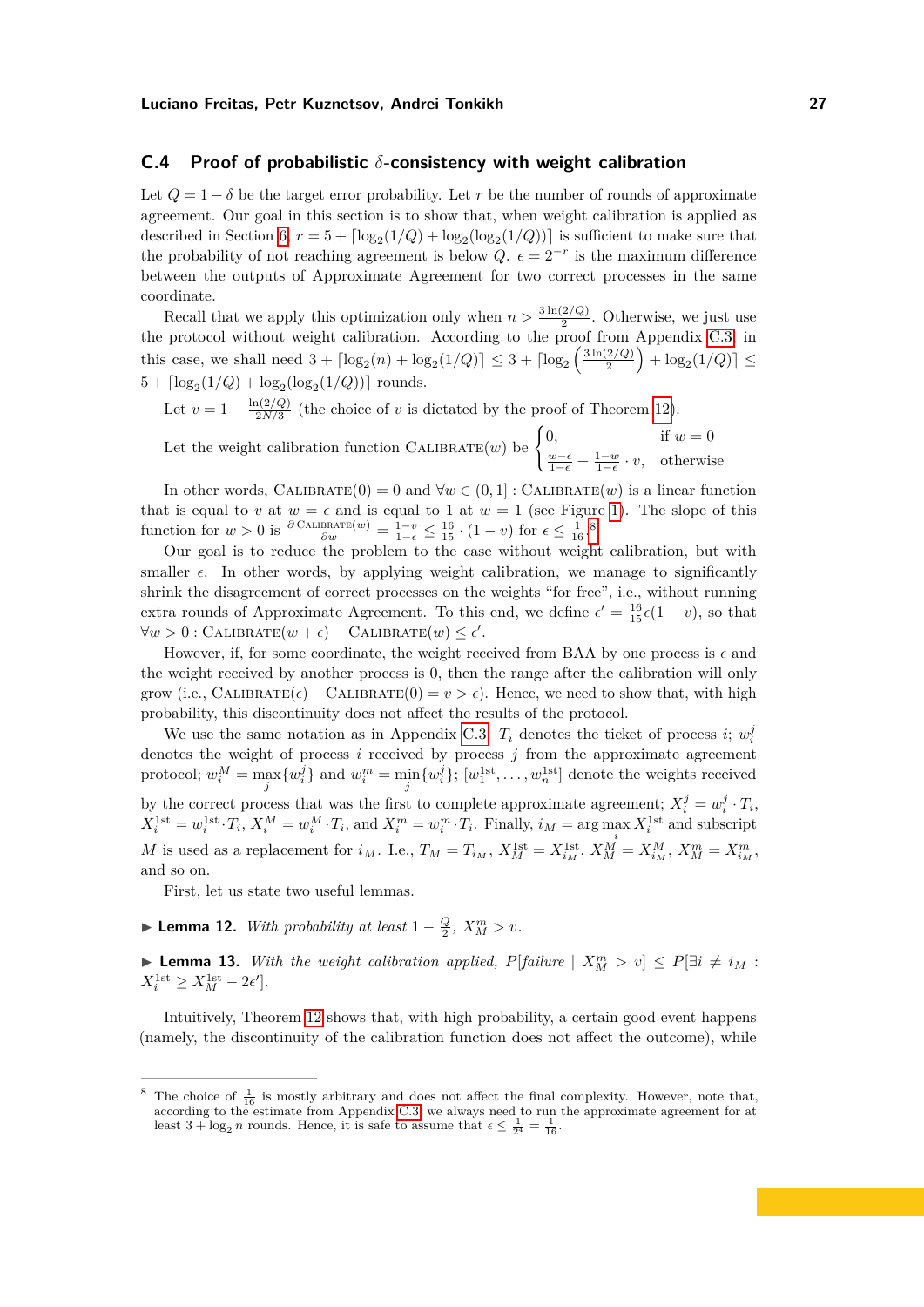Theorem [13](#page-26-3) shows that, in this good case, the probability of failure is similar to that of non-calibrated algorithm with disagreement on weights equal to  $\epsilon'$ .

Using these two lemmas, we now can prove the main theorem:

 $\triangleright$  **Theorem 14.** *With weight calibration, running the approximate agreement for*  $5 +$  $\lceil \log_2(1/Q) \rceil + \lceil \log_2(\log_2(1/Q)) \rceil$  *rounds is sufficient to guarantee that the probability of not having agreement is at most Q.*

**Proof.** As we show in Theorem [12,](#page-26-1) with probability at least  $1 - \frac{Q}{2}$ ,  $X_M^m$  is greater than *v*. Then, in Theorem [13,](#page-26-3) we show that  $P[\text{failure} \mid X_M^m > v] \le P[\exists i \neq i_M : X_i^{\text{1st}} \ge X_M^{\text{1st}} - 2\epsilon']$ . By applying the same transformations as in Equation [1,](#page-25-0) we get  $P[\text{failure} \mid X_M^m > v] \leq 8n\epsilon' \leq$  $8n\left(\frac{16}{15}\epsilon(1-v)\right) \leq \frac{128}{15}n\epsilon(1-v) = \frac{128}{15}n\epsilon\left(\frac{\ln(2/Q)}{2N/3}\right)$  $\left(\frac{n(2/Q)}{2N/3}\right) \leq 9\epsilon \log_2(2/Q).$ 

By running Approximate Agreement for  $\lceil \log_2(9) + \log_2(2/Q) + \log_2(\log_2(2/Q)) \rceil \le$  $5 + \lceil \log_2(1/Q) + \log_2(\log_2(1/Q)) \rceil$  rounds, we can guarantee that  $P[\text{failure} \mid X_M^m > v] \leq \frac{Q}{2}$ .

Finally, we can compute P[failure] as  $P[X_M^m > v] \cdot P[\text{failure} | X_M^m > v] + P[X_M^m \le w]$  $v \cdot P[\text{failure} \mid X_M^m \le v] \le 1 \cdot P[\text{failure} \mid X_M^m > v] + P[X_M^m > v] \cdot 1 \le \frac{Q}{2} + \frac{Q}{2} \le Q.$ 

Finally, let us prove the two lemmas.

**Proof of Theorem [12.](#page-26-1)** Let  $S^*$  denote the set of processes in the common core. It is sufficient to show that, with probability at least  $1 - \frac{Q}{2}$ , there is a process  $i \in S^*$  such that  $X_i^m = T_i > v$ .

Note that, by the *Binding Common Core* property of Verifiable Gather and by the *Unpredictability* property of RSD, the tickets are unpredictable to the adversary until the common core is fixed. Hence  $\forall i \in S^*$ :  $T_i$  are mutually independent, and  $T_i \sim U(0, 1)$ .

$$
P[\exists i \in S^* : T_i > v] = 1 - P[\forall i \in S^* : T_i \le v]
$$
  

$$
P[\forall i \in S^* : T_i > v] = |S^*| \le 2n/3 \cdot \left(1 - \ln(2/O)\right)^{2n/3}
$$

 $P[\forall i \in S^* : T_i \le v] = v^{|\mathcal{S}^*|} \le v^{2n/3} = \left(1 - \frac{\ln(2/Q)}{2n/3}\right)$  $\frac{2n(2/Q)}{2n/3}$ <sup>2*n*/3</sup>  $\leq \frac{Q}{2}$ 

The final inequality is a special case of a more general well-known inequality (see, for example, [\[35,](#page-18-5) Appendix B]):  $\forall a > 0, x > a : (1 - \frac{a}{x})^x < e^{-a}$ . To see why it holds, note that  $\left(1-\frac{a}{x}\right)^x$   $\xrightarrow[x\to\infty]{}$   $e^{-a}$  and that  $\left(1-\frac{a}{x}\right)^x$  increases monotonically when  $x\geq a$  and  $a>0$ . ◄

**Proof of Theorem [13.](#page-26-3)** For convenience, we shall prove the equivalent statement that  $P$ [success |  $X_M^m > v$ ]  $\geq P[\forall i \neq i_M : X_i^{\text{1st}} < X_M^{\text{1st}} - 2\epsilon']$ .

As discussed in Appendix [C.3,](#page-23-1)  $P[\text{success}] \leq P[\forall i \neq i_M : X_i^M < X_M^m]$ . Hence,  $P[\text{success}]$  $X_M^m > v$ ]  $\ge P[\forall i \ne i_M : X_i^M < X_M^m \mid X_M^m > v].$ 

It is sufficient to show that, under the condition that  $X_M^m > v$ , for any  $i \neq i_M$ :  $X_i^{1st} + \epsilon' <$  $X_M^{\text{1st}} - \epsilon'$  implies  $X_i^M < X_M^m$ . Indeed, consider two cases:

1.  $w_i^{1st} = 0$ : hence,  $w_i^M \leq \epsilon$  and  $X_i^M = \text{CALIBRATE}(w_i^M) \cdot T_i \leq \text{CALIBRATE}(w_i^M) \leq v < X_{M}^{m}$ . So the right hand side of the implication is always true and the implication holds trivially;

2.  $w_i^{\text{1st}} > 0$ : hence,  $X_i^M = \text{CALIBRATE}(w_i^M) \cdot T_i \leq \text{CALIBRATE}(w_i^{\text{1st}} + \epsilon) \cdot T_i \leq (\text{CALIBRATE}(w_i^{\text{1st}}) +$  $\epsilon'$ ) ·  $T_i \leq$  CALIBRATE $(w_i^{\text{1st}})$  ·  $T_i + \epsilon' = X_i^{\text{1st}} + \epsilon'$ . Similarly,  $X_M^m \geq X_M^{\text{1st}} - \epsilon'$ . Finally, if  $X_i^{\text{1st}} + \epsilon' < X_M^{\text{1st}} - \epsilon'$ , then we have  $X_i^M \le X_i^{\text{1st}} + \epsilon' < X_M^{\text{1st}} - \epsilon' \le X_M^m$ .

J

#### <span id="page-27-0"></span>**D Random Secret Draw implementations**

#### **D.1 Random Secret Draw for adaptive adversary**

In RSD every process begins by generating *n* random numbers that are assigned to each of the processes in the system and then secret sharing these numbers (Lines [60](#page-28-0) and [62.](#page-28-1) Once a process *i* asserts that a value that was assigned to it was successfully secret share, it can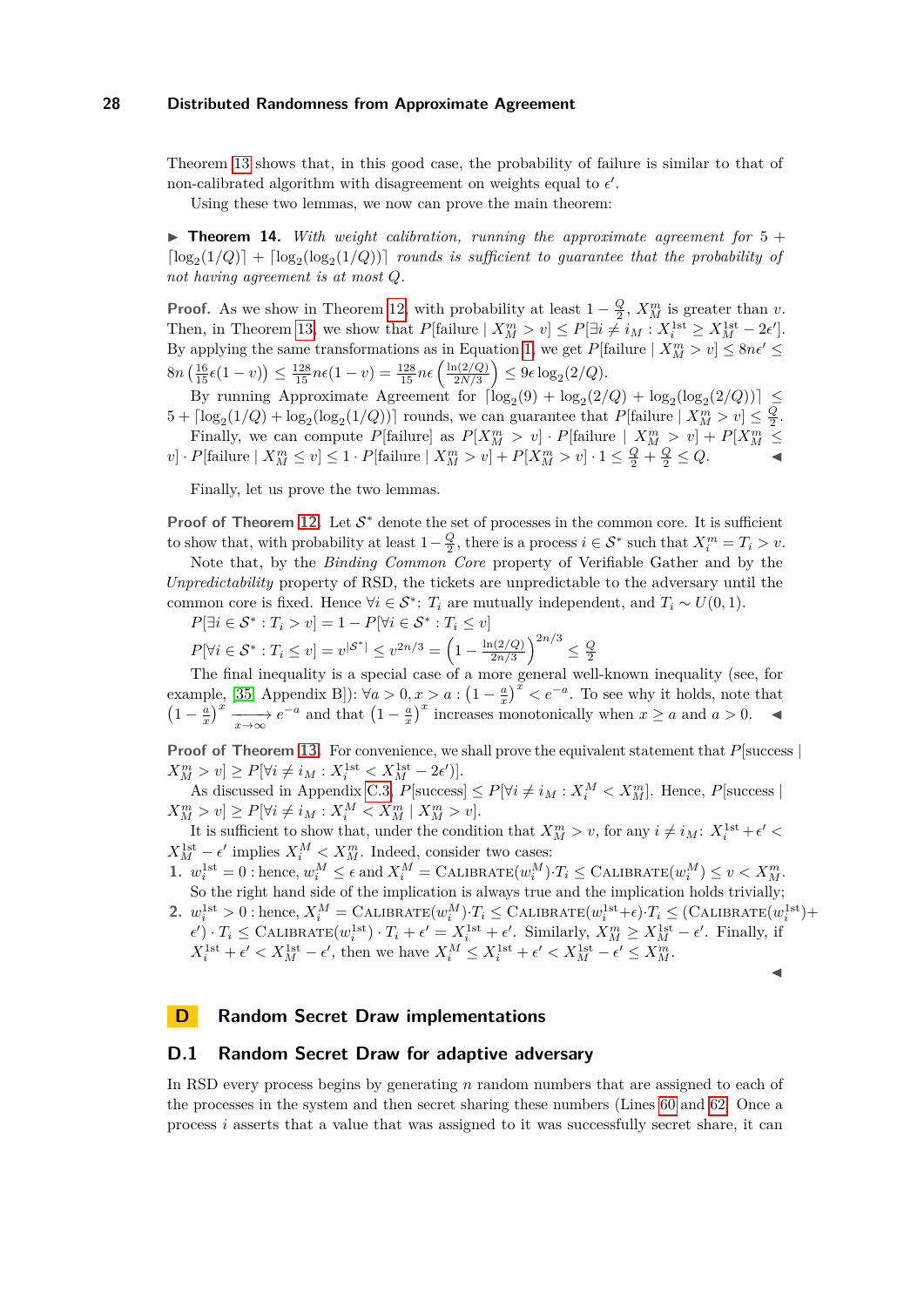include the source of this value to a set *S* (Line [64\)](#page-28-2). Once the number of processes in *S* is *n* − *f*, *i* can reliably broadcast the set it built, making it the choice of secrets to be used to form its value.

When a message containing another process' set of secrets to be used is delivered (Line [67\)](#page-28-3), a VALUEASSIGNED event is triggered. After the underlying application executes ENABLERETRIEVE (Line [71\)](#page-28-4), the correct processes enable the retrieval of the secrets chosen by every process who has already been assigned a value.

Finally, processes compute the values assigned to any user by retrieving all the secrets it has selected and summing then up in mod*D* (Line [79\)](#page-28-5).

#### **Algorithm 4** Random Secret Draw from AVSS, code for process *i*

```
50: Instance parameters: domain size D
```

```
51: Distributed objects:
```

```
52: \forall j, k \in [n] : \angle NSS^k_ij – instance of AVSS with leader j used to generate secret for process k and
    domain size D
```
53:  $\forall j \in [n] : BRB_j$  – instance of BRB with leader *j* 

```
54: State:
```
- 55: *assignedSources* map from process ids to set of processes
- 56: *assignedValues* map from process ids to numbers
- 57: *retrieveEnabled* Boolean that allows values to be retrieved

```
58: operation START()
```
- 59: *retrieveEnabled* = *false*
- <span id="page-28-0"></span>60:  $\forall j \in [n]: x_i^j = \text{RannonINT}(D)$
- 61:  $\tilde{S} = \tilde{\varnothing}$

```
62: AVSS<sup>j</sup>, SHARESECRET(x<sup>j</sup><sub>i</sub>)
```

```
63: upon AVSSj .SharingComplete()
64: S = S \cup i
```

```
65: upon |S| = n - f
```

```
66: BRBi.Broadcast(S)
```

```
67: upon \text{BRB}_j.Deliver(S_j) \wedge \forall k \in S_j: AVSS<sub>k</sub>.SHARINGCOMPLETE()
```
- 68:  $$
- 69: **trigger event** ValueAssigned(*j*)
- 70: **if**  $\text{refrieweEnabled}$  **then**  $\forall k \in S_j : \text{APVSS}_k^j$ . ENABLERETRIEVE()

<span id="page-28-4"></span>71: **operation** ENABLERETRIEVE()

72: *retrieveEnabled* = *true*

```
73: ∀j \in [n] ∧ ValueAssigned(j), k \in assigned Sources[j] : APVSS^j_k. EnableRetrieve()
```

```
74: operation RetrieveValues(S) returns a map from process ids to random numbers
```
- 75: **wait until**  $\forall j \in S$  : VALUEASSIGNED<sub>*j*</sub>()</sub>
- 76: // Note that this line may not terminate if for some  $j \in S$  secret sharing has not been complete
- 77:  $//$  If  $APVSS<sub>j</sub>$ .RETRIEVE() has already been invoked in the past, we assume that it returns a cached value

```
78: \forall j \in S : assignedValues[j] = \left( \sum_{k \in assignedSource[j]} \text{AVSS}_{k}^{j}.\text{RETRUE}() \right) \text{mod } D79: return assignedValues
```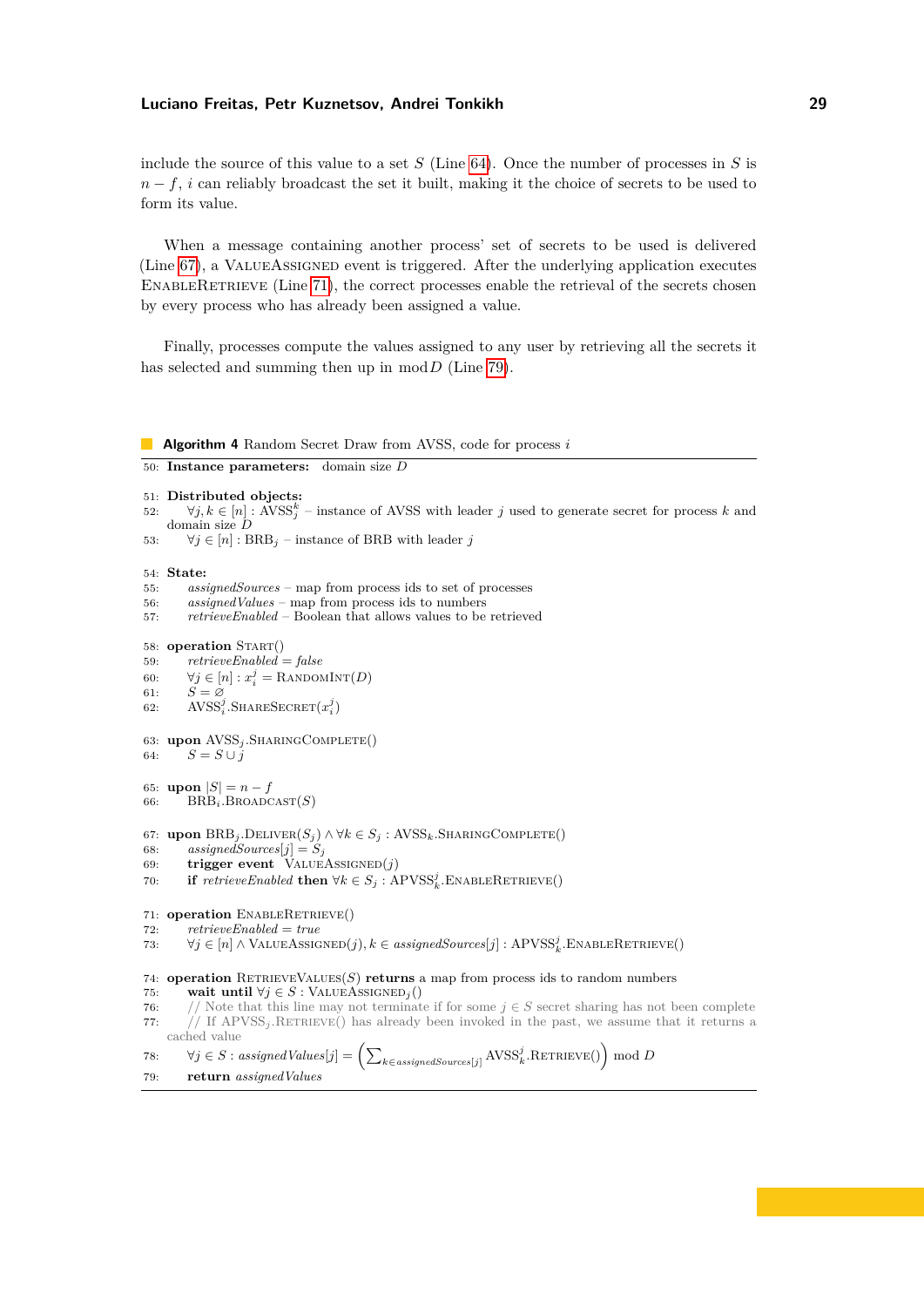## **D.2 Cubic Random Secret Draw for static adversary**

# <span id="page-29-0"></span>**D.2.1 Aggregatable Publicly Verifiable Secret Sharing**

The RSD implementation that we use relies on *Aggregatable Publicly Verifiable Secret Sharing (APVSS)* [\[23\]](#page-17-10) in order to achieve cubic communication complexity.

Unlike in AVSS, where a process shares a secret of its own choice, in APVSS, the secret is an aggregation of values generated by  $n - f$  processes. In the original presentation of [\[23\]](#page-17-10), these values are shares of a private key that is being generated. In our case, these values are just random numbers and the aggregation is simply a sum modulo the domain size *D*. Moreover, the process itself cannot know the secret until a threshold of processes are ready to collectively reconstruct it.

For the purposes of this paper, we shall consider a restricted interface of APVSS:

- **APVSS***i.***CreateScriptShare***<sup>j</sup>* **(***x***):** can be invoked by process *j* to generate a *script share* for process *i*;
- **APVSS***i.***VerifyScriptShare(***j, scriptShare***):** returns *true* if *scriptShare* was generated by process *j* invoking  $APVSS_i$ . CREATESCRIPTSHARE<sub>*j*</sub></sub>;
- **APVSS***i.***ShareSecret(***scriptShares***):** can be invoked by process *i* to secret-share an aggregation of the secrets that were used to create *scriptShares*, provided *n*−*f* script shares generated by different processes;
- **APVSS***i.***SharingComplete(), APVSS***i.***EnableRetrieve(), and APVSS***i.***Retrieve():** analogous to AVSS*<sup>i</sup>* .

In practice, the APVSS scheme of [\[23\]](#page-17-10) provides more general functionality (e.g., it allows combining fewer than  $n - f$  script shares). However, for the Random Secret Draw protocol, this simplified interface is sufficient.

APVSS satisfies, Validity, Notification Totality, Retrieve Termination, and Binding properties of AVSS. Compared to AVSS, APVSS provides secrecy regardless of whether the process itself is correct:

Secrecy: if no correct process invoked  $AVSS_i$ . ENABLERETRIEVE(), then the adversary has no information about the secret shared by *i*.

# **D.2.2 Pseudocode**

Similarly to the AVSS version, the APVSS version of RSD begins with every process generating *n* random numbers to be assigned to the other participants. This time, instead of secret sharing these numbers, a scriptshare is sent which allows the recipient to combine them.

Using APVSS, every process is able to generate a secret which is a sum in modulo D of  $n - f$  valid secret shares assigned to them by other processes (lines [91](#page-30-0) to [95\)](#page-30-1).

Once the secret is shared, an event ValueAssigned is generated (line [97\)](#page-30-2). This event can be treated by the application that runs RSD so that it enables the retrieval of secrets once enough values are assigned (line [98\)](#page-30-3). The application must then create a set of processes *S* for which it desires to know the random numbers of and then execute RETRIEVEVALUES which returns these values after the secrets for every processes in *S* are assigned (lines [102](#page-30-4) to [107\)](#page-30-5). As before, only after a process gets assigned a value the secret retrieval is enabled.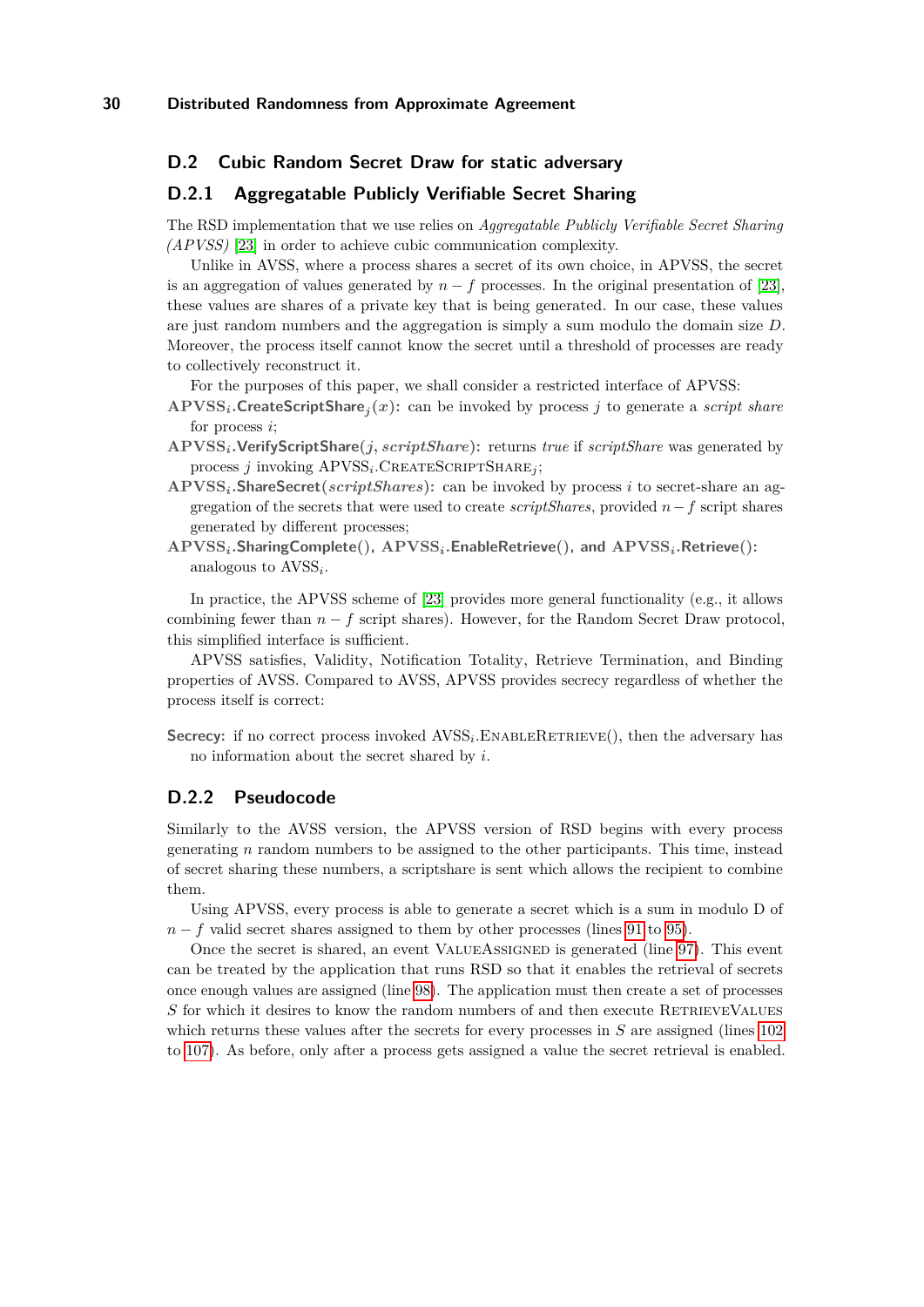**Algorithm 5** Random Secret Draw from APVSS, code for process *i*

- 80: **Instance parameters:** domain size *D*
- 81: **Distributed objects:**
- 82:  $\forall j \in [n] : APVSS_j$  instance of APVSS with leader *j* and domain size *D*
- 83: **State:**
- 84: *apvssScriptShares* set of pairs (*j, scriptShare*)
- 85:  $$
- 86: *retrieveEnabled* Boolean indicating processes may allow for secret retrieval
- 87: **operation** START()
- 88: *retrieveEnabled* = *false*
- 89: ∀*j* ∈ [*n*]: **send** h**ApvssShare***,* APVSS*<sup>j</sup> .*CreateScriptShare*i*(RandomInt(*D*))i **to** process *j*
- 90: **upon receiving**  $\langle$  **ApvssShare**, *scriptShare* $\rangle$  **from** process *j*
- <span id="page-30-0"></span>91: **if** not APVSS*i.*VerifyScriptShare(*j, scriptShare*) **then return** // ignore invalid message
- 92: *apvssScriptShares* = *apvssScriptShares* ∪ (*j, scriptShare*)
- 93: **if**  $|apussScriptShares| = n f$  **then**
- 94:  $\frac{1}{\sqrt{7}}$  The aggregated secret is a sum modulo *D* of the *n* − *f* original secrets
- <span id="page-30-1"></span>95: APVSS<sub>i</sub></sub>.SHARESECRET(*apvssScriptShares*)
- 96: **upon** event APVSS*<sup>j</sup> .*SharingComplete()
- <span id="page-30-2"></span>97: **trigger event**  $\text{VALUEASSIGNED}(j)$
- <span id="page-30-3"></span>98: **if** *retrieveEnabled* **then**  $APVSS_j$ .ENABLERETRIEVE()
- 99: **operation** ENABLERETRIEVE()
- 100: *retrieveEnabled* = *true*
- 101:  $\forall j \in [n] \land \text{VALUEASSIGNED}(j) \text{APVSS}_i \cdot \text{ENABLERETRIEVE}()$
- <span id="page-30-4"></span>102: **operation** RetrieveValues(*S*) **returns** a map from process ids to random numbers
- 103: **wait until**  $\forall j \in S$  : VALUEASSIGNED<sub>*i*</sub>()</sub>
- 104: // Note that this line may not terminate if for some  $j \in S$  secret sharing has not been complete 105:  $\frac{1}{16}$  If APVSS<sub>j</sub>.RETRIEVE() has already been invoked in the past, we assume that it returns a cached value
- <span id="page-30-5"></span>106:  $\qquad \text{assigned Values} = \text{map}[j \mapsto \text{APVSS}_j \cdot \text{RETRUE}() \mid \forall j \in S]$ 107: **return** *assignedValues*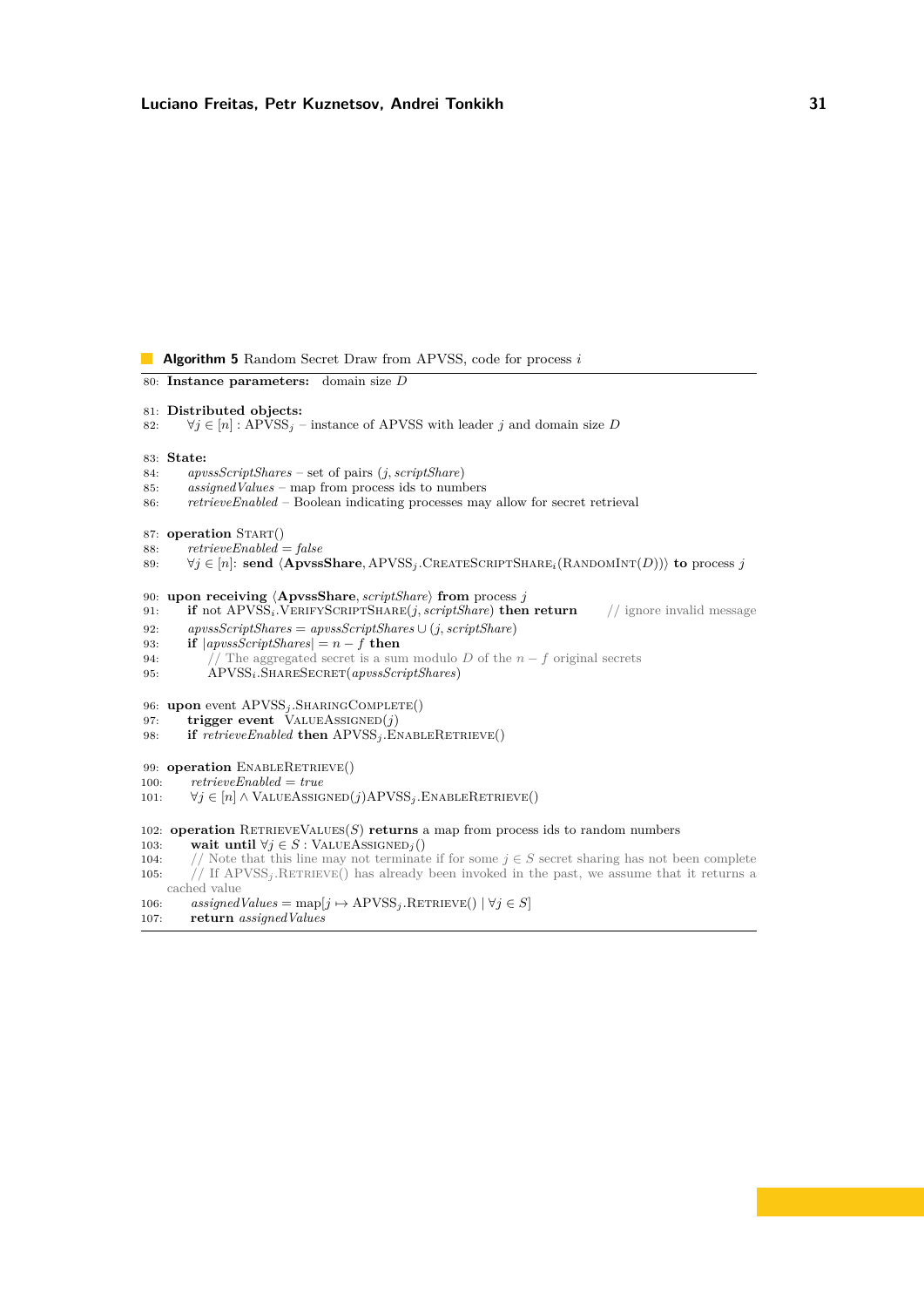# <span id="page-31-0"></span>**E Pseudocode for Canetti and Rabin [\[10\]](#page-16-5) common coin**

Using our building blocks and presentation, the pseudocode for the coin proposed by Canetti and Rabin becomes very simple. It consists of every process executing random secret draw and then gathering a set of processes who get assigned values. If among the corresponding gathered values there is a 0, then a 0 is decided, else the processes decide 1.

Here, the advantages of a modular approach can be seen: first, the algorithm becomes clearer, and, second, later improvements in building blocks lead to an improvement of the algorithm as a whole.

**Algorithm 6** Canetti and Rabin Common Coin, code for process *i*

|      | 108: Distributed objects:                                                      |
|------|--------------------------------------------------------------------------------|
| 109: | $\text{RSD}$ – instance of Random Secret Draw with domain size $ 0.87n $       |
| 110: | Gather – instance of Gather (verifiability is not necessary for this protocol) |
|      |                                                                                |
|      | 111: function GATHERACCEPT $(i)$ returns boolean                               |
|      | 112. <b>return</b> true iff RSD. VALUEASSIGNED $(i)$                           |
|      |                                                                                |
|      | 113: operation Toss() returns integer                                          |
| 114: | RSD.START()                                                                    |
| 115: | Gather.START(GATHERACCEPT)                                                     |
| 116: | wait for event Gather. DELIVERSET(S)                                           |
| 117: | RSD. ENABLERETRIEVE()                                                          |
| 118: | $values = ValueDraw.RETRIEVEVALUES(candidates)$                                |
| 119: | if $0 \in values$ then                                                         |
| 120: | return 0                                                                       |
| 121: | else                                                                           |
| 122: | return 1                                                                       |

# <span id="page-31-1"></span>**F Concrete Code for Intersecting Random Subsets**

The following recursive formula produces a code (i.e., a list of code words) that satisfy the definition in Section [7.2:](#page-12-2)

$$
\forall n \ge 0 \text{ and } m \in [0..n] : C_{n,m} = \begin{cases} [\begin{matrix} \lceil \lceil n \rceil \rceil \rceil \end{matrix}] & \text{if } 0 = m = n \\ [\lceil \lceil \lceil \lceil 000 \rceil \rceil \rceil \end{cases} & \text{if } 0 = m < n \\ [\begin{matrix} \lceil \lceil \lceil \lceil 111 \rceil \rceil \rceil \rceil \end{matrix}] & \text{if } 0 < m = n \\ [0] | C_{n-1,m}, \text{reverse}(1] | C_{n,m-1}) & \text{otherwise} \end{cases}
$$

For example, here is *C*5*,*2: [00011, 00110, 00101, 01100, 01010, 01001, 11000, 10100, 10010, 10001].

In order to avoid computing all  $\binom{n}{m}$  code words, when *n* and *m* are large, we can use the following recursive formula to efficiently (with  $O(poly(n))$ ) operations) find a code word by its index: